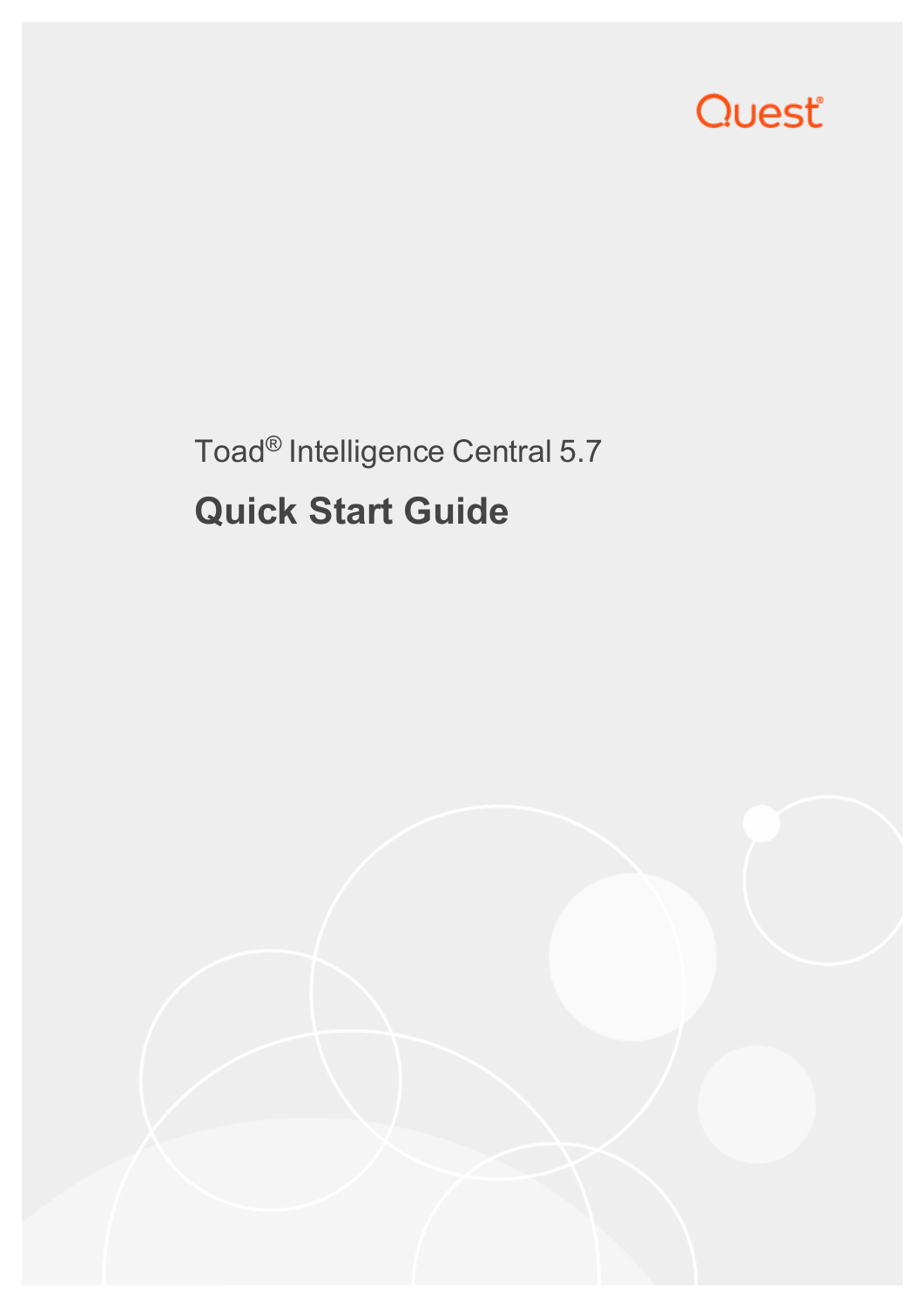Copyright© 2022 Quest Software Inc. ALL RIGHTS RESERVED.

This guide contains proprietary information protected by copyright. The software described in this guide is furnished under a software license or nondisclosure agreement. This software may be used or copied only in accordance with the terms of the applicable agreement. No part of this guide may be reproduced or transmitted in any form or by any means, electronic or mechanical, including photocopying and recording for any purpose other than the purchaser's personal use without the written permission of Quest Software Inc.

The information in this document is provided in connection with Quest Software products. No license, express or implied, by estoppel or otherwise, to any intellectual property right is granted by this document or in connection with the sale of Quest Software products. EXCEPT AS SET FORTH IN THE TERMS AND CONDITIONS AS SPECIFIED IN THE LICENSE AGREEMENT FOR THIS PRODUCT, QUEST SOFTWARE ASSUMES NO LIABILITY WHATSOEVER AND DISCLAIMS ANY EXPRESS, IMPLIED OR STATUTORY WARRANTY RELATING TO ITS PRODUCTS INCLUDING, BUT NOT LIMITED TO, THE IMPLIED WARRANTY OF MERCHANTABILITY, FITNESS FOR A PARTICULAR PURPOSE, OR NON-INFRINGEMENT. IN NO EVENT SHALL QUEST SOFTWARE BE LIABLE FOR ANY DIRECT, INDIRECT, CONSEQUENTIAL, PUNITIVE, SPECIAL OR INCIDENTAL DAMAGES (INCLUDING, WITHOUT LIMITATION, DAMAGES FOR LOSS OF PROFITS, BUSINESS INTERRUPTION OR LOSS OF INFORMATION) ARISING OUT OF THE USE OR INABILITY TO USE THIS DOCUMENT, EVEN IF QUEST SOFTWARE HAS BEEN ADVISED OF THE POSSIBILITY OF SUCH DAMAGES. Quest Software makes no representations or warranties with respect to the accuracy or completeness of the contents of this document and reserves the right to make changes to specifications and product descriptions at any time without notice. Quest Software does not make any commitment to update the information contained in this document.

If you have any questions regarding your potential use of this material, contact:

Quest Software Inc. Attn: LEGAL Dept 4 Polaris Way Aliso Viejo, CA 92656

Refer to our Web site [\(www.quest.com\)](http://www.quest.com/) for regional and international office information.

#### **Patents**

Quest Software is proud of our advanced technology. Patents and pending patents may apply to this product. For the most current information about applicable patents for this product, please visit our website at [www.quest.com/legal](http://www.quest.com/legal).

#### **Trademarks**

Quest, Toad, and the Quest logo are trademarks of Quest Software Inc. in the U.S.A. and other countries. For a complete list of Quest Software trademarks, please visit our website at [www.quest.com/legal](http://www.quest.com/legal). Microsoft, Windows, Windows Server, Excel, SQL Server, Active Directory and SharePoint are either registered trademarks or trademarks of Microsoft Corporation in the United States and/or other countries. Oracle is a registered trademark of Oracle and/or its affiliates in the United States and other countries. Google® and Google Analytics™ are registered trademarks of Google Inc. SAP® and SYBASE® are the trademark or registered trademark of SAP AG in Germany and in several other countries. Salesforce.com and Salesforce are trademarks of salesforce.com, inc. and are used here with permission. Apache, Apache Hadoop, Hadoop, Apache Cassandra, Cassandra, Apache HBase, HBase, Apache Hive and Hive are trademarks of the Apache Software Foundation. Amazon SimpleDB™ and SimpleDB™ are trademarks of Amazon.com, Inc. or its affiliates in the United States and/or other countries. MongoDB is a trademark of MongoDB, Inc. Kerberos is a trademark of the Massachusetts Institute of Technology (MIT). Snowflake® is a registered trademark of Snowflake Inc. in the United States and/or other countries. Other trademarks are property of their respective owners.

#### **Legend**

- **IMPORTANT**, **NOTE**, **TIP**, **MOBILE**, or **VIDEO:** An information icon indicates supporting information.
- **CAUTION: A CAUTION icon indicates potential damage to hardware or loss of data if instructions are not followed.**

Toad Intelligence Central Quick Start Guide Updated - Thursday, February 24, 2022 Software Version - 5.7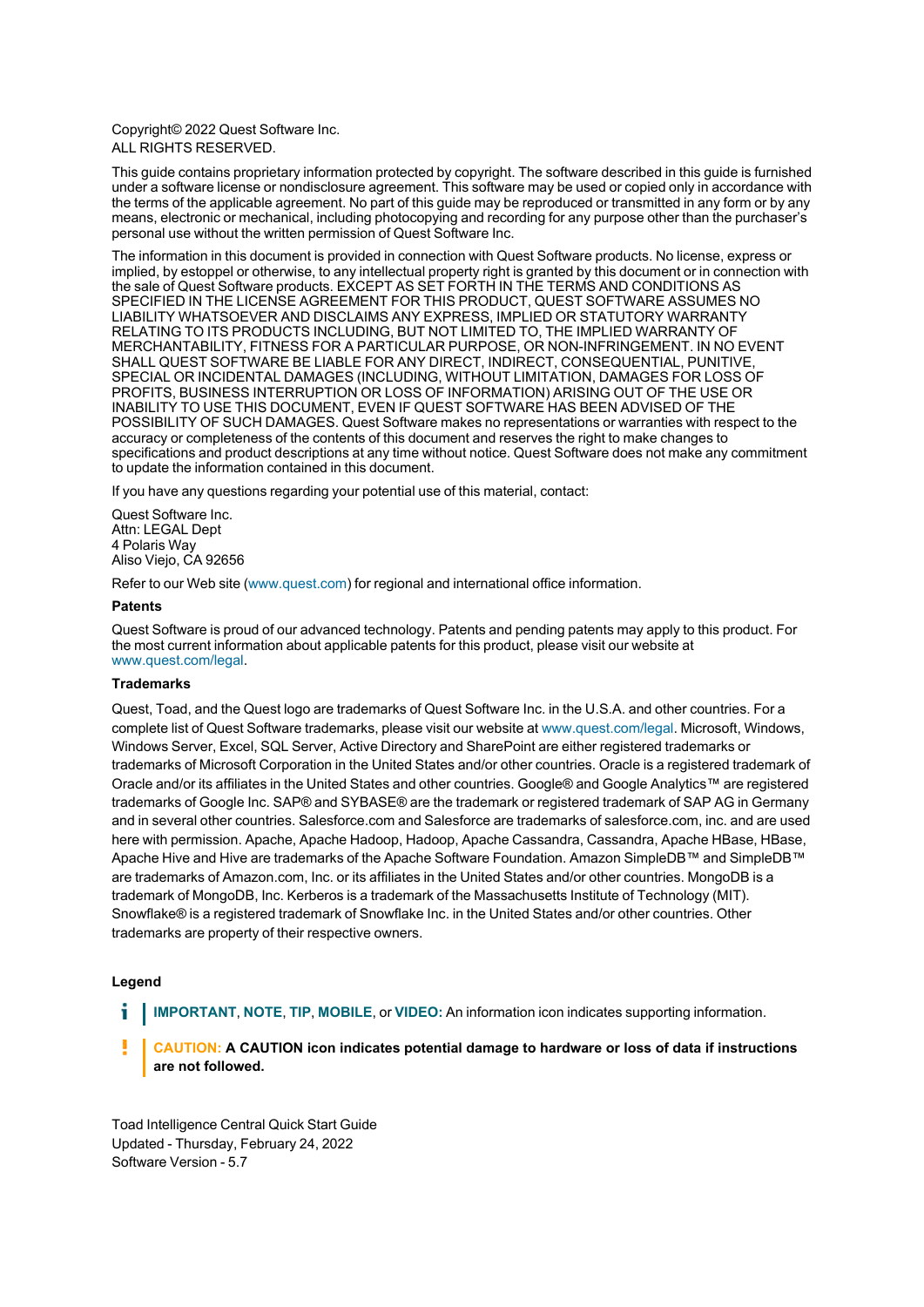## **Contents**

| Welcome to Toad Intelligence Central material contracts and the Second Section of Section 4. [6]               |  |
|----------------------------------------------------------------------------------------------------------------|--|
|                                                                                                                |  |
|                                                                                                                |  |
|                                                                                                                |  |
| License Toad Intelligence Central material contracts and the State of State of State and State and S           |  |
|                                                                                                                |  |
|                                                                                                                |  |
|                                                                                                                |  |
|                                                                                                                |  |
|                                                                                                                |  |
|                                                                                                                |  |
|                                                                                                                |  |
|                                                                                                                |  |
|                                                                                                                |  |
|                                                                                                                |  |
|                                                                                                                |  |
| Navigating the Web Console measurement and the USA of the USA of the USA of the USA of the USA of the USA of t |  |
|                                                                                                                |  |
|                                                                                                                |  |
|                                                                                                                |  |
|                                                                                                                |  |
|                                                                                                                |  |
|                                                                                                                |  |
|                                                                                                                |  |
|                                                                                                                |  |
|                                                                                                                |  |
|                                                                                                                |  |
|                                                                                                                |  |
|                                                                                                                |  |
|                                                                                                                |  |
|                                                                                                                |  |
|                                                                                                                |  |
|                                                                                                                |  |
|                                                                                                                |  |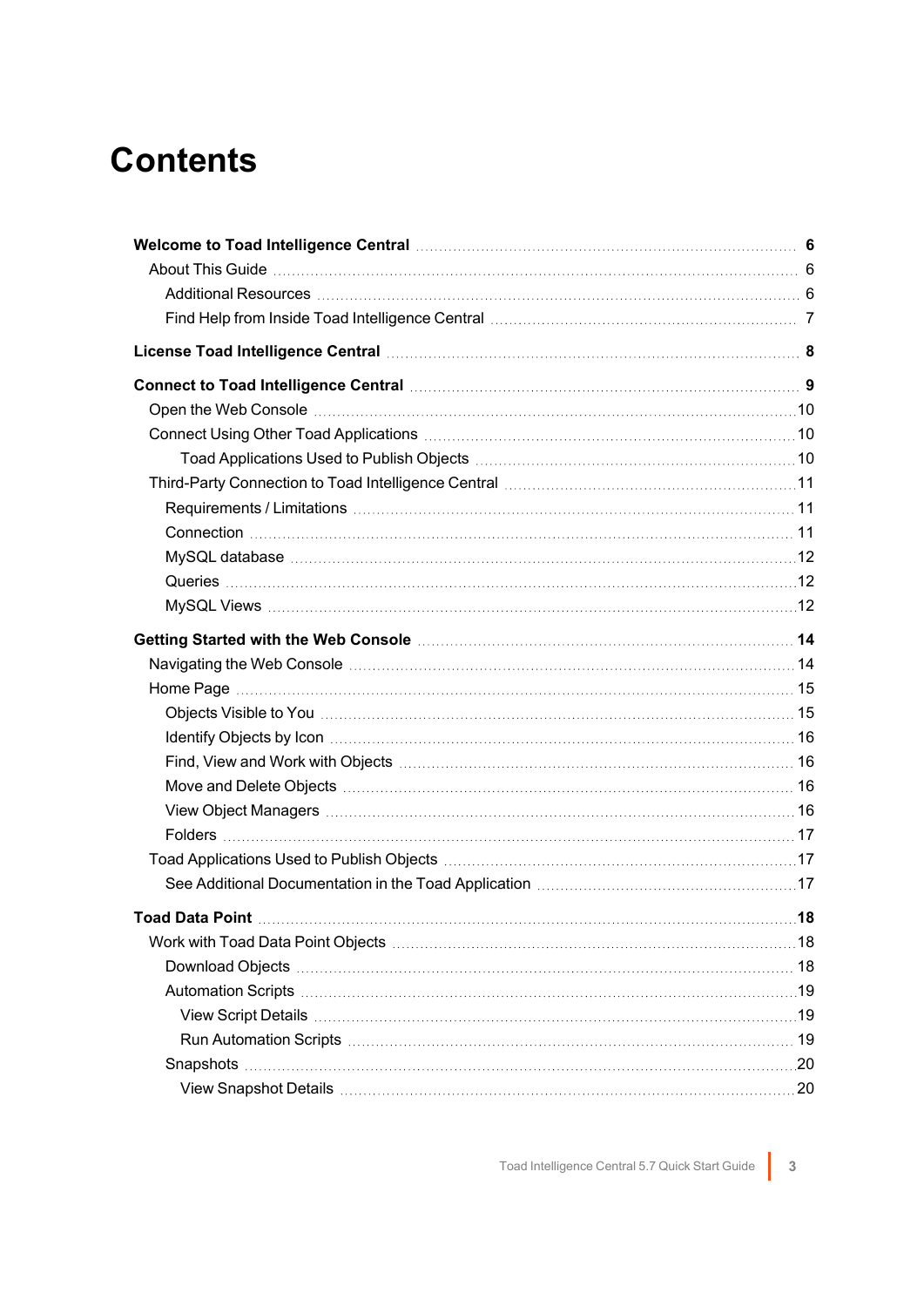| Folders in Intelligence Central measurements and the control of the state of the state of the state of the state of the state of the state of the state of the state of the state of the state of the state of the state of th |  |
|--------------------------------------------------------------------------------------------------------------------------------------------------------------------------------------------------------------------------------|--|
|                                                                                                                                                                                                                                |  |
|                                                                                                                                                                                                                                |  |
|                                                                                                                                                                                                                                |  |
|                                                                                                                                                                                                                                |  |
|                                                                                                                                                                                                                                |  |
|                                                                                                                                                                                                                                |  |
|                                                                                                                                                                                                                                |  |
|                                                                                                                                                                                                                                |  |
|                                                                                                                                                                                                                                |  |
|                                                                                                                                                                                                                                |  |
|                                                                                                                                                                                                                                |  |
|                                                                                                                                                                                                                                |  |
|                                                                                                                                                                                                                                |  |
|                                                                                                                                                                                                                                |  |
|                                                                                                                                                                                                                                |  |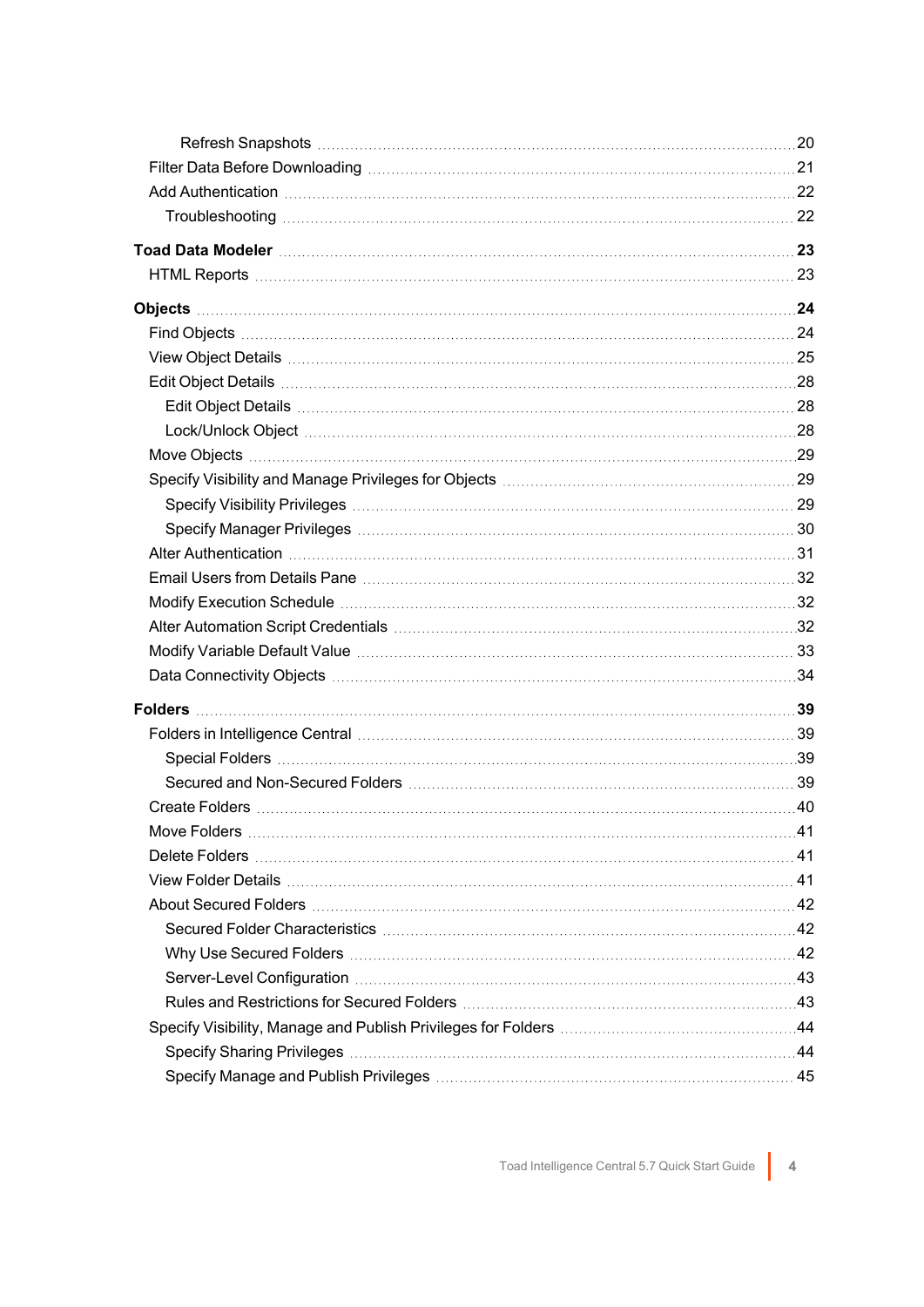| Data Object Usage Report (1998) with the control of the Control of the Control of the Control of the Control o |  |
|----------------------------------------------------------------------------------------------------------------|--|
|                                                                                                                |  |
|                                                                                                                |  |
|                                                                                                                |  |
|                                                                                                                |  |
|                                                                                                                |  |
|                                                                                                                |  |
|                                                                                                                |  |
|                                                                                                                |  |
|                                                                                                                |  |
|                                                                                                                |  |
|                                                                                                                |  |
|                                                                                                                |  |
|                                                                                                                |  |
|                                                                                                                |  |
|                                                                                                                |  |
|                                                                                                                |  |
|                                                                                                                |  |
|                                                                                                                |  |
|                                                                                                                |  |
|                                                                                                                |  |
|                                                                                                                |  |
|                                                                                                                |  |
|                                                                                                                |  |
|                                                                                                                |  |
|                                                                                                                |  |
|                                                                                                                |  |
|                                                                                                                |  |
|                                                                                                                |  |
|                                                                                                                |  |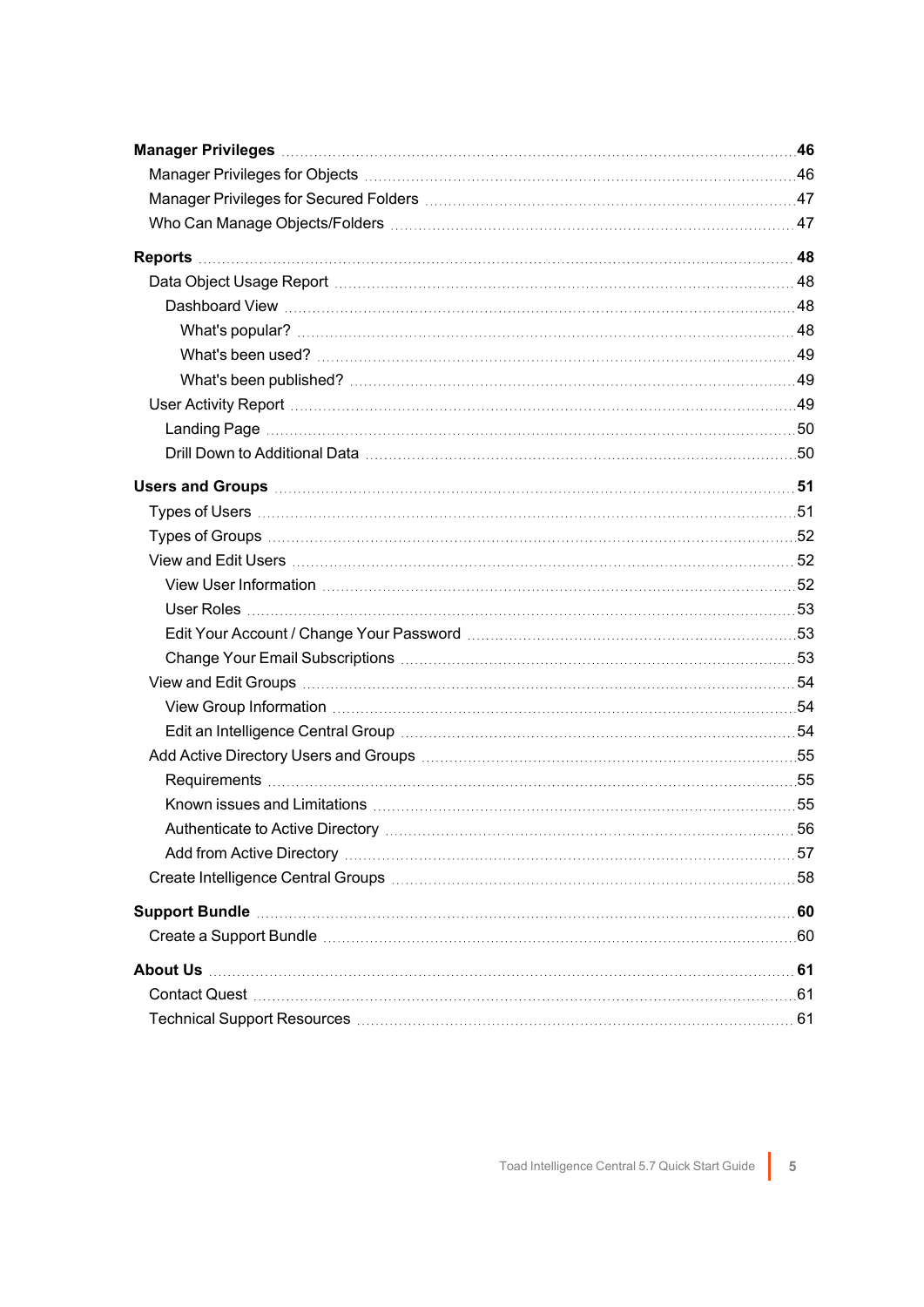## <span id="page-5-0"></span>**Welcome to Toad Intelligence Central**

Toad Intelligence Central enables enterprise users to be far more productive with their tools including Toad Data Point by centralizing automation workflows, accessing data directly, collaborating and sharing on datasets, queries and Toad files and providing a secure and established way to manage your data sprawl.

- AUTOMATE Toad users can schedule the regular automated execution of Toad Data Point automation scripts on Toad Intelligence Central.
- ACCESS Toad users can access Toad files and basic data files published to Toad Intelligence Central that have been shared with them. An additional data connectivity license extends Toad Intelligence Central to work across a wide range of data stores including relational database models, data warehouses, No SQL and Business Intelligence data sources like OBIEE and SAP®.
- SHARE Objects can be shared amongst users and groups and organized collectively in a familiar folder structure, assigned tags and given a description for easy search retrieval. Administration of users and groups can be managed locally or users and groups can be imported from Active Directory®.
- SECURE Toad Intelligence Central provides a centrally managed, secure, stable and accessible system.

Distributions of Toad Intelligence Central include a Web Server for administrative and general user access. In addition, Toad Data Point and other collaborative Toad products can directly access Toad Intelligence Central. Data on Toad Intelligence Central can be accessed via a third party product such as Tableau for further data processing and visualization.

## <span id="page-5-1"></span>**About This Guide**

#### **This Guide is Intended for Non-Administrators**

The Quick Start Guide is intended for non-Administrators and describes how to use the Web Console (Web Server) to view and access objects and files in Toad Intelligence Central. This guide provides information about functionality that is available to Standard and Power users.

#### **Users with the Administrator Role**

<sup>l</sup> For functionality available to users with the Administrator role, see the *Toad Intelligence Central Deployment Guide*.

### <span id="page-5-2"></span>**Additional Resources**

- Product [documentation](https://support.quest.com/toad-intelligence-central/technical-documents) Find the complete set of Toad Intelligence Central technical documents.
- Toad [Intelligence](https://forums.toadworld.com/c/toad-intelligence-central) Central User Forum Learn more about Toad Intelligence Central, find answers to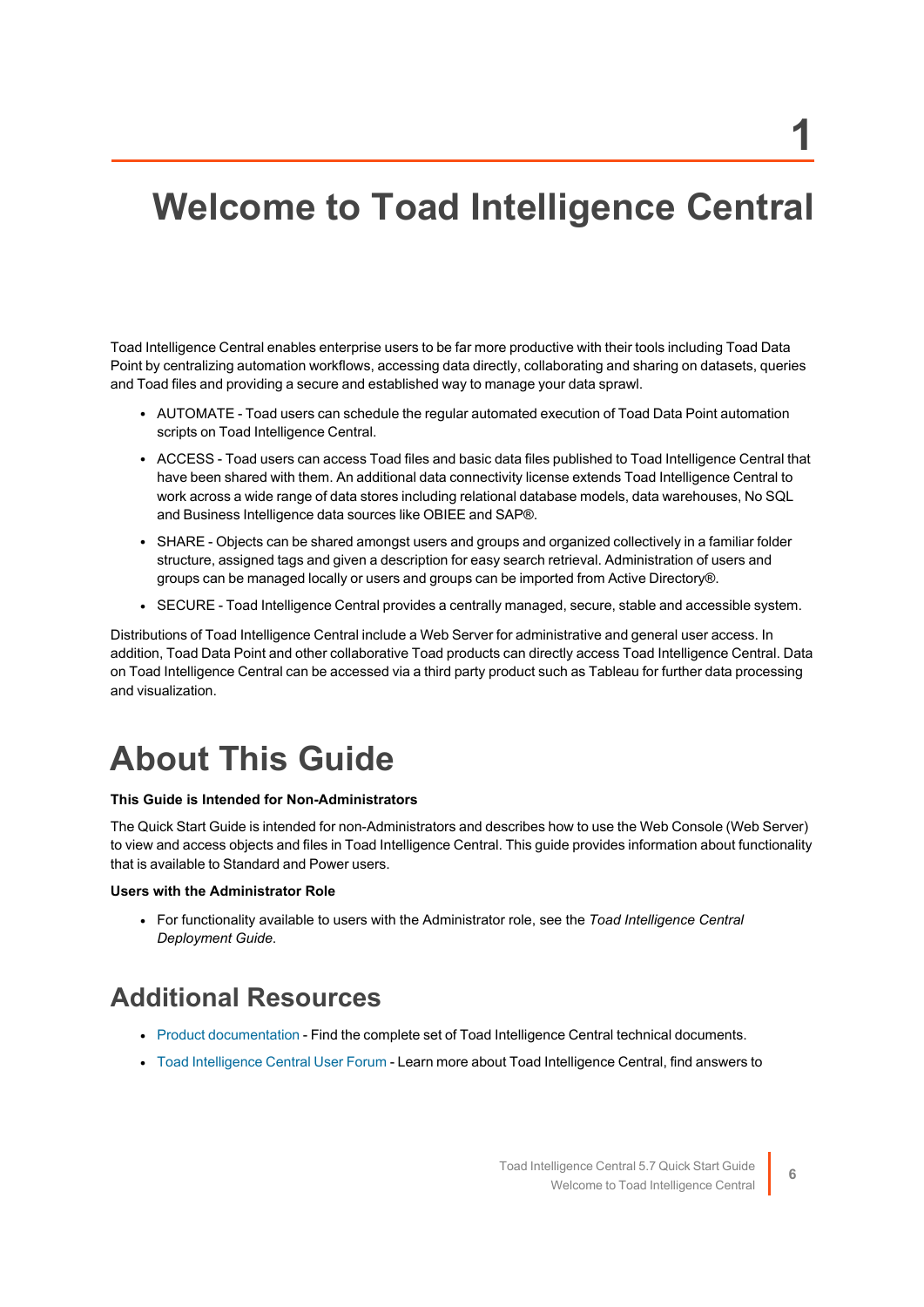questions, and connect with the community.

<span id="page-6-0"></span><sup>l</sup> Toad [Intelligence](https://blog.toadworld.com/tag/toad-intelligence-central) Central Blogs - Find articles describing how to use the features in Intelligence Central.

### **Find Help from Inside Toad Intelligence Central**

• To go to product documentation from the Web Console, click **0** and select **Technical Documentation**. This actions opens the Technical Documentation page for Toad Intelligence Central on the Quest Support Portal.

There you will find the Release Notes, User Guide, Deployment Guide (installation and Administrator information), and What's New in This Release for the current and earlier versions of Toad Intelligence Central.

**.** To go to the Toad Intelligence Central User Forum in Toad World, click **0** and select User Forum.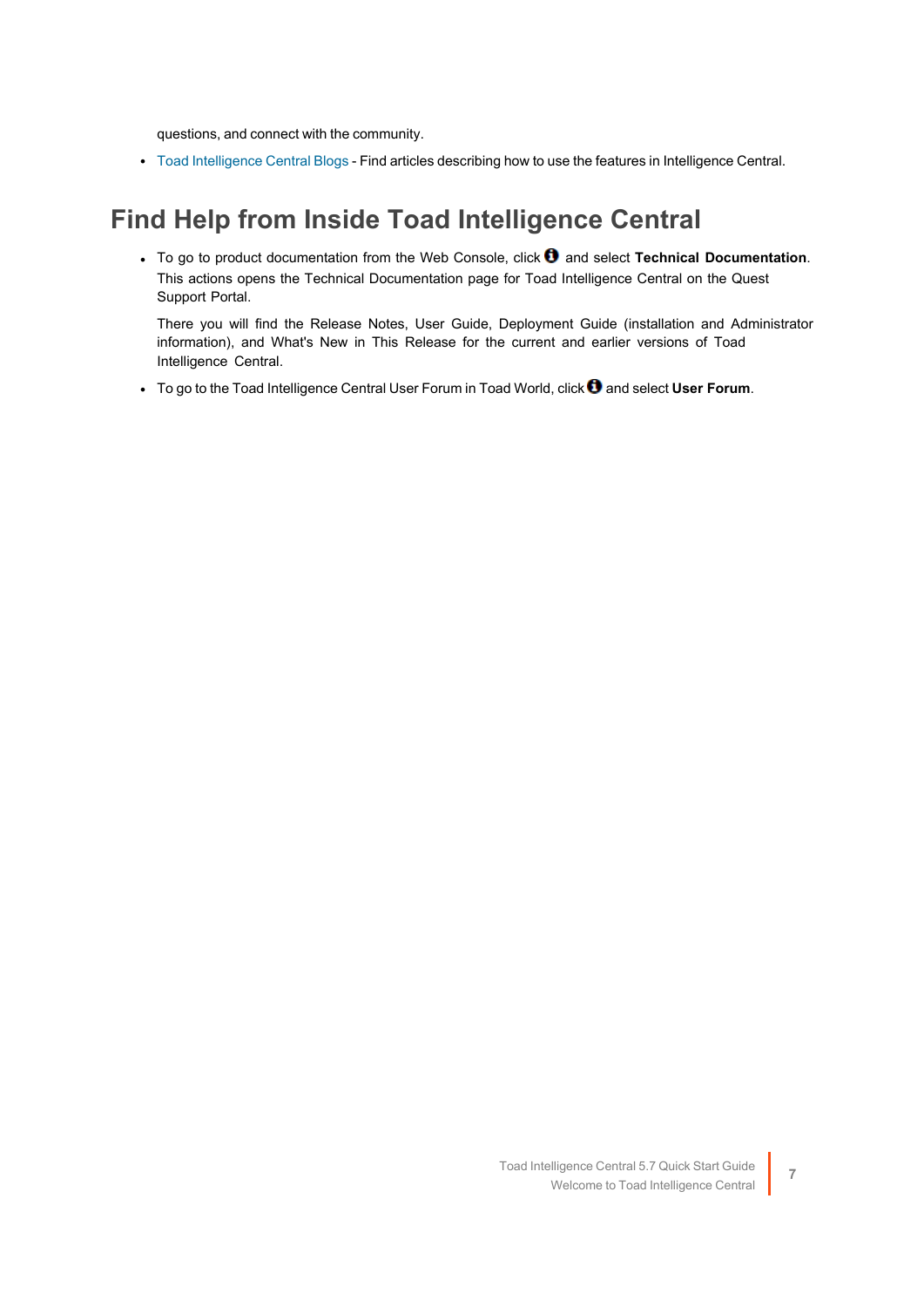## <span id="page-7-0"></span>**License Toad Intelligence Central**

Toad Intelligence Central is shipped with a trial key that enables a 90 day open trial license to Toad Intelligence Central. Use this key to evaluate Toad Intelligence Central. At the end of the 90 day trial, if a Data Connectivity license has not been entered, your Toad Intelligence Central functionality will be limited to that of the Toad Intelligence Central Community Edition.

#### **Data Connectivity License**

A Toad Intelligence Central Data Connectivity license is required to enable data connectivity functionality in Intelligence Central. Data connectivity functionality is required for publishing data objects (views, snapshots, and datasets) to Intelligence Central and for filtering and downloading data objects through the Web Console.

#### *To view / activate Toad Intelligence Central licenses*

- 1. From a web browser, log in to Toad Intelligence Central. Any Toad Intelligence Central user can add a license. Administrator credentials are required to remove a license.
- 2. Select **Administration | Licensing**.
- 3. If Toad Intelligence Central has multiple licenses assigned, select the license to view or click **Add License** to add a license.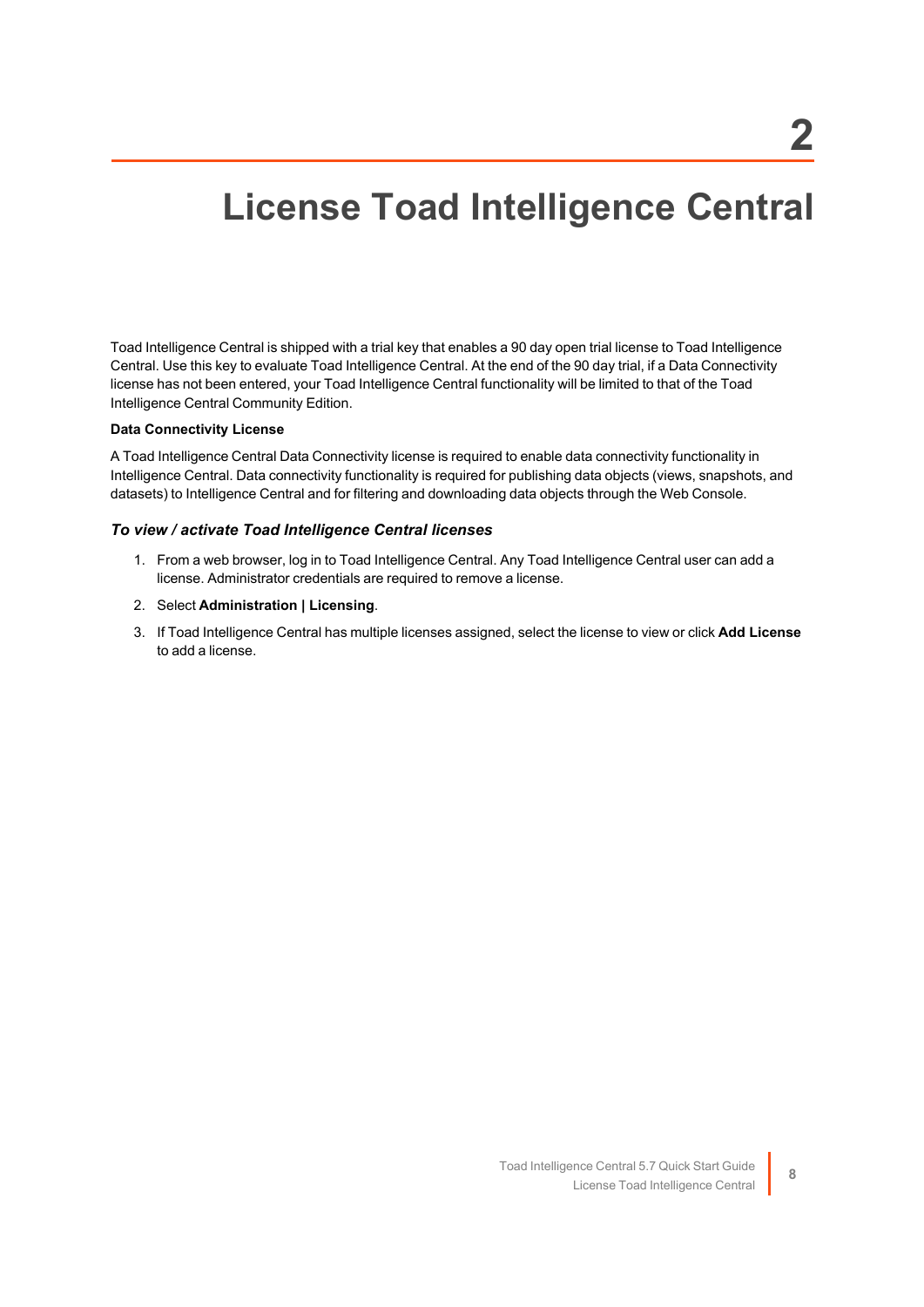## <span id="page-8-0"></span>**Connect to Toad Intelligence Central**

Use one of the following methods to access Toad Intelligence Central:

- Web Console—Use the Web Console (Web Server) to access Intelligence Central. A Web browser is required.
- <sup>l</sup> **Toad Applications**—Use a Toad application, such as Toad Data Point, to connect to Intelligence Central.
- <sup>l</sup> **Third-Party Tool**—Use a third-party tool, such as Tableau or a MySQL command line interface.

| <b>Method</b>            | <b>Description</b>                                                                                                                                                                                                                                                                                                                                                 |
|--------------------------|--------------------------------------------------------------------------------------------------------------------------------------------------------------------------------------------------------------------------------------------------------------------------------------------------------------------------------------------------------------------|
| <b>Web Console</b>       | See Open the Web Console for more information about accessing Intelligence Central<br>through the Web Console.                                                                                                                                                                                                                                                     |
|                          | The Web Console (Web Server) provides Standard users with the ability to view and<br>perform operations on objects published to Intelligence Central from other Toad<br>applications. To use the Web Console, the Web server must be installed on the same<br>computer as Intelligence Central.                                                                    |
|                          | The Web Console allows users with the Administrator role to perform advanced activities<br>such as the management of users, groups, and objects, as well as Intelligence Central<br>server configuration and maintenance. See the Toad Intelligence Central Deployment<br>Guide to learn more about performing Administrator activities through the Web interface. |
| <b>Toad Applications</b> | Toad Data Point users can publish data objects, Automation scripts, Toad documents, and<br>other resources created in Toad Data Point to Intelligence Central.                                                                                                                                                                                                     |
|                          | For these users, their primary method to view, access, manage, and edit Intelligence<br>Central objects is through their Toad application.                                                                                                                                                                                                                         |
|                          | For more information about using Toad applications and working with published objects<br>through the Web Console, see Connect Using Other Toad Applications                                                                                                                                                                                                        |
| <b>Third-Party Tool</b>  | See Third-Party Connection to Toad Intelligence Central for more information.                                                                                                                                                                                                                                                                                      |
|                          | A Toad Intelligence Central user can create a MySQL connection to Toad Intelligence<br>Central through a third party tool such as Tableau, MySQL command line interface, or<br>MySQL Workbench. This connection can be used to query Data Connectivity objects<br>stored in Toad Intelligence Central.                                                             |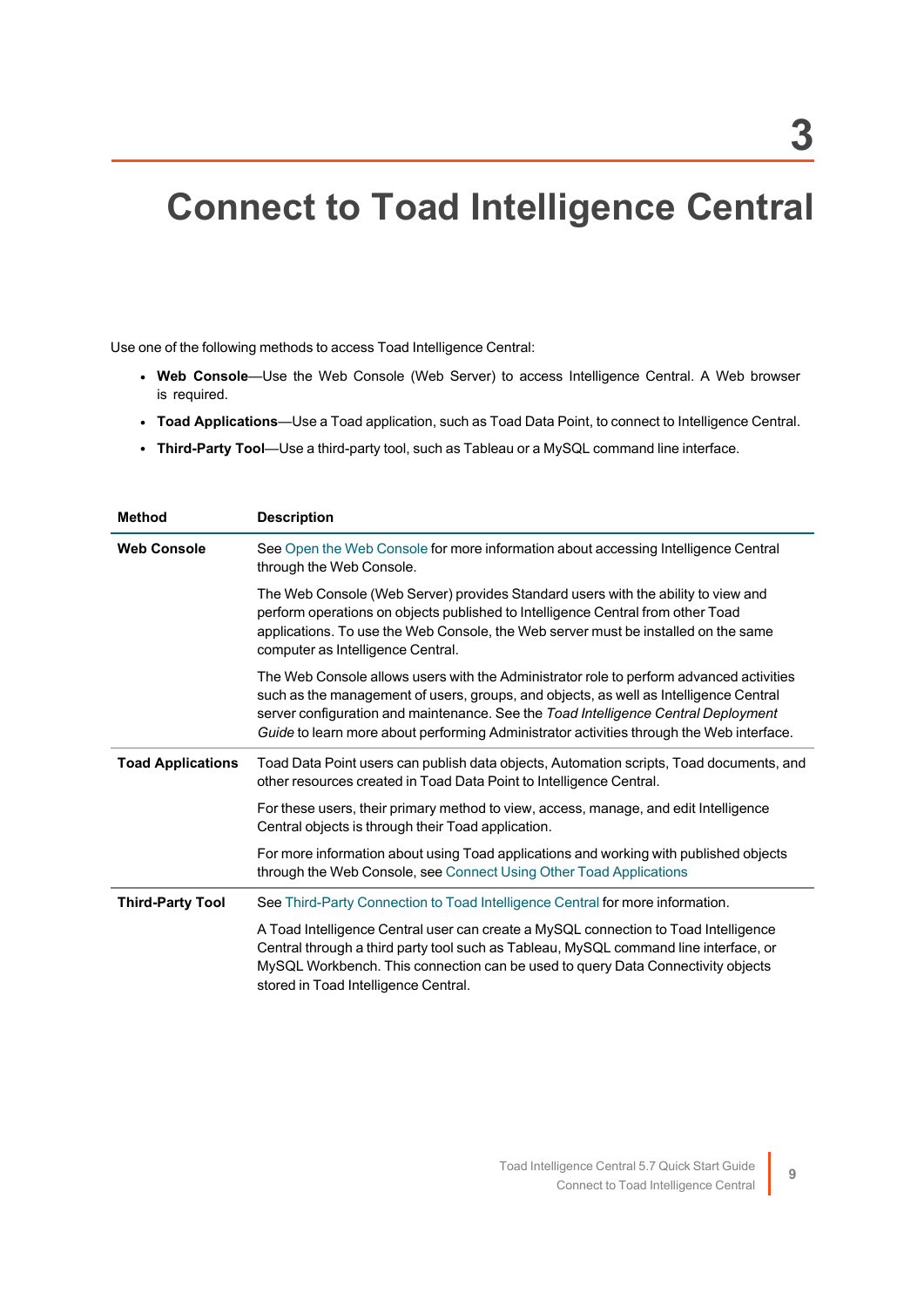## <span id="page-9-0"></span>**Open the Web Console**

When the Web server is installed along with the Intelligence Central server, users can access Intelligence Central through a Web-based interface using a Web browser.

### *To open the Toad Intelligence Central Web Console*

• Open your Web browser and enter the URL to the server hosting Intelligence Central. Review the following for additional information.

| URL    | The address of Toad Intelligence Central is <b>http://hostName/</b> where hostName is the name of<br>the computer hosting the Web Server and Toad Intelligence Central. If the Web Server has been<br>installed on a port other than port 80 then the address is http://hostName:port/.         |  |  |  |
|--------|-------------------------------------------------------------------------------------------------------------------------------------------------------------------------------------------------------------------------------------------------------------------------------------------------|--|--|--|
| Log in | Toad Intelligence Central prompts you to login.                                                                                                                                                                                                                                                 |  |  |  |
|        | If you login to Toad Intelligence Central using Windows credentials, then enter your login name<br>at the login prompt. If necessary, include your Windows domain: domain\username. The<br>computer you use to login to Toad Intelligence Central must be accessible to your Windows<br>domain. |  |  |  |
|        | NOTE: The login screen may include an option to Register as a new user. If you do not<br>have a login to Toad Intelligence Central then click this link to add yourself as a new<br>user. The availability of this link is dependent on local configuration. For more                           |  |  |  |

information on this feature, see Users and [Groups](#page-50-0)

**NOTE:** Toad Intelligence Central encrypts your login credentials when transmitted over the network.

Refer to your local Toad Intelligence Central Administrator for more information.

## <span id="page-9-1"></span>**Connect Using Other Toad Applications**

You can connect to Toad Intelligence Central through other Toad applications. This allows users to publish data objects, scripts, files, and other resources to Intelligence Central through other Toad applications. The types of objects that can be published dependents on the Toad application used. Functionality for viewing, accessing, managing, and editing Intelligence Central objects may also be available in these applications.

For detailed information about how to connect to and use Intelligence Central from another Toad application, please see the product documentation for that Toad product.

After objects are published to Intelligence Central, users can view, access, manage, and work with these objects through the Intelligence Central Web Console.

**NOTE:** A Toad Intelligence Central Data Connectivity license is required to enable data connectivity functionality in Intelligence Central.

### <span id="page-9-2"></span>**Toad Applications Used to Publish Objects**

To learn more about the objects and the functionality available to you based on the Toad application used to publish the object, see one of the following: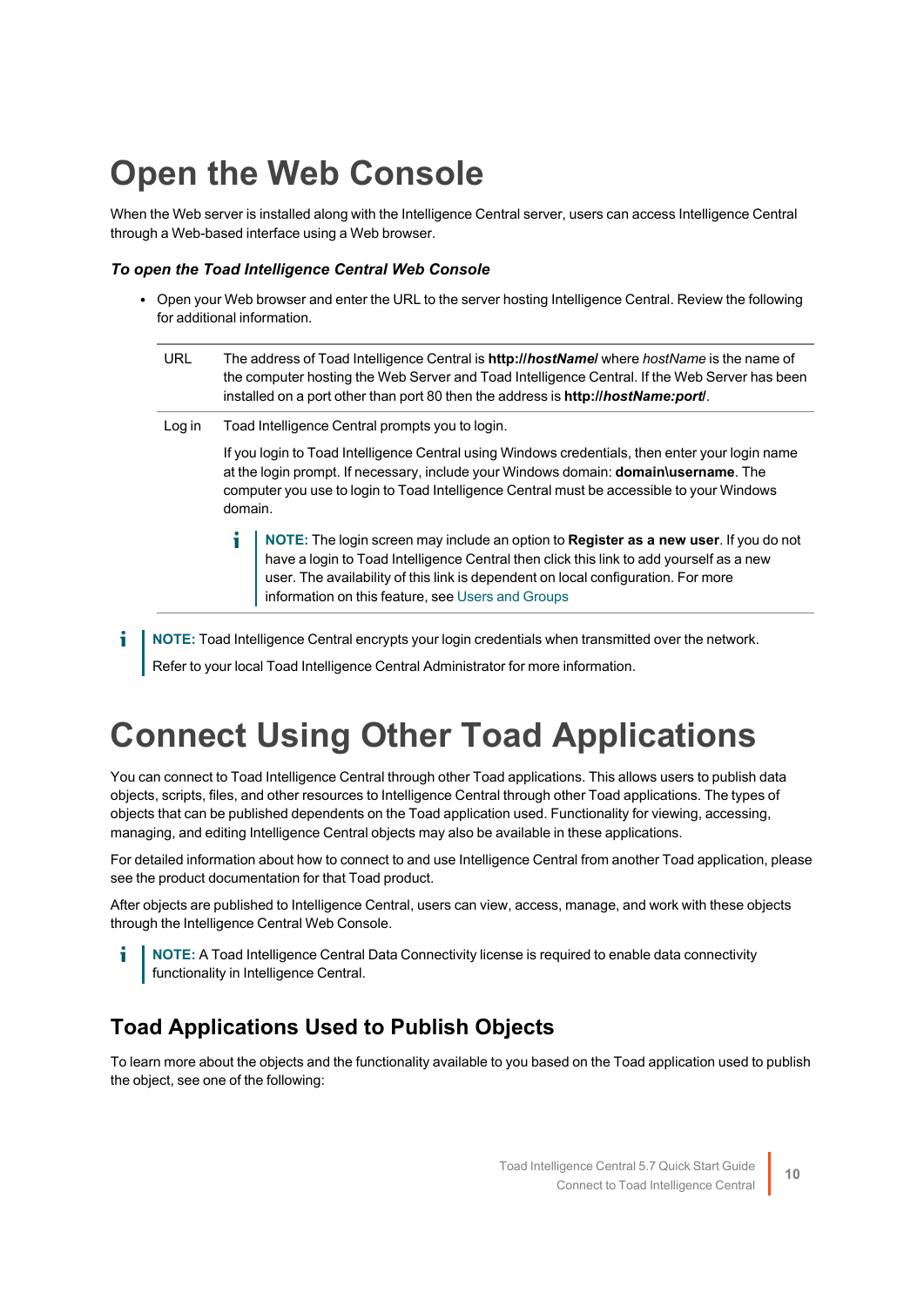- Work with Toad Data Point [Objects](#page-17-1)
- <span id="page-10-0"></span>• Toad Data [Modeler](#page-22-0)

## **Third-Party Connection to Toad Intelligence Central**

A Toad Intelligence Central user can create a MySQL connection to Toad Intelligence Central through a third-party tool, such as one of the following:

- Tableau
- MySQL command line interface
- MySQL Workbench

<span id="page-10-1"></span>This connection can be used to query tables, views, snapshots and datasets stored in Toad Intelligence Central.

### **Requirements / Limitations**

| Third party tool                                         | Ensure the authentication method you use to connect to Toad Intelligence Central is supported<br>by the third party tool. This is straightforward if you login to Toad Intelligence Central using<br>credentials local to Toad Intelligence Central. If you login to Toad Intelligence Central using<br>Windows credentials then the third party tool must also support MySQL connection via<br>Windows credentials. |
|----------------------------------------------------------|----------------------------------------------------------------------------------------------------------------------------------------------------------------------------------------------------------------------------------------------------------------------------------------------------------------------------------------------------------------------------------------------------------------------|
| Computer<br>where the third                              | Ensure a MySQL driver is installed appropriate to the third party tool and Toad Intelligence<br>Central.                                                                                                                                                                                                                                                                                                             |
| party tool is<br>installed                               | Ensure the default character set is UTF8.                                                                                                                                                                                                                                                                                                                                                                            |
| Toad<br>Intelligence<br>Central Share /<br>Manage rights | To see an object that you did not create yourself you must have Share or Manage rights to that<br>object. These rights can be granted by any Toad Intelligence Central user with Manage rights<br>to the object using the Web interface or an application such as Toad Data Point.                                                                                                                                   |
| Data source<br>authentication                            | Ensure the data source authentication you use to access the result set of a table or view is<br>defined in Toad Intelligence Central. This can be done using the Web interface (Web server) or<br>Toad Data Point. It cannot be done using the third party tool.                                                                                                                                                     |

### <span id="page-10-2"></span>**Connection**

Create the MySQL connection.

| <b>Parameter</b> | <b>Description</b> |
|------------------|--------------------|
|------------------|--------------------|

Host name The name of the Toad Intelligence Central server host.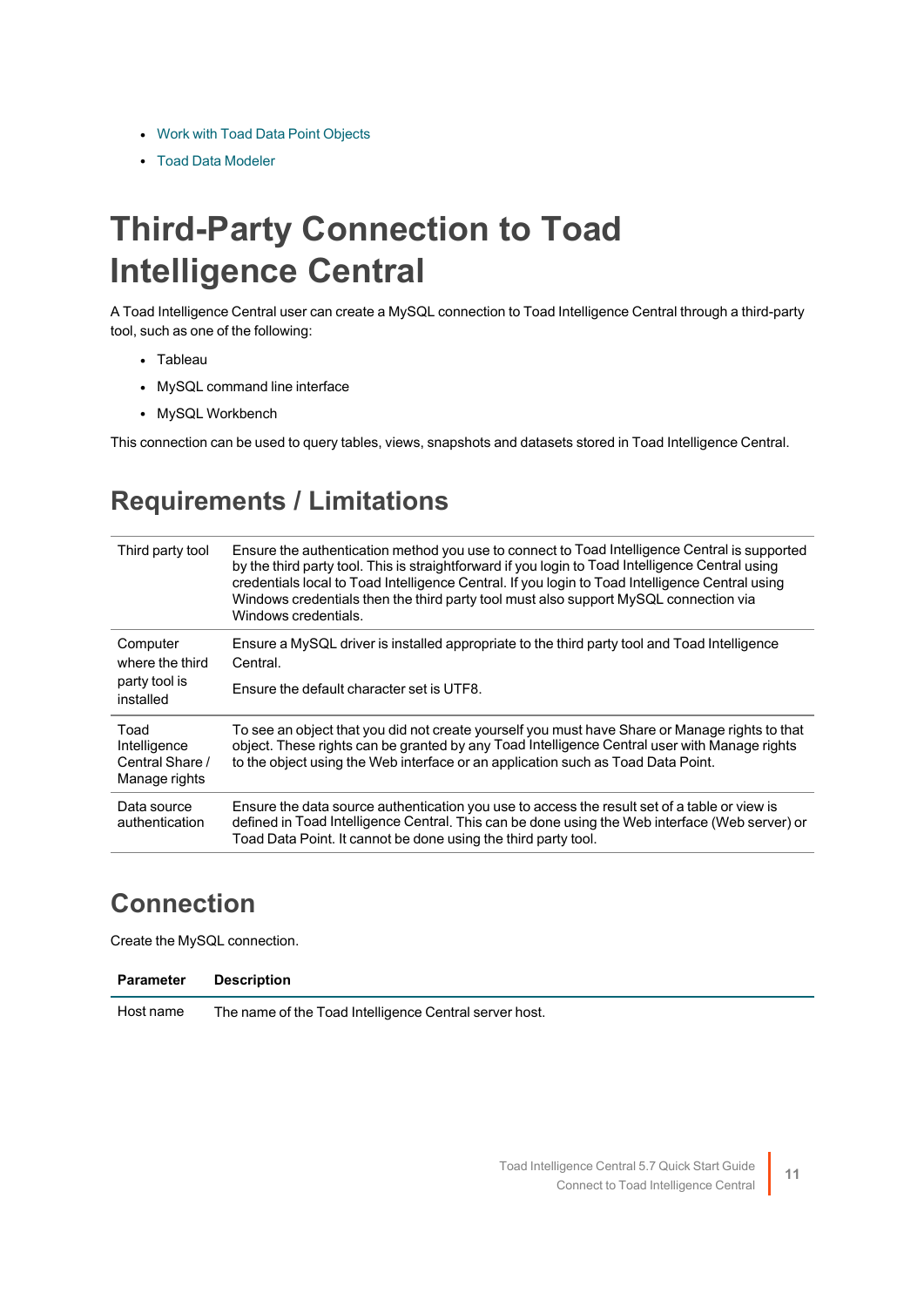| <b>Parameter</b>            | <b>Description</b>                                                                                                                                                                                              |
|-----------------------------|-----------------------------------------------------------------------------------------------------------------------------------------------------------------------------------------------------------------|
| Port                        | The connection port to the Toad Intelligence Central server. This is the Port number set during<br>installation of the Toad Intelligence Central server, by default 3566.                                       |
| Username<br>and<br>Password | Your username and password to Toad Intelligence Central. Alternatively, if you use Windows<br>credentials to connect to Toad Intelligence Central then select the option to connect via Windows<br>credentials. |

### <span id="page-11-0"></span>**MySQL database**

Select the MySQL database where the object is stored. This is dependent on the application used to create the object.

| <b>Application</b>        | <b>Description</b>                                                                                                                                                                                                                                                                                                                   |
|---------------------------|--------------------------------------------------------------------------------------------------------------------------------------------------------------------------------------------------------------------------------------------------------------------------------------------------------------------------------------|
| <b>Toad Data</b><br>Point | The database is defined when the object is published to Toad Intelligence Central.                                                                                                                                                                                                                                                   |
| Admin<br>Console          | For a table, view or snapshot the MySQL database is the name of the data source. For a dataset<br>the database is of the form <b>data</b> owner. The owner is the user that created the dataset.                                                                                                                                     |
|                           | NOTE: Beginning with Toad Intelligence Central 4.3, the Admin Console is no longer<br>installed by the Toad Intelligence Central Installer. The administrative functionality of the<br>Admin Console is now superseded by the Web Server. The activity of mapping/editing<br>data objects is best performed through Toad Data Point. |
| visible.                  | NOTE: Hidden, temporary and internal Toad Intelligence Central databases and MySQL databases may be                                                                                                                                                                                                                                  |

### <span id="page-11-1"></span>**Queries**

Query tables, views, snapshots and datasets.

i. **NOTE:** When querying tables and views, execution of SQL may fail under some circumstances. If the SQL used by the third party tool has a MySQL dialect, then that SQL may fail if the query is shipped to a non-MySQL relational database for remote execution. As a workaround, you could use Toad Data Point to save the table or view as a snapshot and then access the snapshot via the third party tool.

### <span id="page-11-2"></span>**MySQL Views**

You can use the following MySQL commands to verify the third party tool.

- SHOW [FULL] TABLES command
- DESC[RIBE] command
- EXPLAIN command
- SHOW [FULL] COLUMNS command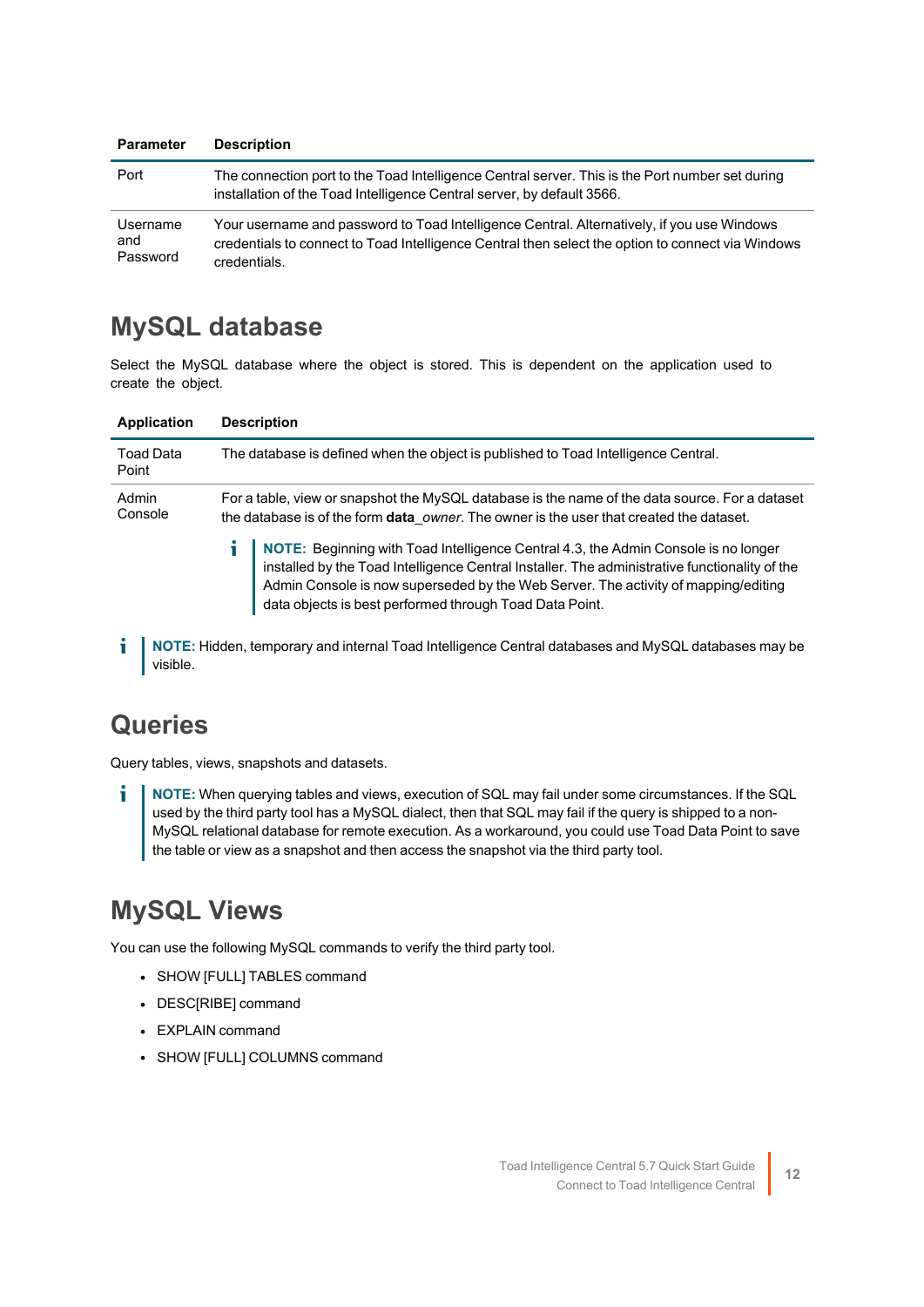- SELECT query against information\_schema.views
- SELECT query against information\_schema.tables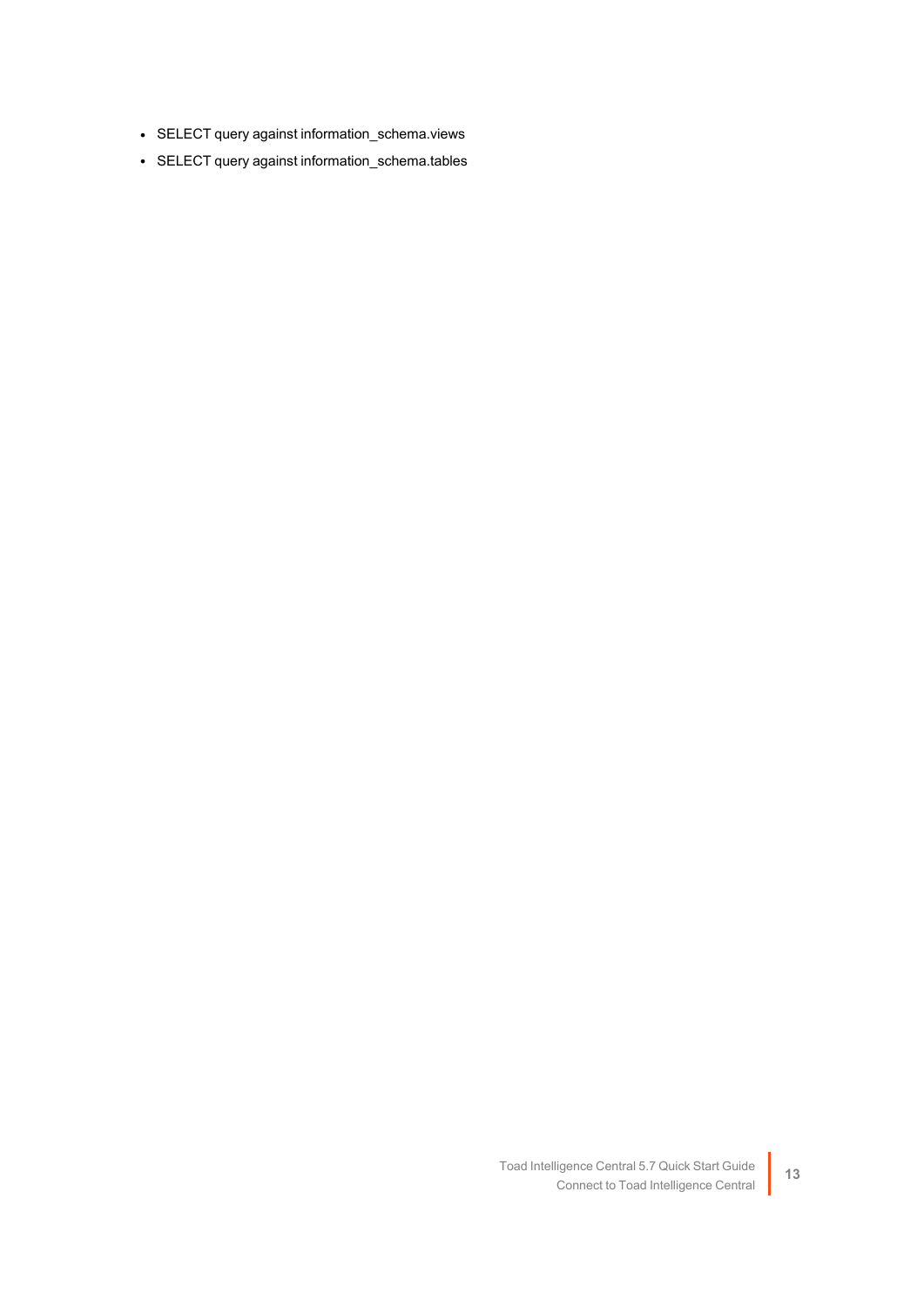<span id="page-13-0"></span>The Toad Intelligence Central Web Console (Web Server) is a Web-based interface used to access Toad Intelligence Central.

The Web Console is a collection of pages/modules that provide access to the objects in Intelligence Central and provide functionality for managing objects, users, and the server.

In the Web Console you can do the following:

- Access data objects, files and other resources stored in Intelligence Central
- Filter and download data objects published from Toad Data Point
- Manage objects
- Generate and view reports
- Manage users and groups
- Perform administrative tasks on the Intelligence Central server

<span id="page-13-1"></span>See Open the Web [Console](#page-9-0) to learn how to connect to Intelligence Central using the Web Console.

## **Navigating the Web Console**

When you log in to the Web Console, the main window opens displaying the **Home** page. The main menu is displayed on the left and provides a means to navigate to other pages and sections of the Web Console.

Click an item in the main menu to navigation to that page of the Web Console. The **Server** page of the Web Console (**Administration | Server**) is available only to users with the Administrator role.

| $\mathcal{S}$<br>Toad Intelligence Central |                            |               |               |            |                    |          |
|--------------------------------------------|----------------------------|---------------|---------------|------------|--------------------|----------|
| Home                                       | Q Type to search           |               |               |            |                    |          |
| × Reports                                  | $\cdot$                    |               |               |            |                    |          |
| Data Objects                               | Name                       | Publisher     |               | Updated    | <b>Object Type</b> |          |
| User Activity                              | No folder assigned         |               |               |            |                    | $\hat{}$ |
|                                            | 60 Customers               |               | Administrator | 10/26/2018 | View               |          |
| ▼ Administration                           | <b>Regions</b>             |               | Administrator | 10/26/2018 | Dataset            |          |
| <b>Users</b>                               | <b>D</b> Orders            |               |               |            |                    |          |
| Groups                                     | မ်ခဲ Orders                | chris (chris) |               | 10/26/2018 | View               |          |
|                                            | 6-à OrdersByMonth          | suzi (suzi)   |               | 10/26/2018 | View               |          |
| Licensing                                  | Sales                      |               |               |            |                    |          |
| Server                                     | Run_Quarterly_Sales_Report | suzi (suzi)   |               | 10/26/2018 | Automation Script  |          |
|                                            | SalesByQuarter             | alex (alex)   |               | 10/26/2018 | Snapshot           |          |

**4**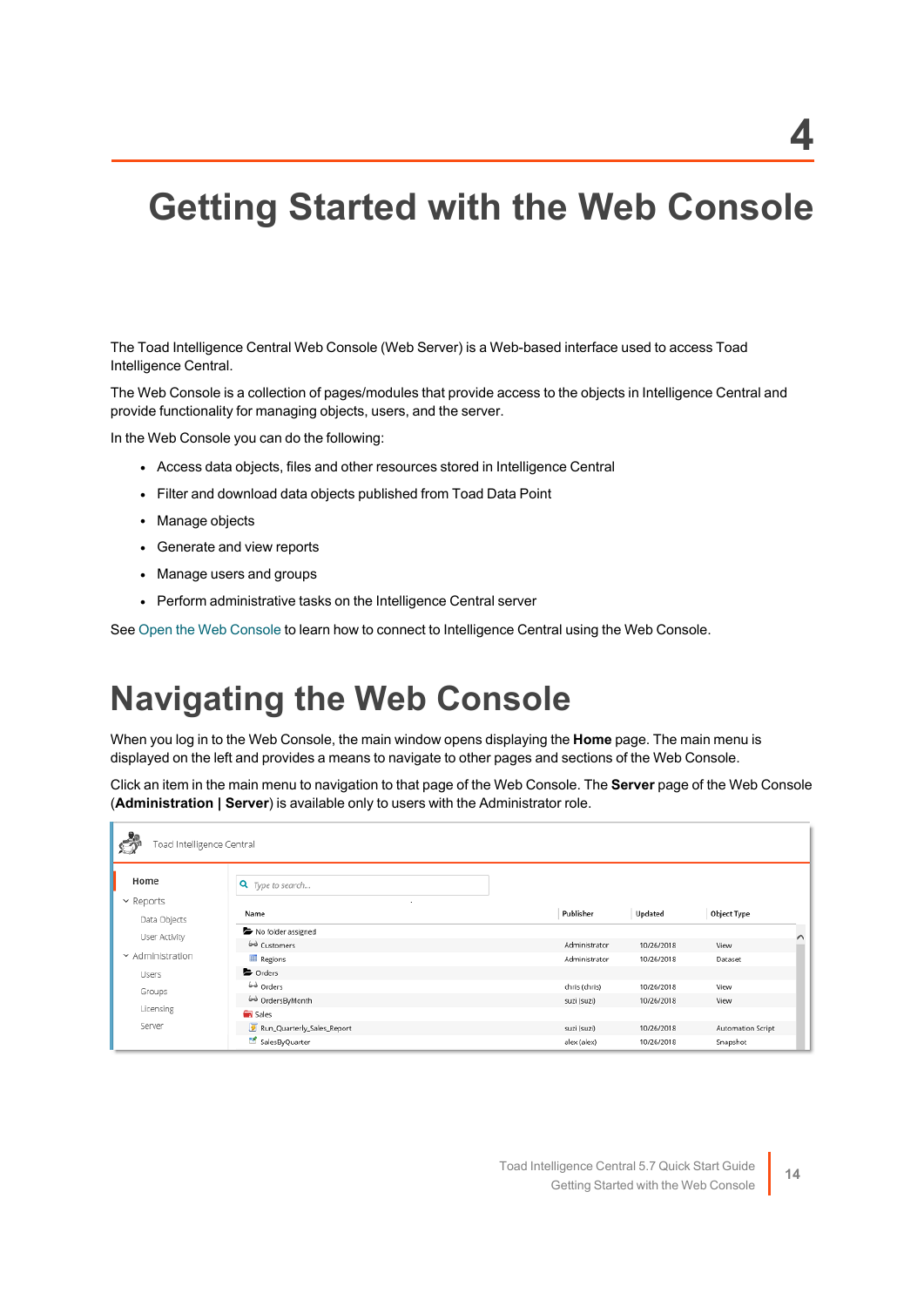#### **Web Console Navigation - Main Menu**

| <b>Section</b>        | Page                           | <b>Page/Section Description</b>                                                                                                                     |
|-----------------------|--------------------------------|-----------------------------------------------------------------------------------------------------------------------------------------------------|
| Home                  |                                | The <b>Home</b> page allows you to view and access the objects shared with you.<br>See Home Page.                                                   |
| <b>Reports</b>        | Data<br><b>Objects</b>         | The <b>Data Objects</b> page allows users to view and create reports about<br>Intelligence Central object usage. See Data Object Usage Report.      |
| <b>Reports</b>        | <b>User</b><br><b>Activity</b> | The User Activity page allows users to view and export user activity<br>statistics. See User Activity Report.                                       |
| Administration        | <b>Users</b>                   | Use the Users page to view user information or to edit your user account<br>details. See View and Edit Users.                                       |
| <b>Administration</b> | <b>Groups</b>                  | Use the <b>Groups</b> page to view group information or edit a group you own. See<br>View and Edit Groups.                                          |
| <b>Administration</b> | Licensing                      | Use the Licensing page to view, add, or remove licenses. See License Toad<br>Intelligence Central.                                                  |
| <b>Administration</b> | Server                         | The Server page is available only to users with the Administrator role. See<br>the Toad Intelligence Central Deployment Guide for more information. |

## <span id="page-14-0"></span>**Home Page**

The **Home** page is the default landing page presented when you open the Web Console. The Home page allows you to view and access the objects in Intelligence Central that have been shared with you.

You can use the Home page to organize the objects and folders for which you have Manage privileges. To determine if you have Manage privileges to an object or folder, select the object or folder to display the **Details** pane. The **Manager** field displays a list of managers. See Manager [Privileges](#page-45-0) for more information about who can manage an object or secured folder.

### <span id="page-14-1"></span>**Objects Visible to You**

In the **Home** page of the Web Console, you see the objects and files in Intelligence Central that have been shared with you.

- Double-click a folder to open it.
- <sup>l</sup> Select an object and click **Visibility** in the **Details** pane to see a list of users that share the object.
- You can see all the non-secured folders in Intelligence Central.
- You can see the secured folders that have been shared with you. You can see the parent folder of a secured folder that has been shared with you.
- <sup>l</sup> Select a secured folder and click **Visibility** in the **Folder Details** pane to see a list of users that share the folder.
- **NOTE:** A Toad Intelligence Central Data Connectivity license is required to enable data connectivity i functionality in Intelligence Central.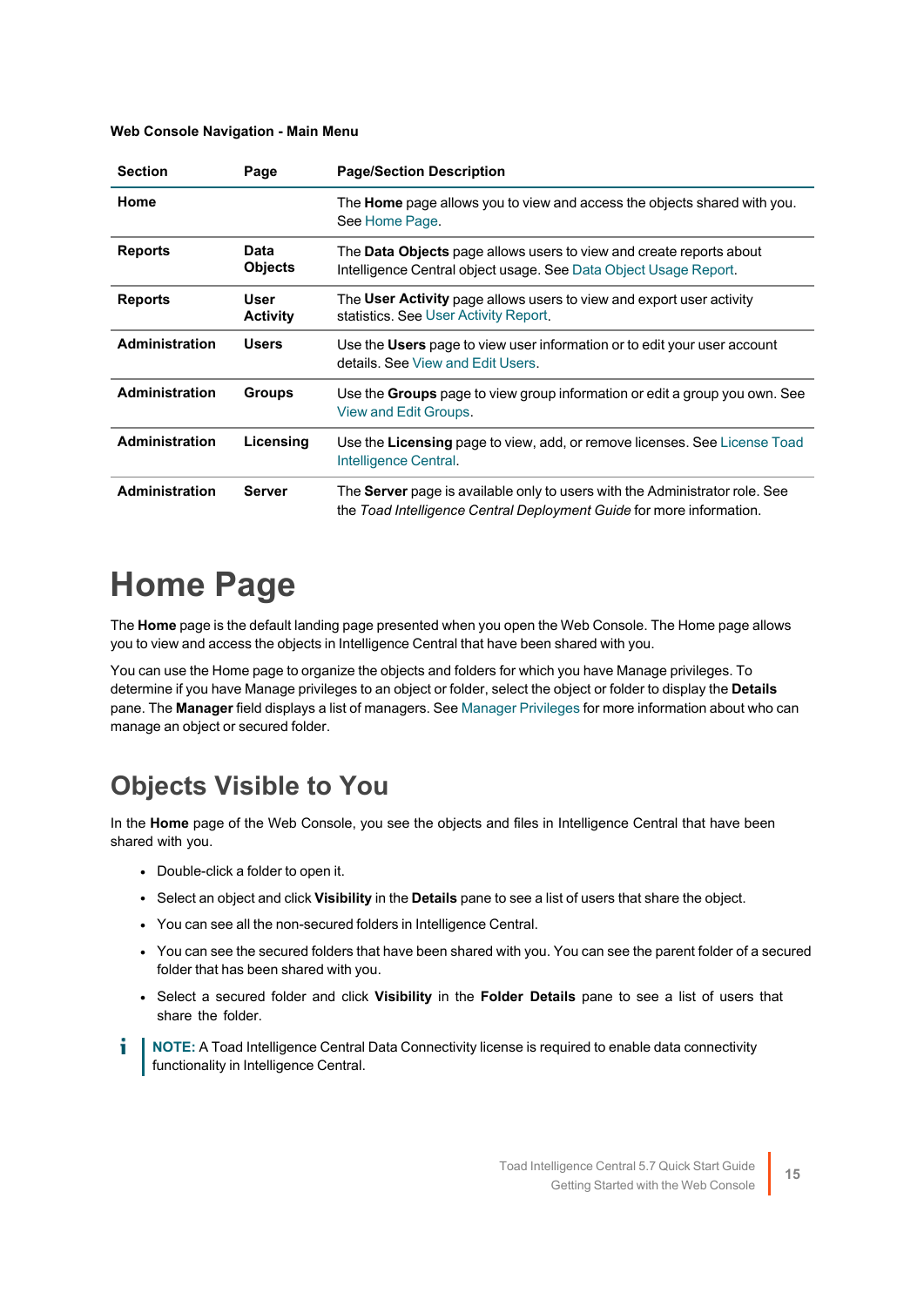### <span id="page-15-0"></span>**Identify Objects by Icon**

| <b>Icon</b> | <b>Description</b>                                                                                                                                                |
|-------------|-------------------------------------------------------------------------------------------------------------------------------------------------------------------|
|             | Non-secured folder-Visible to all users.                                                                                                                          |
|             | <b>Secured folder</b> —Secured folders are visible only to users with visibility (sharing) privileges and can be<br>managed only by users with manage privileges. |
| <b>Icon</b> | <b>Description</b>                                                                                                                                                |
| 。           | Automation script                                                                                                                                                 |
| 噩           | Dataset                                                                                                                                                           |
|             | Snapshot                                                                                                                                                          |
| 62          | View                                                                                                                                                              |

### <span id="page-15-1"></span>**Find, View and Work with Objects**

See the following for additional information:

- Find [Objects](#page-23-1)—To learn how to locate objects in Intelligence Central
- View Object [Details](#page-24-0)—To learn how to view object information
- Work with Toad Data Point [Objects](#page-17-1)—To learn how to download objects and data published from Toad Data Point

### <span id="page-15-2"></span>**Move and Delete Objects**

The Home page allows you to move and delete objects. Users with the Administrator role or manage privileges to the object can move or delete an object (unless the object is locked by another user).

- <sup>l</sup> To move the selected object, select a destination folder from the **Folder** drop-down list (Details pane). Or drag-and-drop the object to another folder.
- $\cdot$  Select an object and click  $\sim$  to delete it.
- To move an object into a secured folder, the user must have the Administrator role or manage privileges to the object and the secured folder.

### <span id="page-15-3"></span>**View Object Managers**

<sup>l</sup> To view object managers, select an object to display its **Details** pane. Then click **Managers** in the Details pane to see which users have been granted manage privileges to the object.

See Manager [Privileges](#page-45-0) for a list of actions enabled for object (and folder) managers.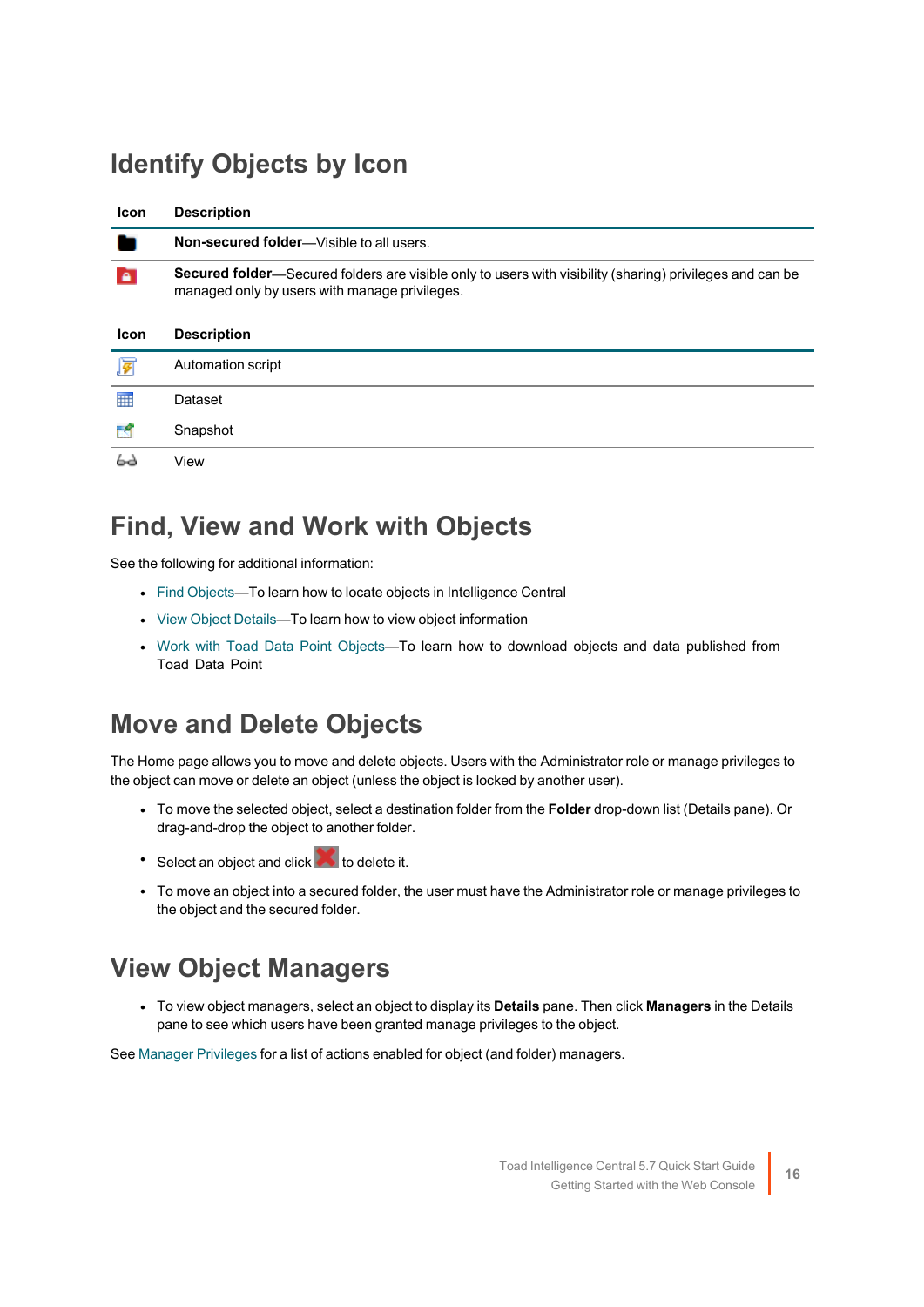### <span id="page-16-0"></span>**Folders**

Objects published to Intelligence Central are organized into folders. The object's publisher selects an existing folder or creates a new folder during the publishing process. You can also create folders through the Web Console.

Intelligence Central provides two types of folders: secured folders and non-secured folders. An Intelligence Central server can contain one or both types of folders. See About [Secured](#page-41-0) Folders for more information.

- -Non-secured folders are visible to all users.
- **-Secured folders are visible to users with visibility privileges to the folder.**
- **To create a new folder, select a folder and click in the Folder Details pane. See Create [Folders](#page-39-0) for more** information.
- You can drag-and-drop a folder to move it. See Move [Folders](#page-40-0) for more information.
- **•** To delete the selected folder, click **in** the **Folder Details** pane. See Delete [Folders](#page-40-1) for more information.
- <sup>l</sup> To view managers of a secured folder, select a folder and click **Managers** in the **Folder Details** pane. See View Folder [Details](#page-40-2) for more information.

## <span id="page-16-1"></span>**Toad Applications Used to Publish Objects**

The types of objects and files in Intelligence Central depend on which Toad applications are being used to publish to Intelligence Central. For example, Toad Data Point users can publish data objects (views, snapshots, and datasets), Toad documents, Automation scripts, and other resources created in Toad Data Point.

To learn more about the objects and the functionality available to you based on the Toad application used to publish the object, see one of the following:

- Work with Toad Data Point [Objects](#page-17-1)
- <span id="page-16-2"></span>• Toad Data [Modeler](#page-22-0)

### **See Additional Documentation in the Toad Application**

If your primary method to view and access Intelligence Central objects is through one of the Toad applications listed above, see the application's online Help for more-detailed information about the full range of functionality that is available to you through that Toad application.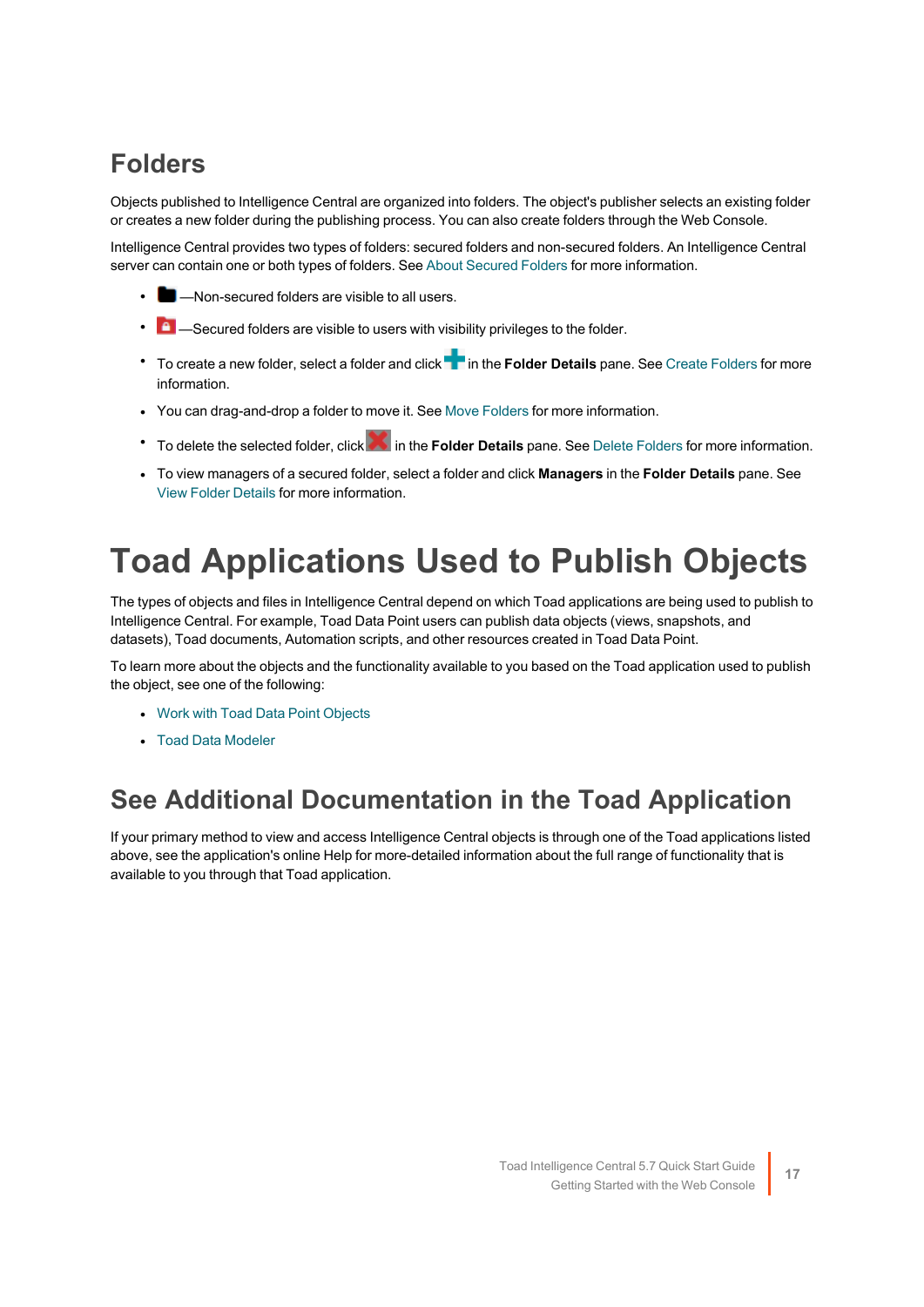## **Toad Data Point**

## <span id="page-17-1"></span><span id="page-17-0"></span>**Work with Toad Data Point Objects**

Toad Data Point allows users to publish data objects (views, snapshots, and datasets), Toad documents (Query Builder, SQL Editor), Automation scripts, database connections, Project Manager projects, and other resources created in Toad Data Point to Intelligence Central.

If you are a Toad Data Point user, your primary method to view and access Intelligence Central objects is through the Toad Data Point application. However, both Toad Data Point users and non-users can view and perform limited operations on Intelligence Central objects using the Web Console.

**NOTE:** A Toad Intelligence Central Data Connectivity license is required to enable data connectivity **functionality in Intelligence Central.** 

### <span id="page-17-2"></span>**Download Objects**

Users of Toad Intelligence Central can log in through a web browser and download Toad Data Point objects that have been shared with them.

- 1. Log in through a web browser. See Open the Web [Console.](#page-9-0)
- 2. Click **Home**.
- 3. Locate the object. See Find [Objects](#page-23-1).
- 4. Select the object to show details. See View Object [Details.](#page-24-0)
- 5. **Download object.** Click in the Details pane to download the object. The location of the downloaded object is determined by your Web-browser settings.
	- **Enter Variables**—For views containing a variable, Intelligence Central prompts you for a variable value. Enter a new value or use the default. The new value applies to this download only. The default value is specified when the view is published from Toad Data Point and can be modified through Toad Data Point or Intelligence Central. To edit the default value, see Modify [Variable](#page-32-0) Default Value.

To enter the NULL value, select NULL from the drop-down list.

**· Data objects—For data objects (view, snapshot, or dataset), Intelligence Central prepares the** object and displays a Success message when the object is ready to download. Click **Download** in the Success message to download the result set. For more information about data objects, see [Data](#page-33-0) [Connectivity](#page-33-0) Objects.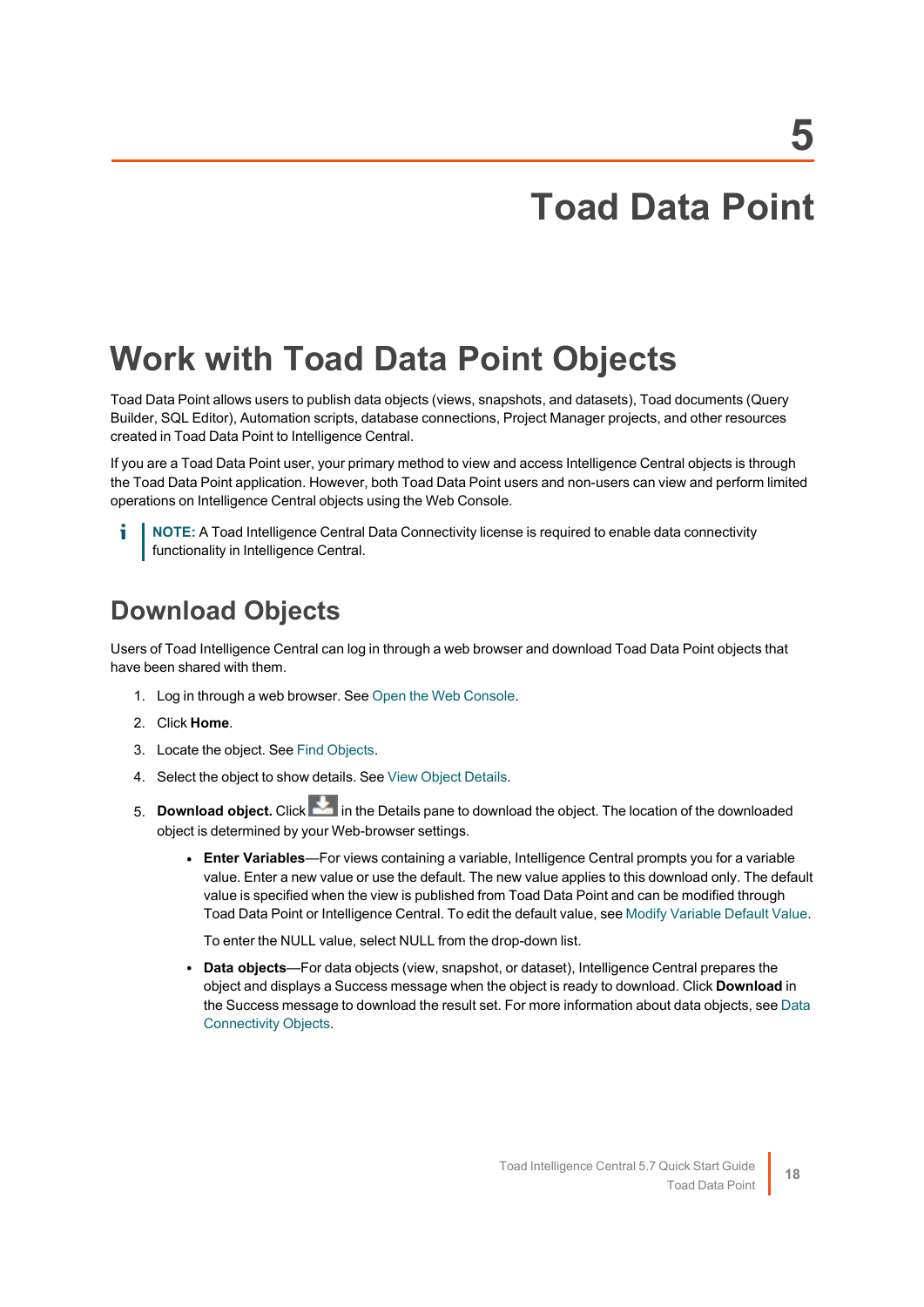- f. **NOTE:** If authentication is required, Intelligence Central prompts you for credentials. For example, you might be required to authenticate the first time you access a View that was published with a personal key, instead of a shared key. See Add [Authentication](#page-21-0).
- 6. **Filter data.** For data objects, you can filter the data before downloading. Click in the Details pane to filter data. See Filter Data Before [Downloading](#page-20-0) for more information.

### <span id="page-18-0"></span>**Automation Scripts**

The Intelligence Central Web interface allows you to view and execute Automation scripts that have been shared with you.

f. **NOTE:** If the Automation Script scheduled to execute on the Toad Intelligence Central server includes an instruction to send an email then in order for that email to be sent the Toad Intelligence Central server must have access to an email SMTP port. If the Automation Script scheduled to execute on the Toad Intelligence Central server includes an instruction to create an Excel spreadsheet then Microsoft® Excel® must be installed on the Toad Intelligence Central host computer for the Excel spreadsheet to be created. Refer to your Toad Intelligence Central Administrator for more information.

### <span id="page-18-1"></span>**View Script Details**

Select a script to view script details in the Details pane. See View Object [Details](#page-24-0) for a description of the Details fields. For Automation scripts, the following additional details are provided.

- <sup>l</sup> **Schedule**—Displays the script execution schedule. Click **Schedule** to edit the schedule. See [Modify](#page-31-1) [Execution](#page-31-1) Schedule for more information.
- **Credentials**—Displays the name of the user account specified to run the Automation script. Click **Credentials** to select or modify the run account. See Alter Automation Script [Credentialsf](#page-31-2)or more information.
- **Logs tab**—Displays script execution history. Click **Expand** to expand the Logs tab. This action allows you to view run duration, results, and exit code. Select a run (in the expanded tab) to view the individual execution log.
	- **NOTE:** Only Administrators and users with Manage privileges to the script can view the detailed execution logs.

### <span id="page-18-2"></span>**Run Automation Scripts**

You can execute an Automation script from the Web Console. You can execute scripts that have been shared with you.

- 1. Log in through a web browser. See Open the Web [Console](#page-9-0)
- 2. Click **Home**.
- 3. Select the Automation script to execute.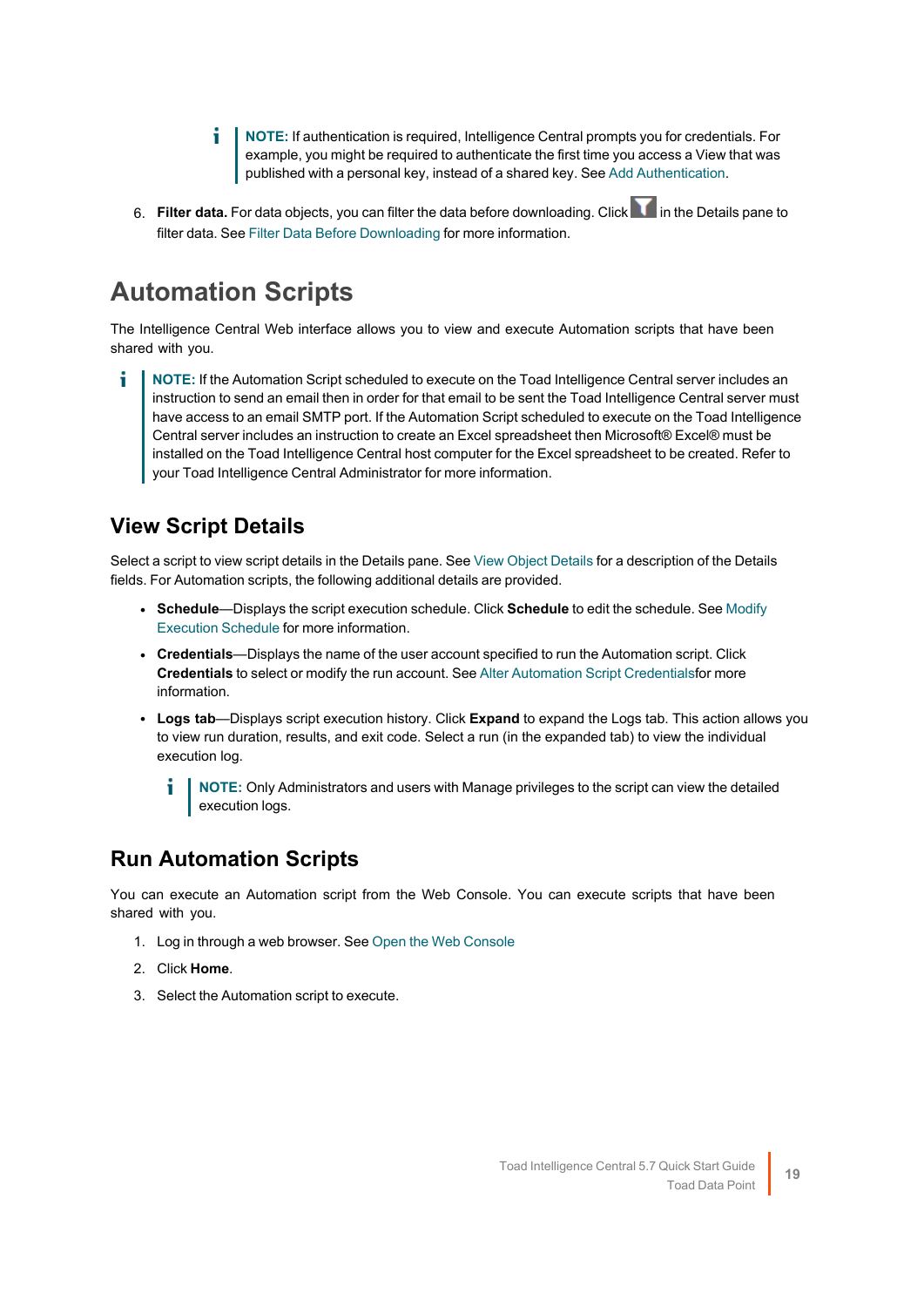- 4. Click in the Details pane.
	- <sup>l</sup> **Enter Variables**—If the Automation script executes SQL containing a variable, Intelligence Central prompts you for a variable value. Enter a new value or use the default. The new value applies to this run only. The default value is specified when the script is published from Toad Data Point and can be modified through Toad Data Point or Intelligence Central. To edit the default value, see [Modify](#page-32-0) [Variable](#page-32-0) Default Value.

To enter the NULL value, select NULL from the drop-down list.

- 5. To cancel script execution, click the Stop button in the Details pane. You can also click the down arrow in the progress message (located in the page header) and then click **Cancel** in the Background Tasks pane.
- 6. In the Success (or Error) message, click **View Log** to display the execution log.

For more-detailed information about publishing, using, creating, and managing Automation scripts, see the Toad Data Point online Help.

### <span id="page-19-0"></span>**Snapshots**

In the Web Console, you can view and refresh Toad Data Point snapshots. You can view snapshots that have been shared with you (any folder) or snapshots that you own (non-secured folder). You can refresh snapshots to which you have Manage privileges.

### <span id="page-19-1"></span>**View Snapshot Details**

Select a snapshot to view snapshot information in the Details pane. See View Object [Details](#page-24-0) for a description of the Details fields. For snapshots, the following additional details are also provided.

- **· Schedule**—Displays the snapshot execution schedule. Click **Schedule** to edit the schedule. See [Modify](#page-31-1) [Execution](#page-31-1) Schedule for more information.
- <sup>l</sup> **Columns tab**—Displays columns included in the snapshot. Select the **Columns** tab and click **Expand** to view more details.
- <sup>l</sup> **Query tab**—Displays the snapshot's underlying query.
	- **i** | NOTE: Only Administrators and users with Manage privileges to the object can view the query text.

### <span id="page-19-2"></span>**Refresh Snapshots**

You can refresh a Toad Data Point snapshot from the Web interface.

- 1. Log in through a web browser. See Open the Web [Console](#page-9-0)
- 2. Click **Home**.
- 3. Select the snapshot to refresh.
- 4. Click  $\overline{G}$  in the Details pane.
- 5. You can view the refresh progress in the Background Tasks pane. Click the down arrow in the progress message (located in the page header) to open the Background Tasks pane.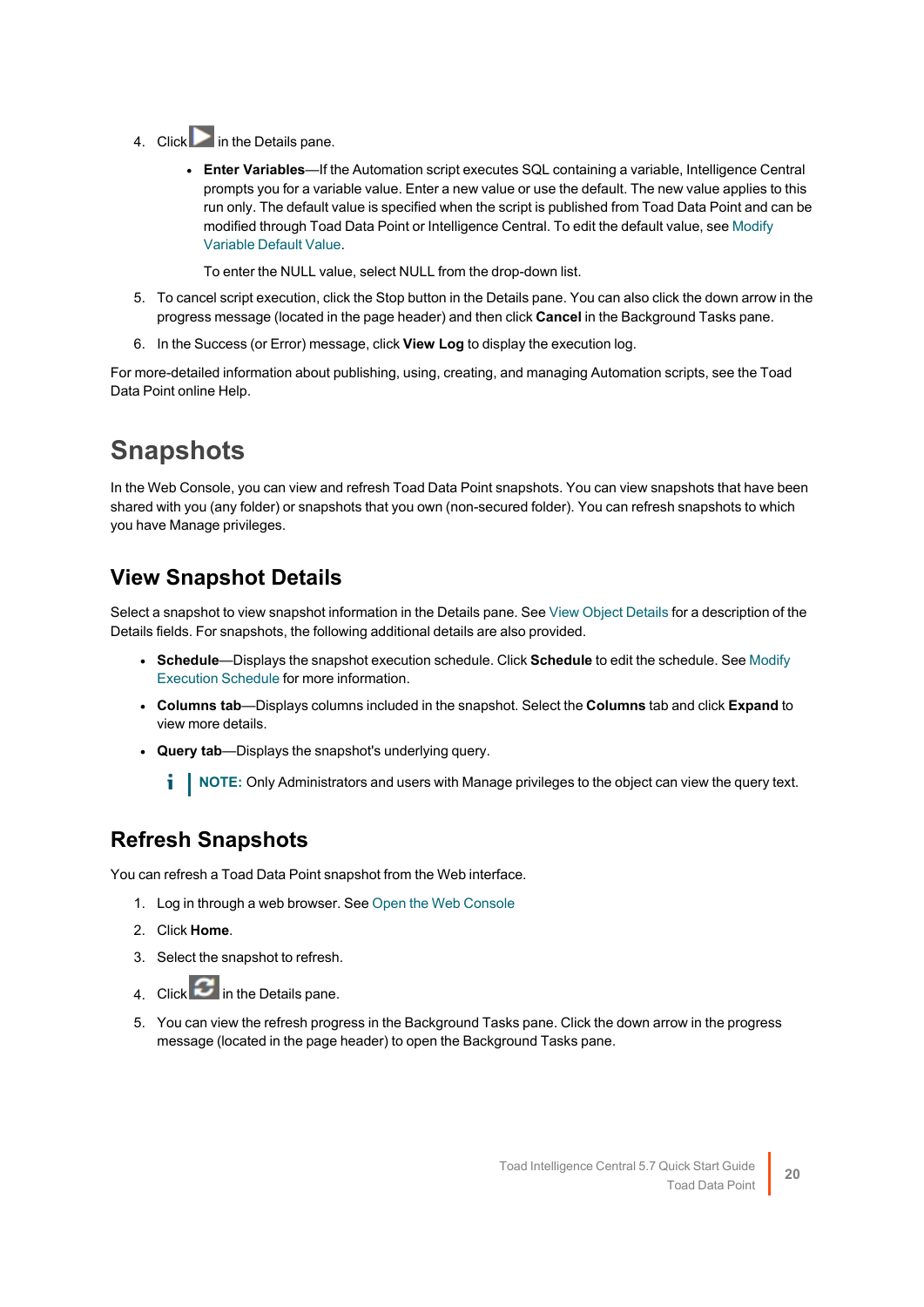<span id="page-20-0"></span>For more-detailed information about creating, publishing, using, scheduling, and automating snapshots, see the Toad Data Point online Help.

## **Filter Data Before Downloading**

You can filter the data in a view, snapshot, or dataset before downloading the data. This is useful for large data sets as it allows you to download only the data you need, instead of the entire data set.

**NOTE:** A Toad Intelligence Central Data Connectivity license is required to enable data connectivity functionality in Intelligence Central.

#### *To filter data before download*

- 1. In the Web interface, select an object to download on the Home page. See [Work](#page-17-1) with Toad Data Point [Objects](#page-17-1) for more information.
- 2. In the object's Details pane, click  $\blacksquare$  to filter the data.
	- **Enter Variables**—For views containing a variable, Intelligence Central prompts you for a variable value. Enter a new value or use the default. The new value applies to this download only. The default value is specified when the view is published from Toad Data Point and can be modified through Toad Data Point or Intelligence Central. To edit the default value, see Modify [Variable](#page-32-0) Default Value.

To enter the NULL value, select NULL from the drop-down list.

- <sup>l</sup> **Download pane**—A data grid opens displaying a preview of the data. In this window you can quickly filter a column or you can create a filter in the filter editor.
- **NOTE:** If authentication is required, Intelligence Central prompts you for credentials. For example, you might be required to authenticate the first time you access a View that was published with a personal key, instead of a shared key. See Add [Authentication.](#page-21-0)
- 3. To quickly filter a column, do the following:
	- a. Enter a value in the text box below the column header. For date/time columns, click the down-arrow to select a date.
	- b. Then click  $\widehat{\mathsf{T}}$  beside the text box to change the operator.
	- c. Press **Enter** to apply the filter.
	- d. The text of your filter displays in the upper-left, above the data grid. Click the filter text to open the filter editor and modify the filter further.
	- **TIP:** Filter one or more columns to quickly create the framework for your filter. Then refine it in the filter editor.
- 4. To create/edit a filter in the filter editor, click **Create Filter** or click the filter text if you already started a filter.
	- a. In the filter editor, click <sup>to</sup> to add an initial condition. The **And** operator is used by default. To use a different Boolean operation, click **And** and select a different operator.
	- b. To modify an existing condition, click the operator or the value to edit it.
	- c. To add another condition, click  $\bullet$ .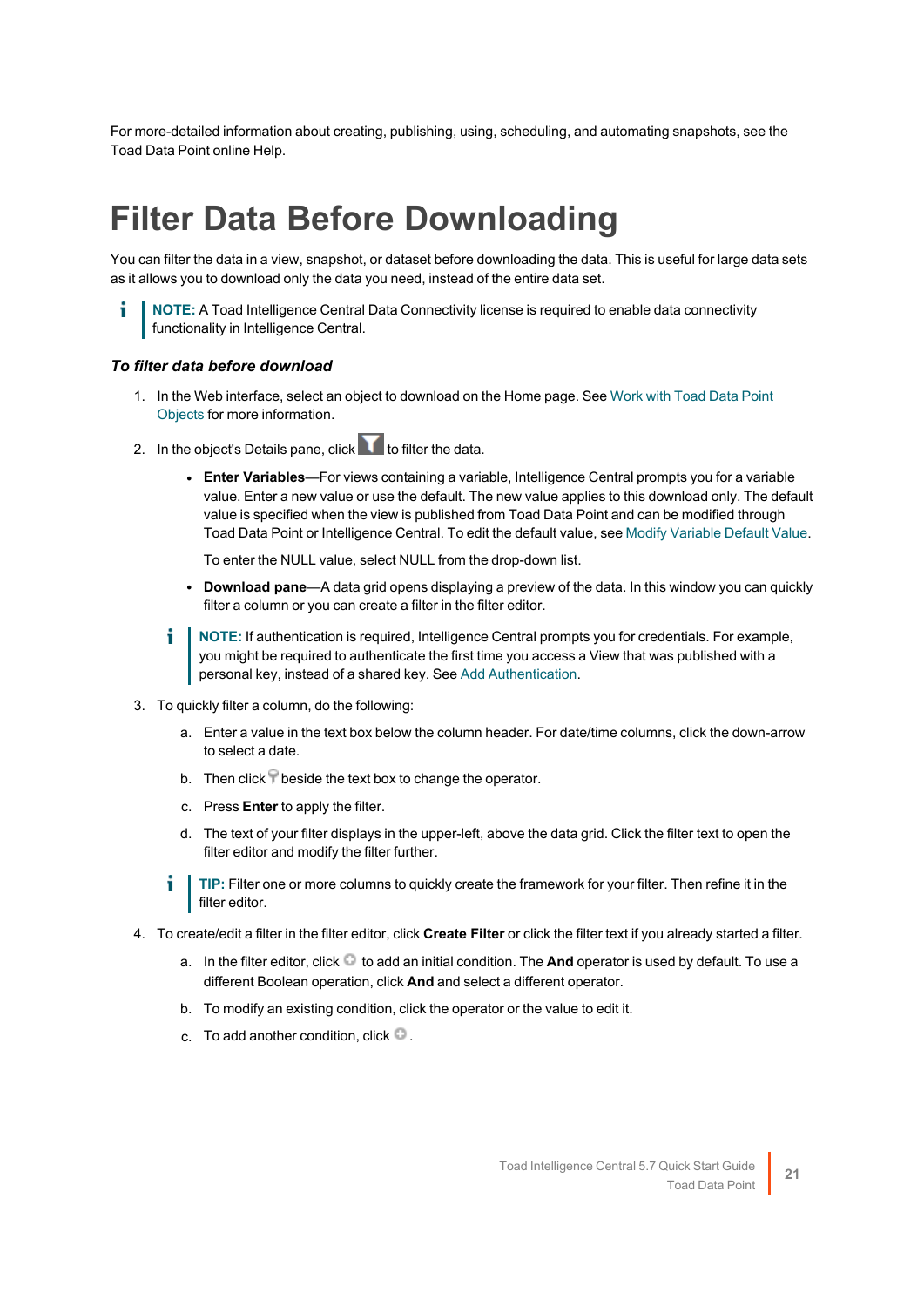- d. To add another group of conditions, click the operator in the parent group and select **Add Group**.
- e. Click **Save** to save your changes and close the editor.
- **TIP:** To create a complex filter, plan out your filter before building it in the filter editor. Identify grouped conditions (those in parentheses). Identify the Boolean operator for the main expression. Add parentheses to your expression if necessary to help clarify which conditions should be evaluated first.
- 5. The data grid displays a preview of the filtered data.
- 6. Click **Download** in the data grid window to begin the download process.
	- **i** NOTE: This action closes the data grid window containing your filter and preview of filtered data.

Intelligence Central prepares the filtered data and displays a Success message when the data is ready.

7. Click **Download** in the Success message to download the filtered data as a .csv file. The location of the download is determined by your Web-browser settings.

## <span id="page-21-0"></span>**Add Authentication**

If you attempt to access an object that requires authentication, such as a view published with a personal key for which you have not yet authenticated, Intelligence Central prompts you for credentials to the remote data source.

### *To add Authentication*

- 1. If you attempt to access an object that requires authentication, the Add Authentication dialog opens. Enter your user name and password to the remote data source.
- 2. **Apply this to other view objects for this source that need authentication**—If setting your personal key for a view, select this option to apply these credentials to other views sourced from this data source with a personal key that also require authentication
- 3. If the object is a cross-connection query, perform the previous steps for each data source in the drop-down list that requires authentication.

<span id="page-21-1"></span>See also, Alter [Authentication.](#page-30-0)

### **Troubleshooting**

| <b>Issue</b>                                             | <b>Description</b>                                                                                                                                                                                       |
|----------------------------------------------------------|----------------------------------------------------------------------------------------------------------------------------------------------------------------------------------------------------------|
| Unable to access earlier<br>version view with shared key | In some cases, if a user attempts to access a view published from Toad Data<br>Point 4.2 (or earlier) from multiple tables in one data source with a shared key,<br>the Add Authentication dialog opens. |
|                                                          | <b>Solution:</b> Enter the password for the shared key in the Add Authentication<br>dialog.                                                                                                              |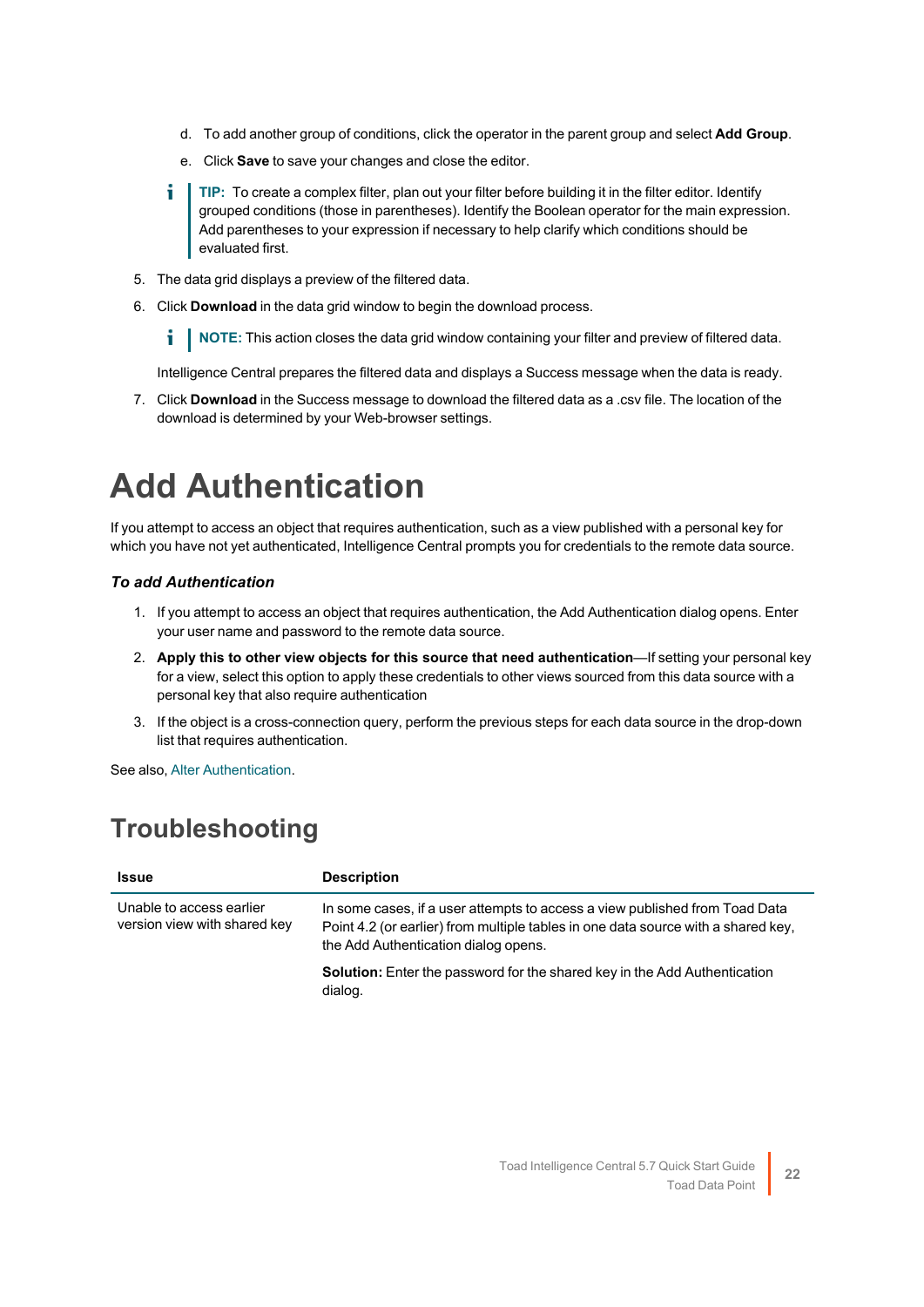## **Toad Data Modeler**

## <span id="page-22-1"></span><span id="page-22-0"></span>**HTML Reports**

HTML Report are created in Toad Data Modeler.

HTML Reports can be published from Toad Data Modeler to Toad Intelligence Central. From Toad Data Modeler they can be shared with users of Toad Intelligence Central. Refer to your Toad Data Modeler [documentation](http://support.quest.com/technical-documents/toad-data-modeler/) for more information.

Users of Toad Intelligence Central can log in to the web browser, view and download Toad Data Modeler HTML Reports that have been shared with them.

- 1. Log in to the web browser.
- 2. Click **Home**.
- 3. Locate the object (Find [Objects\)](#page-23-1).
- 4. Select the object to show details (View Object [Details](#page-24-0)).
- 5. Click **View** to view the HTML Report in your web browser.
- 6. Click to download the HTML report. The location of the report on download will be as per your web browser settings.
- i **NOTE:** A Toad publisher can choose to share and update objects in a mandatory way on Toad Intelligence Central. This ensures consumers of the objects always have the latest updates. For more detail, refer to the Toad application used to publish.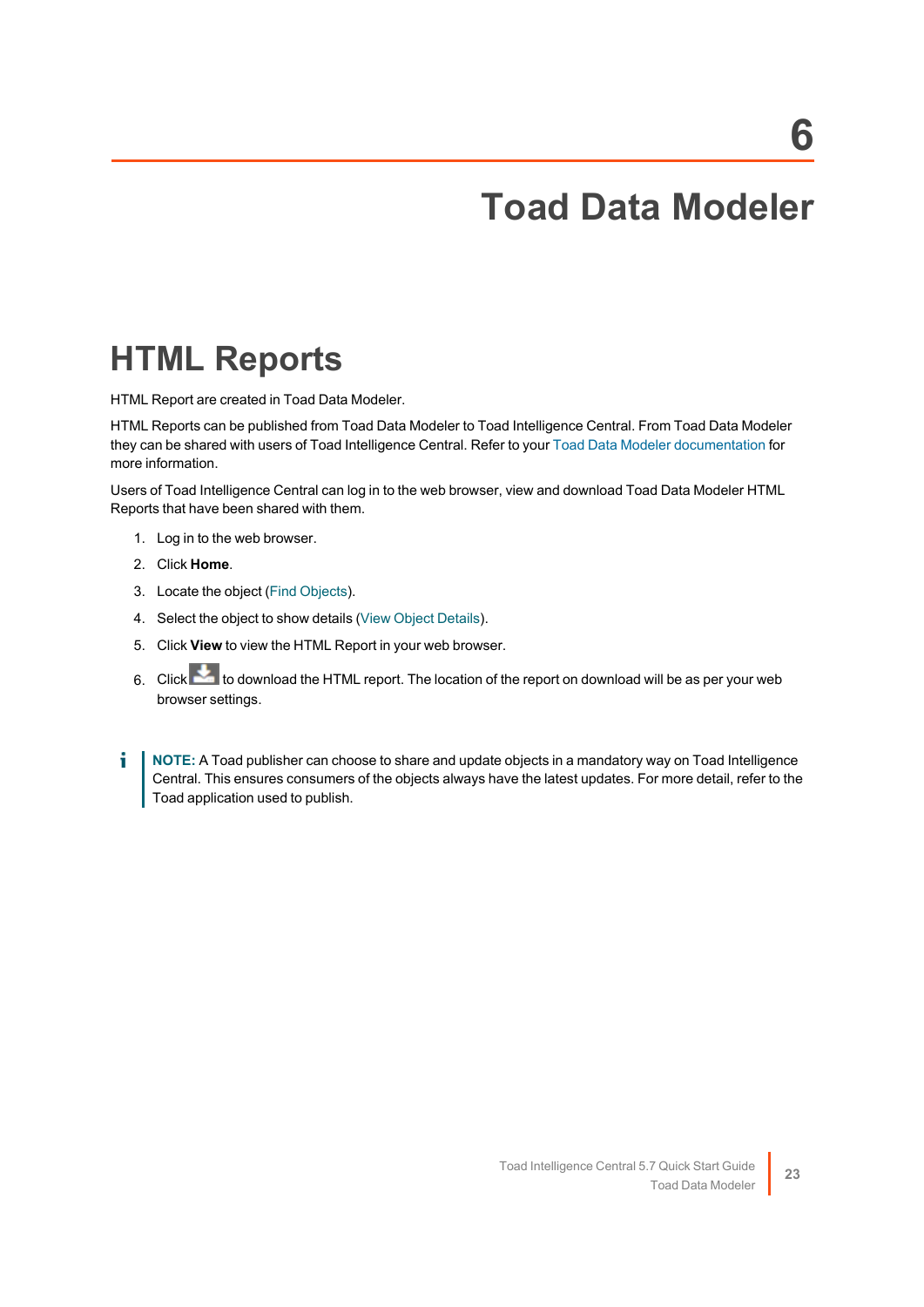# **Objects**

**7**

## <span id="page-23-1"></span><span id="page-23-0"></span>**Find Objects**

Use the Web Console to find objects on Toad Intelligence Central.

| <b>Method</b>                          | <b>Description</b>                                                                                                                                                                                                                                                                  |  |  |  |
|----------------------------------------|-------------------------------------------------------------------------------------------------------------------------------------------------------------------------------------------------------------------------------------------------------------------------------------|--|--|--|
| By folder                              | Click Home to show objects in their folder structure. The objects you see are the objects that have<br>been shared with you.                                                                                                                                                        |  |  |  |
|                                        | The folders you see include all non-secured folders and the secured folders that have been shared<br>with you.                                                                                                                                                                      |  |  |  |
|                                        | The folder tree is used to organize the objects published to Intelligence Central. A folder is created,<br>or an existing folder is selected, when an object is published. Folders can also be created through the<br>Web Console. For more information about folders, see Folders. |  |  |  |
|                                        | See View Object Details for more information about the Details pane.                                                                                                                                                                                                                |  |  |  |
|                                        | The No folder assigned folder is a special folder.                                                                                                                                                                                                                                  |  |  |  |
|                                        | The No folder assigned folder holds all objects not yet moved (or assigned) to other folders.<br>$\bullet$                                                                                                                                                                          |  |  |  |
|                                        | The <b>No folder assigned</b> folder cannot be moved, renamed or deleted.<br>$\bullet$                                                                                                                                                                                              |  |  |  |
|                                        | The No folder assigned folder cannot have sub folders.                                                                                                                                                                                                                              |  |  |  |
| By search                              | Click Home. Use the search bar. The search results highlight text in the object name, object<br>publisher, modified date, and object type fields that match the search string.                                                                                                      |  |  |  |
| List just<br>the<br>objects<br>you own | From your username, select My Profile. Alternatively, click Administration   Users and select your<br>username.                                                                                                                                                                     |  |  |  |
|                                        | The objects owned by you that are in folders visible to you are listed in the <b>Published Objects</b> pane.                                                                                                                                                                        |  |  |  |
|                                        | <b>Private—Click to hide/show the objects that are visible only to you (as the owner) and the</b><br>Administrators.                                                                                                                                                                |  |  |  |
|                                        | • Shared—Click to hide/show the objects that are also shared with other Toad Intelligence<br>Central users.                                                                                                                                                                         |  |  |  |
|                                        | TIP: Secured folder visibility privileges override object owner (publisher) visibility privileges.<br>Т                                                                                                                                                                             |  |  |  |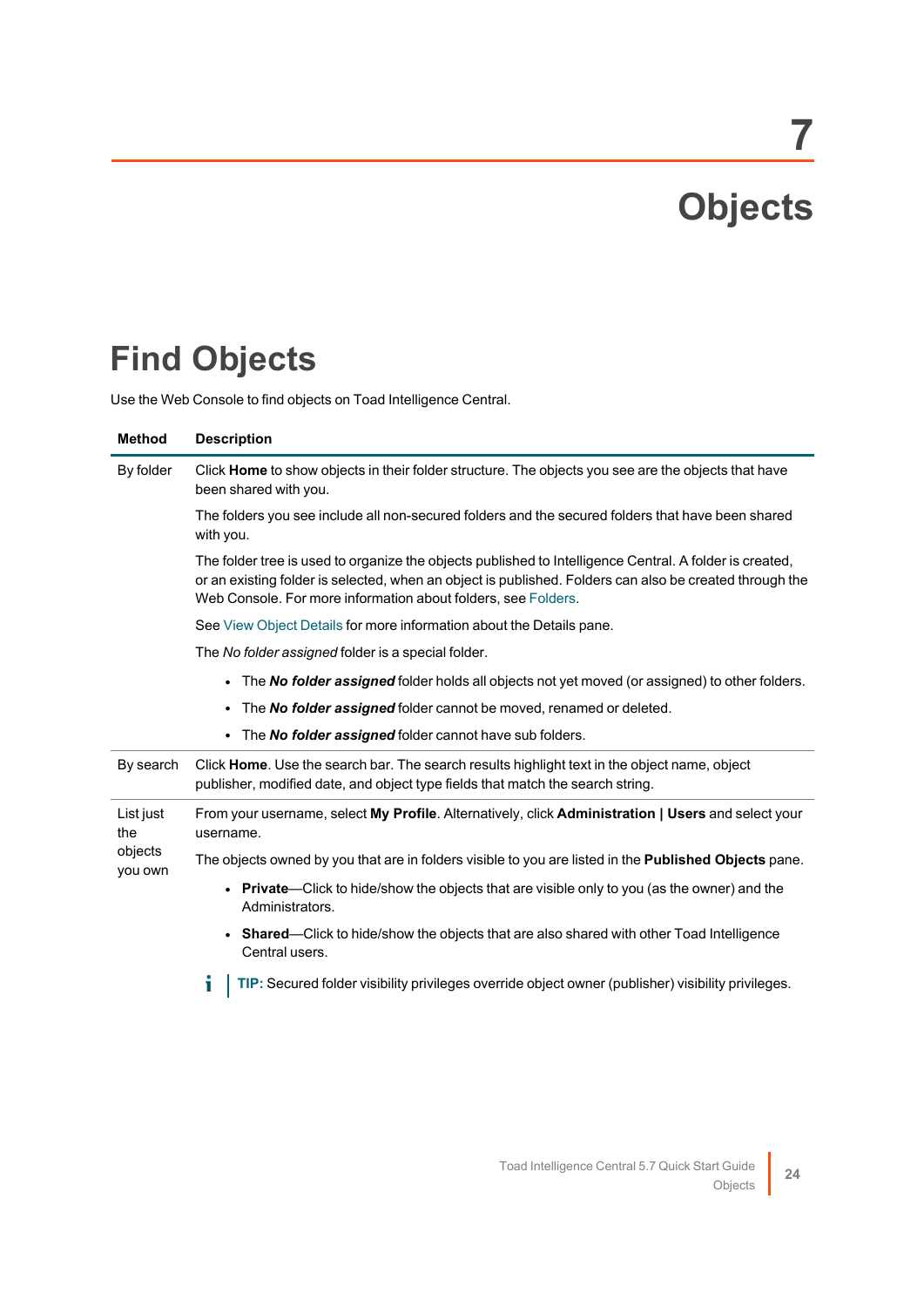| <b>Method</b>                                | <b>Description</b>                                                                                                                                                                                                                                                                                                                                                                                        |  |
|----------------------------------------------|-----------------------------------------------------------------------------------------------------------------------------------------------------------------------------------------------------------------------------------------------------------------------------------------------------------------------------------------------------------------------------------------------------------|--|
| List<br>objects<br>shared<br>with you        | From your username, select My Profile. Alternatively, click Administration   Users and select your<br>username. The objects shared with you are listed in the <b>Shared Objects</b> pane.                                                                                                                                                                                                                 |  |
|                                              | TIP: Select a username other than your own. The objects this user has shared with you are<br>listed in the Published Objects pane. The objects shared with both you and this user are<br>listed in the Shared Objects pane.                                                                                                                                                                               |  |
| List<br>objects<br>shared<br>with a<br>group | Click <b>Administration</b>   Groups and select the group. Objects shared with this group are listed in the<br>Shared Objects pane. If you are a member of this group then you will see all shared objects. If you<br>are not a member of this group then you will only see the objects shared with you; there may be<br>additional objects shared with this group that you do not have the right to see. |  |

## <span id="page-24-0"></span>**View Object Details**

Use the Details pane to view information about an object. You can also modify object properties from the Details pane. See Edit Object [Details](#page-27-0) for more information.

### *To view object details*

In the Web Console, click **Home**. Select an object to show object details.

### **Table 1: Object Details - Upper Pane**

| <b>Detail</b> | <b>Description</b>                                                                                                                                                                                                                                                                                                                                                                                                                           |  |  |
|---------------|----------------------------------------------------------------------------------------------------------------------------------------------------------------------------------------------------------------------------------------------------------------------------------------------------------------------------------------------------------------------------------------------------------------------------------------------|--|--|
| Name          | Object name. Managers of the object can rename the object.                                                                                                                                                                                                                                                                                                                                                                                   |  |  |
|               | No two data objects can have the same name within the same folder. For Toad documents, the<br>name must be unique within a folder per Toad document type. A script name must be unique<br>among scripts. No two scripts can have the same name within an Intelligence Central instance.                                                                                                                                                      |  |  |
|               | NOTE: Tables and Mappable Objects cannot be renamed.<br>Ť                                                                                                                                                                                                                                                                                                                                                                                    |  |  |
| Description   | The object's description. This is a short textual description of the object. The description is written<br>when the object is published and can be edited by Managers of the object.                                                                                                                                                                                                                                                         |  |  |
| Tags          | Tags are applied when an object is published and are editable by Managers. Tag names are<br>created by the users of Intelligence Central. Typical examples of tag names include: the product<br>name, the project name, or version number. Tags help the users of Toad Intelligence Central<br>locate or group similar objects. Tags are an organizational tool. Tags are collectively managed by<br>the users of Toad Intelligence Central. |  |  |
|               | Valid characters are letters, numbers, space (), dash (-), underscore () or dot (.). Letters entered<br>in upper case are converted to lower case.                                                                                                                                                                                                                                                                                           |  |  |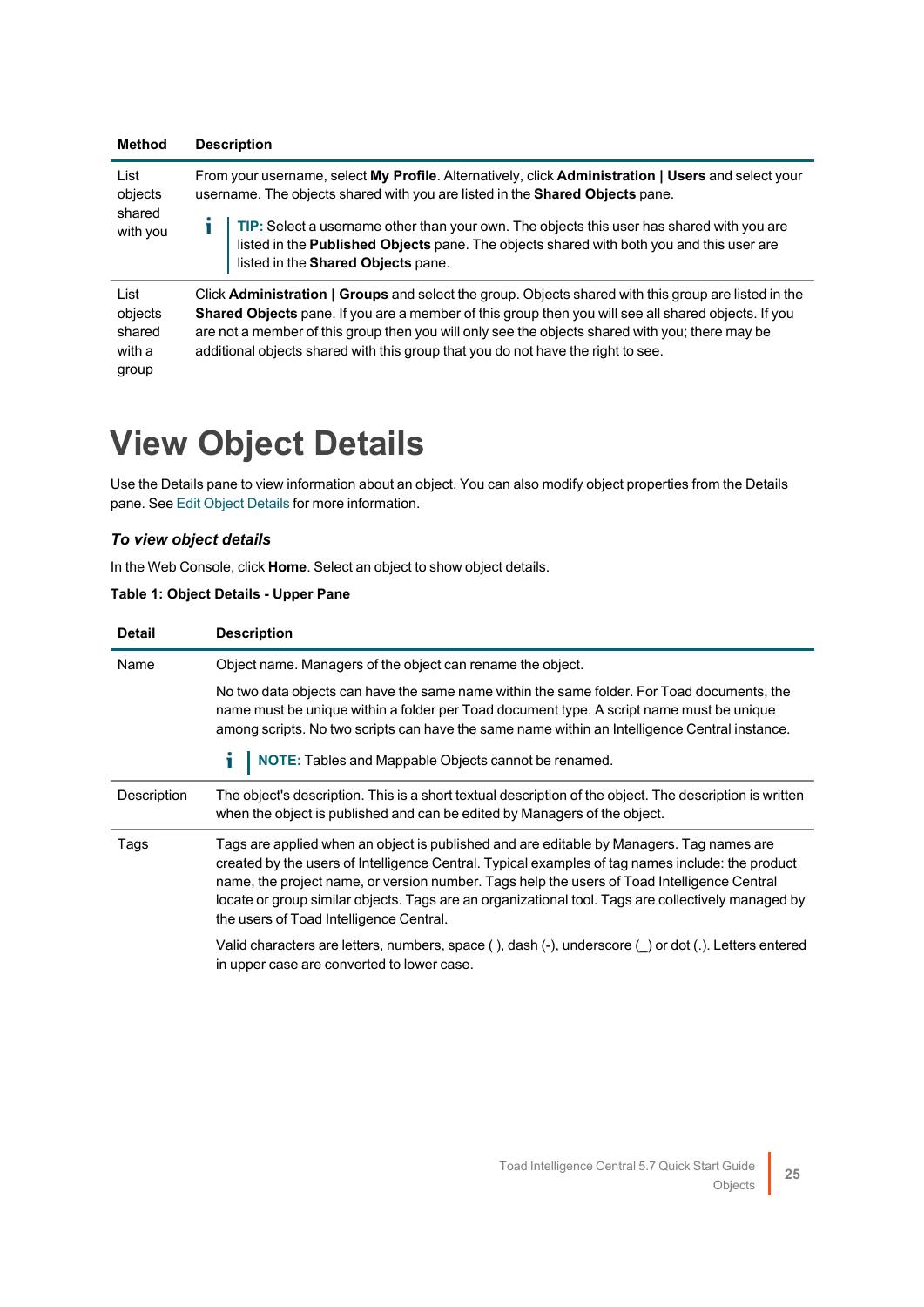| <b>Detail</b> | <b>Description</b>                                                                                                                                                                                                                                                                                                                                                                                                                                                         |  |
|---------------|----------------------------------------------------------------------------------------------------------------------------------------------------------------------------------------------------------------------------------------------------------------------------------------------------------------------------------------------------------------------------------------------------------------------------------------------------------------------------|--|
| Folder        | The folder in which the object is located. The folder is selected or created when the object is<br>published. Folders can also be created through the Web Console. This field can be used to move<br>an object by a user with the proper privileges. See Folders.                                                                                                                                                                                                          |  |
|               | To move the object, click within the Folder field and select a folder from the drop-down list.                                                                                                                                                                                                                                                                                                                                                                             |  |
|               | See Getting Started with the Web Console for more information about the folder structure.                                                                                                                                                                                                                                                                                                                                                                                  |  |
|               | See About Secured Folders for more information about secured folders.                                                                                                                                                                                                                                                                                                                                                                                                      |  |
| Object Type   | Several types of objects can be published (or mapped) to Intelligence Central. Use this field to<br>identify the type of object. An icon (Name column in grid) also indicates the object type.                                                                                                                                                                                                                                                                             |  |
|               | Toad artifacts are created in a Toad product then published to Toad Intelligence Central. There<br>are many types of artifact. Each type is identifiable by icon.                                                                                                                                                                                                                                                                                                          |  |
|               | Data objects (views, snapshots, datasets), Automation scripts, and Toad documents are<br>published from Toad Data Point.                                                                                                                                                                                                                                                                                                                                                   |  |
|               | Data Connectivity object types are Tables, Views, Snapshots, Mappable Objects and Datasets.<br>Use of Data Connectivity requires a Toad Intelligence Central Data Connectivity License.                                                                                                                                                                                                                                                                                    |  |
| Database      | The underlying Intelligence Central database that contains the object. This can vary dependent<br>on the application used to publish the object to Toad Intelligence Central.                                                                                                                                                                                                                                                                                              |  |
|               | For example, Toad Data Point users can personalize the database when they publish the object<br>to Toad Intelligence Central for all object types except Automation scripts. If the database is not<br>personalized from Toad Data Point the object is stored in database published_objects or<br><folder name="">. For Data Connectivity objects created in the Admin Console, Database is the<br/>display name of the data source in Toad Intelligence Central.</folder> |  |
| Source        | For Data Connectivity objects, the Source is the actual name of the originating data source.                                                                                                                                                                                                                                                                                                                                                                               |  |
|               | • Click the data source link to modify the Authentication key or to update credentials. See<br>Alter Authentication for more information.                                                                                                                                                                                                                                                                                                                                  |  |
|               | • When the data source has a shared key applied, the link is enabled only for users with<br>Manage privileges to the object.                                                                                                                                                                                                                                                                                                                                               |  |
|               | For Automation scripts, this field displays the connections included in the script.                                                                                                                                                                                                                                                                                                                                                                                        |  |
|               | i<br>TIP: From a Web browser, where the name of the source is long, click the arrow to<br>show/hide the full name.                                                                                                                                                                                                                                                                                                                                                         |  |
| <b>Status</b> | (Automation scripts and snapshots) Displays the last run or refresh time.                                                                                                                                                                                                                                                                                                                                                                                                  |  |
| Schedule      | (Automation scripts and snapshots) Displays the script or snapshot execution schedule.                                                                                                                                                                                                                                                                                                                                                                                     |  |
|               | Click Schedule to edit the schedule. See Modify Execution Schedule for more information.                                                                                                                                                                                                                                                                                                                                                                                   |  |
| Publisher     | The user on Intelligence Central who created the object.                                                                                                                                                                                                                                                                                                                                                                                                                   |  |
| Created       | The date and time the object was created.                                                                                                                                                                                                                                                                                                                                                                                                                                  |  |
| Updated       | The date and time the object was last modified, and the user who last modified the object.                                                                                                                                                                                                                                                                                                                                                                                 |  |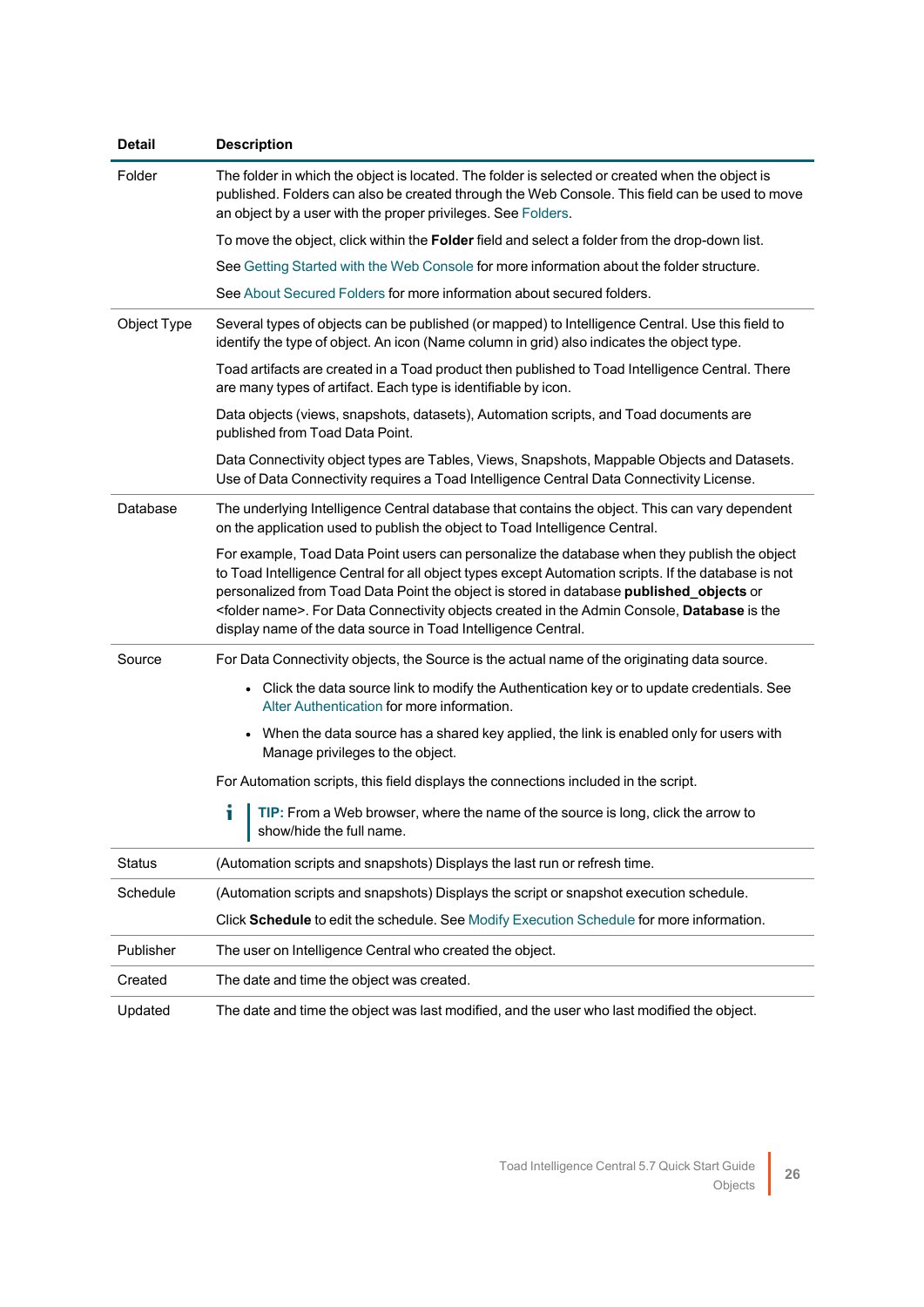| <b>Detail</b>    | <b>Description</b>                                                                                                                                                                                                 |                                                                                                                                                                                              |  |
|------------------|--------------------------------------------------------------------------------------------------------------------------------------------------------------------------------------------------------------------|----------------------------------------------------------------------------------------------------------------------------------------------------------------------------------------------|--|
| Visibility       | Displays the sharing (visibility) privileges for the selected object. Sharing privileges are specified<br>when the object is published. Managers can modify the sharing (visibility) privileges.                   |                                                                                                                                                                                              |  |
|                  | Click Visibility to open the Alter Visibility dialog where you can modify sharing and Manage<br>privileges for the object. See Specify Visibility and Manage Privileges for Objects for more<br>information.       |                                                                                                                                                                                              |  |
|                  | The object can be seen by the owner and Administrator.<br>Private                                                                                                                                                  |                                                                                                                                                                                              |  |
|                  | Shared<br>The object can be seen by the owner, Administrator, and selected users and<br>groups.                                                                                                                    |                                                                                                                                                                                              |  |
|                  | Public                                                                                                                                                                                                             | The object can be seen by all Intelligence Central users.                                                                                                                                    |  |
| Managers         | Displays the list of users and groups with Manage privileges for the selected object. Manage<br>privileges are specified when an object is published. Managers can modify the Manage privileges<br>for the object. |                                                                                                                                                                                              |  |
|                  | Click <b>Managers</b> to open the Alter Visibility dialog where you can modify the Manage privileges for<br>the object. See Specify Visibility and Manage Privileges for Objects for more information.             |                                                                                                                                                                                              |  |
| Locked by        | Displays the user who locked the object. See Edit Object Details for more information about<br>locked objects.                                                                                                     |                                                                                                                                                                                              |  |
| Credentials      | (Automation scripts) Displays the name of the user account specified to run the Automation<br>script. The run account is initially specified at the time the script is published.                                  |                                                                                                                                                                                              |  |
|                  | information.                                                                                                                                                                                                       | Click Credentials to open the Alter Credentials dialog where you can select or modify the user<br>account used to run the Automation script. See Alter Automation Script Credentialsfor more |  |
| <b>Row Count</b> | (Dataset and snapshot) Displays the row count for the data object.                                                                                                                                                 |                                                                                                                                                                                              |  |

### **Table 2: Object Details - Lower Pane**

Click **Expand** to display the full contents of each tab. This action opens the lower pane in a separate window.

| Tab       | <b>Description</b>                                                                                                                                                                                                       |  |  |
|-----------|--------------------------------------------------------------------------------------------------------------------------------------------------------------------------------------------------------------------------|--|--|
| Columns   | (Views, snapshots, datasets, tables) The Columns tab displays the columns and data types<br>for the object.                                                                                                              |  |  |
| Query     | (Views, snapshots) The Query tab displays the underlying query for the object.                                                                                                                                           |  |  |
|           | NOTE: Only Administrators and users with Manage privileges to the object can view<br>the query text.                                                                                                                     |  |  |
| Variables | (Views, Automation scripts) If the object includes one or more variables, the Variables tab<br>displays and provides each variable name and default value. To edit default values, see<br>Modify Variable Default Value. |  |  |
| Logs      | (Automation script) The Logs tab provides execution times and results.                                                                                                                                                   |  |  |
|           | NOTE: Only Administrators and users with Manage privileges to the script can view the detailed execution logs.                                                                                                           |  |  |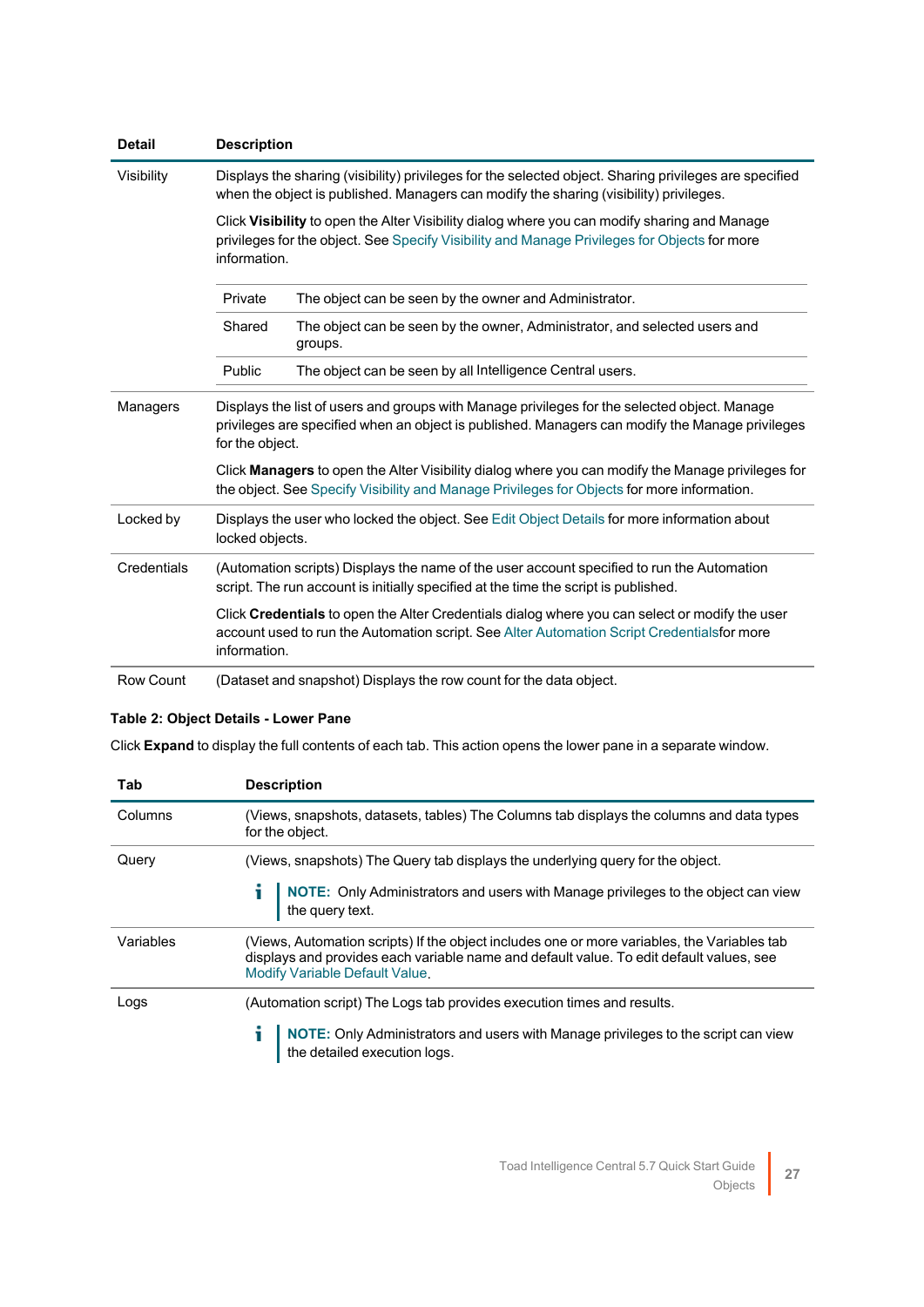## <span id="page-27-0"></span>**Edit Object Details**

You can edit object details in the Details pane for objects to which you have Manage privileges. The editable object details include name, description, tags, and folder. From the Details pane you can also move the object to another folder.

### <span id="page-27-1"></span>**Edit Object Details**

### *To edit object details*

- 1. In the Web Console, click **Home**.
- 2. Select an object to display object details.
- 3. In the **Details** pane, select the property to edit. Modify the value and then click **1**.



<span id="page-27-2"></span>4. To move the selected object, select a folder from the **Folder** drop-down list.

### **Lock/Unlock Object**

You can lock an object to prevent the object from being dropped by other users or to prevent certain attributes from being modified by other users. Users with Manage privileges for an object can lock it.

### *To lock an object*

- 1. In the Web Console, click **Home**.
- 2. Select an object to display object details.
- 3. In the Details pane, click **in** the **Locked by** field.

### **Which Object Operations Are Locked**

Once an object is locked, it cannot be modified or dropped, except by the user who locked it or by the Administrator. Only the user who locked it and the Administrator can unlock it.

Locking an object prevents users (except the user who locked it and the Administrator) from performing the following actions:

- Dropping an object
- Modifying an object's sharing or manage options
- Modifying a snapshot's refresh schedule
- Manually refreshing a snapshot

### **Which Object Activities Are Not Locked**

- If a locked snapshot has a refresh schedule, it will continue to refresh at the scheduled time.
- Locked tables and views continue to reflect current data from the source. When you access a locked view, the query executes and retrieves the current data.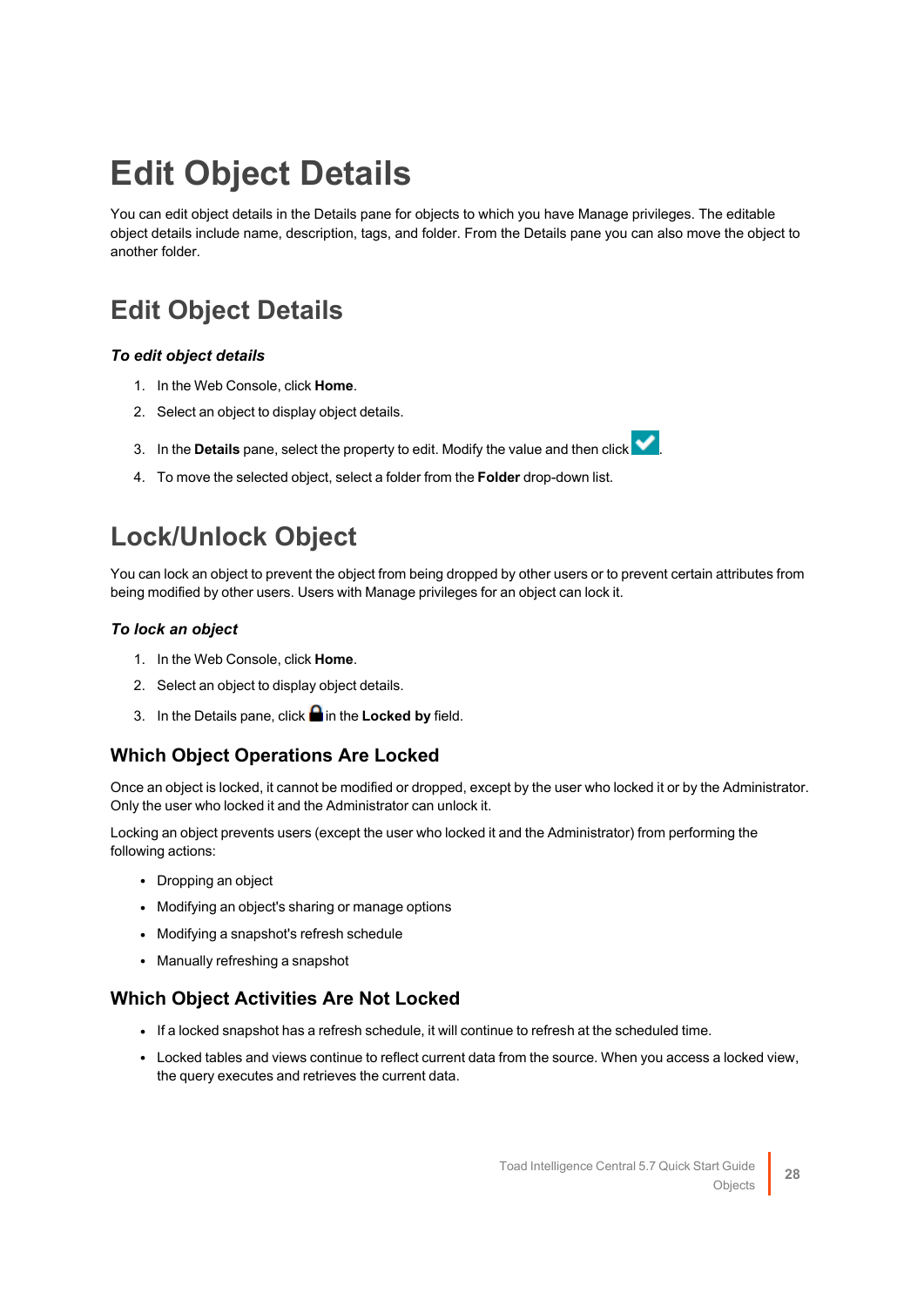# <span id="page-28-0"></span>**Move Objects**

On the Home page, you can drag-and-drop an object to move it to another folder. You can also relocate an object by selecting the destination folder in the selected object's **Details** pane. Users with the Administrator role or manage privileges to the object can move an object (between non-secured folders). An object cannot be moved if it is locked by another user.

#### **Restrictions:**

- You cannot move rules out of the **Common Transformation Repository**.
- You cannot sort or reorganize objects within a folder.
- You cannot move an object to a folder where the name exists.
- To move an object, you must have manage privileges to the object.
- To move an object to a secured folder, you must have manage privileges to the object and to the secured folder.

## <span id="page-28-1"></span>**Specify Visibility and Manage Privileges for Objects**

Users with Manage privileges to an object can modify the object's Visibility/Sharing and Manage privileges. See Manager [Privileges](#page-45-0) for additional information.

To modify visibility and manage settings for a secured folder, see Specify Visibility, Manage and Publish [Privileges](#page-43-0) for [Folders.](#page-43-0)

### <span id="page-28-2"></span>**Specify Visibility Privileges**

You can modify the Visibility/Sharing options for an object to which you have Manage privileges.

### *To alter Visibility for an object*

- 1. In the Web Console, click **Home**.
- 2. Select an object to display details.
- 3. In the Details pane, click **Visibility** to open the Alter Visibility dialog.
- 4. Select to either keep the object private, make it public, or share it with a list of users you specify. Review the following for additional information.

| <b>Sharing Option</b> | <b>Description</b> |
|-----------------------|--------------------|
|                       |                    |

Keep this data private Select to keep the object private.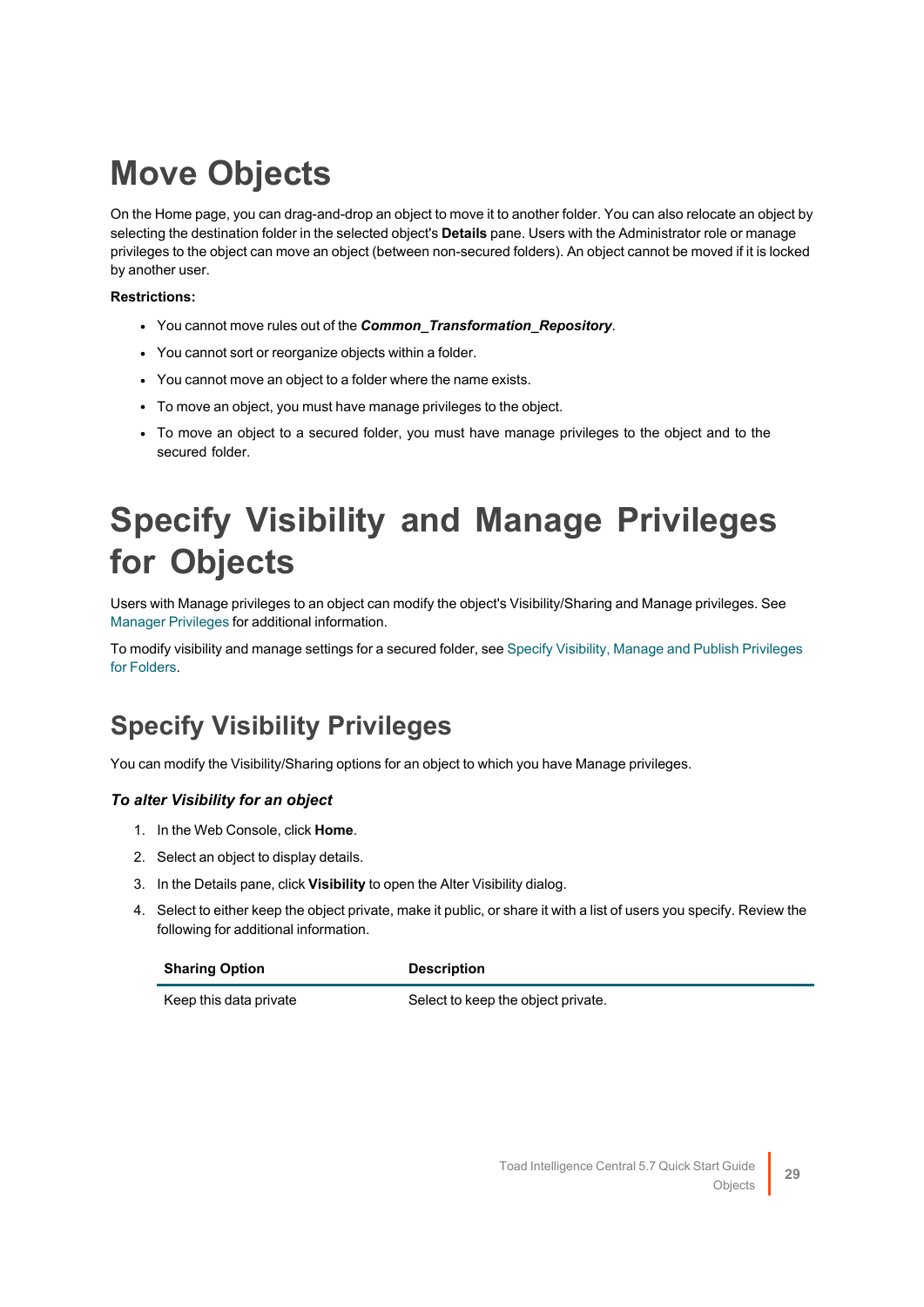| <b>Sharing Option</b>                             | <b>Description</b>                                                                                                                                                                   |
|---------------------------------------------------|--------------------------------------------------------------------------------------------------------------------------------------------------------------------------------------|
| Share this data with any user                     | Select to make the object public.                                                                                                                                                    |
|                                                   | Allow any user to manage this object—Select this option to<br>grant Manage privileges to all users.                                                                                  |
| Share this data with selected users<br>and groups | Select this option to make the object available to a list of users<br>you specify. Then add users and groups to the right pane. You<br>can include both individual users and groups. |
|                                                   | <b>Manage</b> —Select this option for each user (or group) to which you<br>want to grant Manage privileges.                                                                          |

**NOTE:** When privileges are assigned to a group, a new member added to the group is automatically i. assigned the privileges of the group. When the user is removed from the group, any rights associated with that group are removed for that user. A user is given the highest level of privileges applied to them, whether it is as an individual user or as a member of a group.

### <span id="page-29-0"></span>**Specify Manager Privileges**

You can modify the Manage privileges for an object to which you have Manage privileges.

### *To modify Manage privileges for an object*

- 1. In the Web Console, click **Home**.
- 2. Select an object to display object details.
- 3. In the Details pane, click **Managers** to open the Alter Visibility dialog.
- 4. Select a Manage option based on the specified Visibility setting:

| <b>Visibility Setting</b> | <b>Manage Option</b>                                                               |
|---------------------------|------------------------------------------------------------------------------------|
| Share this data with      | <b>Allow any user to manage this object—Select this option to provide</b>          |
| any user                  | manage privileges to all users.                                                    |
| Share this data with      | Select the check box in the <b>Manage</b> column for each user (or group) to which |
| selected users            | you want to grant Manage privileges.                                               |

Users with **Manage** privileges to an object can do the following (unless the object is locked):

- Lock the object
- Delete the object
- Modify the object's sharing options
- Modify the object's manage options
- Rename the object
- (Automation script) Change user account for script execution
- (Snapshot) Refresh snapshot or modify refresh schedule
- (Automation script) Modify schedule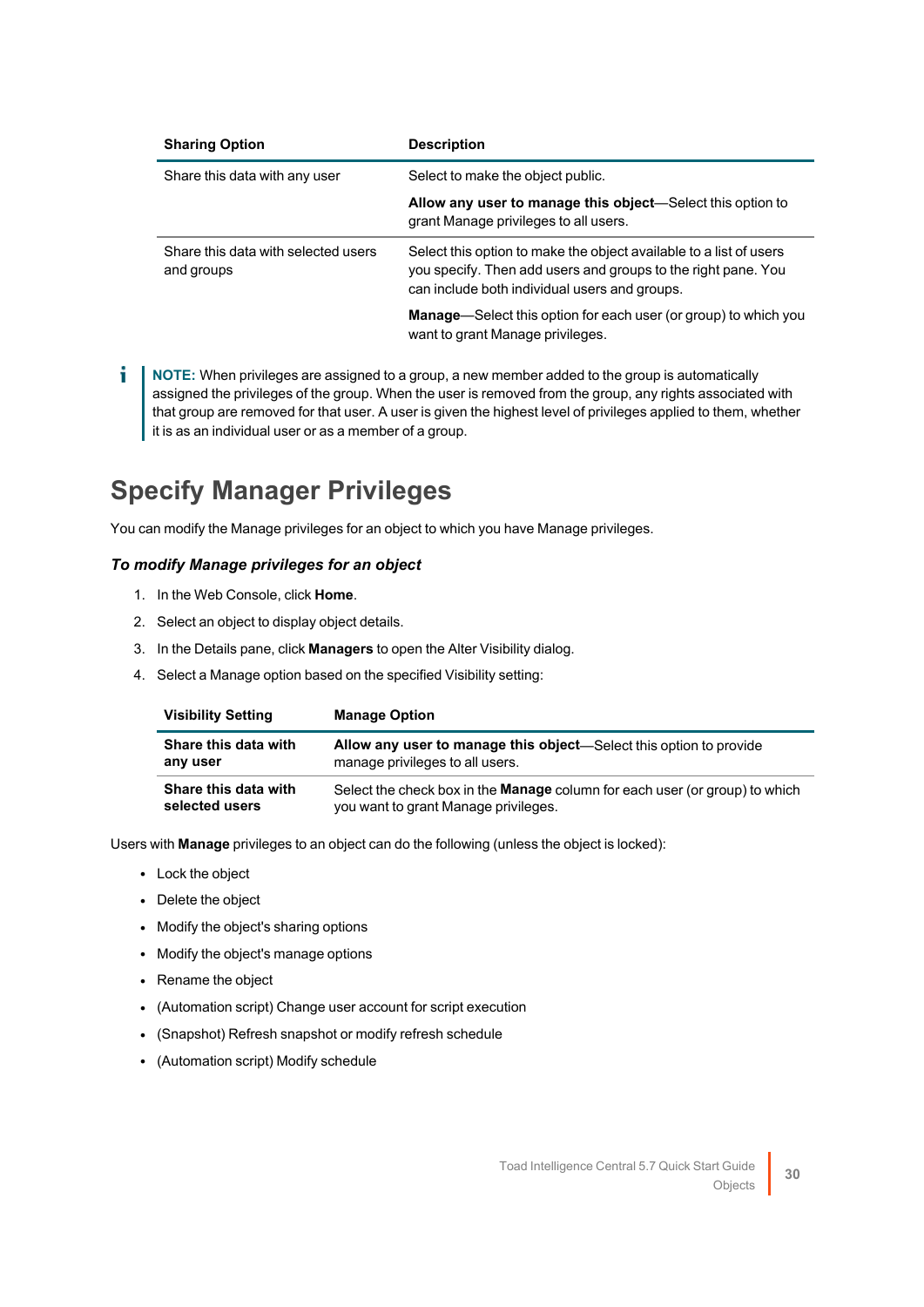- (View or Automation script) Modify variable default value
- Change a shared key password
- <span id="page-30-0"></span>• Change Authentication key type

## **Alter Authentication**

Use the Alter Authentication dialog to set your personal authentication key, to update keys when your remote data source password changes, or to change authentication key type for a view.

You can use the Alter Authentication dialog to perform the following tasks:

- <sup>l</sup> **To set your personal authentication key**—You are required to authenticate the first time you attempt to download a view that was published with a personal key. Enter your personal login credentials to access the remote source.
- <sup>l</sup> **To change your personal authentication key password**—If your password changed for a remote data source, you must also change the password in your authentication key.
- <sup>l</sup> **To change a shared key password**—If the password changed for the shared account in the remote data source, you must also change the password for the shared authentication key. Users with Manage privileges can modify a shared key.
- <sup>l</sup> **To change personal key to shared key** Change the type of key applied to an object from personal to shared. All personal keys are removed. Users with Manage privileges to the object can change the authentication key type.
- <sup>l</sup> **To change shared key to personal key** Change the type of key applied to an object from shared to personal. After the personal key is applied, users with which the object is shared are required o set a personal key by providing personal login credentials to the remote source. Users with Manage privileges to the object can change the authentication key type.

i. **NOTE:** This action is not available for snapshots. You can apply only a shared key to a snapshot.

### *To modify Authentication*

- 1. In the Web interface (Web server), select the **Home** page.
- 2. Select an object to display object details.
- 3. In the **Details** pane, click the link in the **Source** field. If the object has multiple data sources, multiple links are displayed. Select a link to open the Alter Authentication dialog.
- 4. In the Alter Authentication dialog, select the data source for which you want to modify authentication.
- 5. (Views) To set your personal key, enter your login credentials for the remote data source.
- 6. If you are updating your password, enter the new password.
- 7. (Views) To change a personal key to a shared key, select **Share authentication**.
- 8. (Views) To change a shared key to a personal key, clear the **Share authentication** check box.
	- **I** NOTE: This option is not available for snapshots. You can apply only a shared key to a snapshot.
- 9. (Views) **Apply this to other view objects for this source that need authentication**—If setting your personal key, select this option to apply these credentials to other views sourced from this data source with a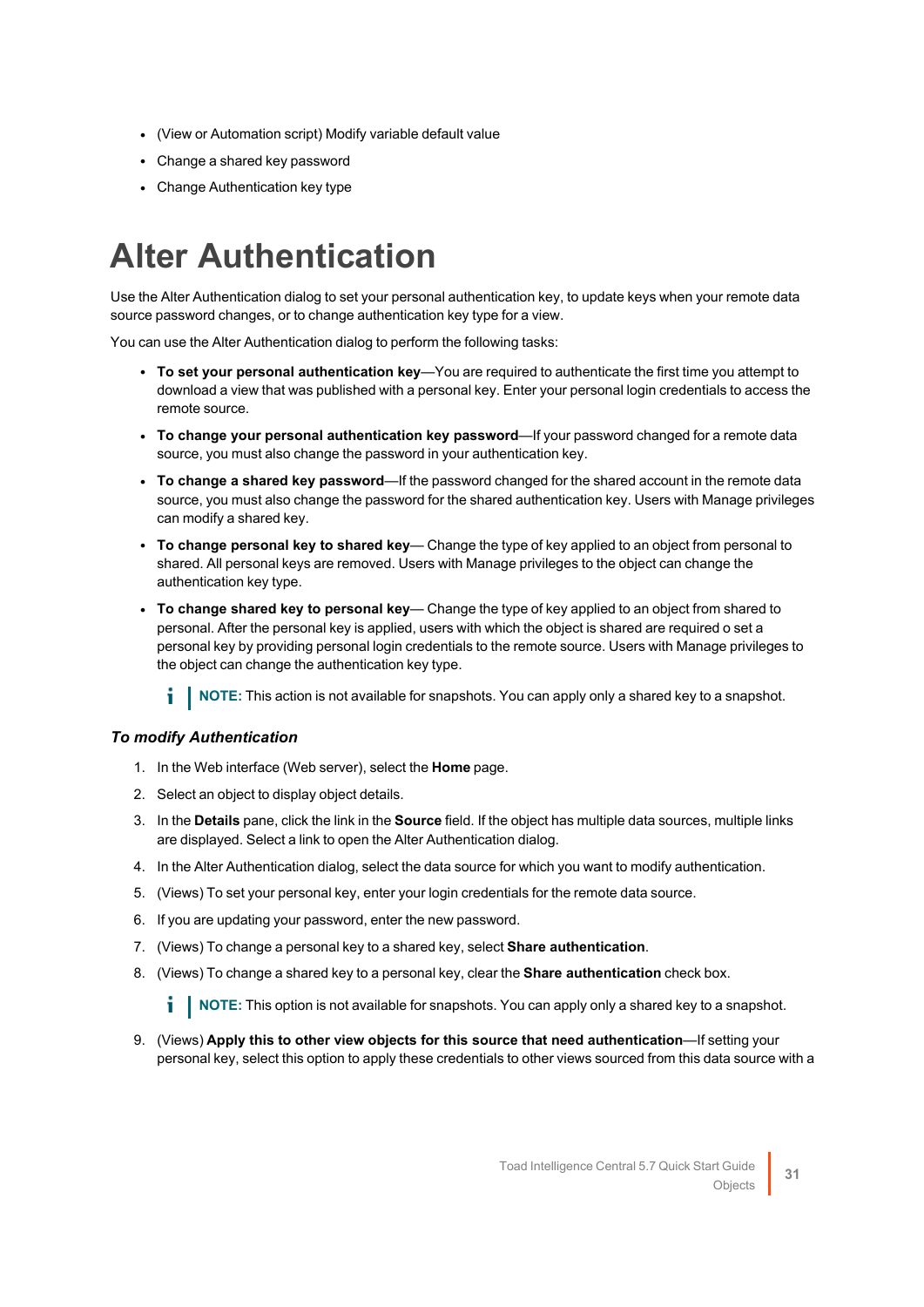personal key that also require authentication.

**TIP:** If your password changed for a remote data source, you must also change the password in your personal authentication keys. If you are using the Alter Authentication dialog to change a personal authentication key password, select this option to apply the change to all applicable views.

Specify this option separately for each data source in the drop-down list.

**i** NOTE: This option is disabled for a shared key.

## <span id="page-31-0"></span>**Email Users from Details Pane**

You can send an email to a user by clicking the user's name when it is displayed in the Details pane. A user name can be displayed in one or more fields in the Details pane.

- 1. In the Details pane, click a user name displayed in one of the fields, such as Publisher, Updated, Visibility, or Managers.
- 2. This action opens an email pre-populated with the user's address and the object name. Add a message and additional information before sending the email.

## <span id="page-31-1"></span>**Modify Execution Schedule**

You can modify the execution schedule for a snapshot or an Automation script through the Web Console (Web Server). A user with Manage privileges to the object can modify its schedule.

#### *To modify the schedule for a snapshot or Automation script*

- 1. In the Web interface, click **Home**.
- 2. Select an object to display object details.
- 3. In the Details pane, click **Schedule** to open the Alter Schedule dialog.
- 4. (Automation script) To execute the script immediately, select the **Execute once at** option.
- 5. ( Snapshot and Automation script) To schedule a recurring execution, select a frequency and a start date.
	- To schedule more than one execution within one day, select **Other** and specify a frequency.
- 6. (Automation script) To disable the script, select **Disable this scheduled automation**.

## <span id="page-31-2"></span>**Alter Automation Script Credentials**

An Automation script running in Intelligence Central runs under a specified user account. Initially, this run account is specified at the time the script is published. After the script is published, you can use the Alter Credentials dialog to perform the following tasks: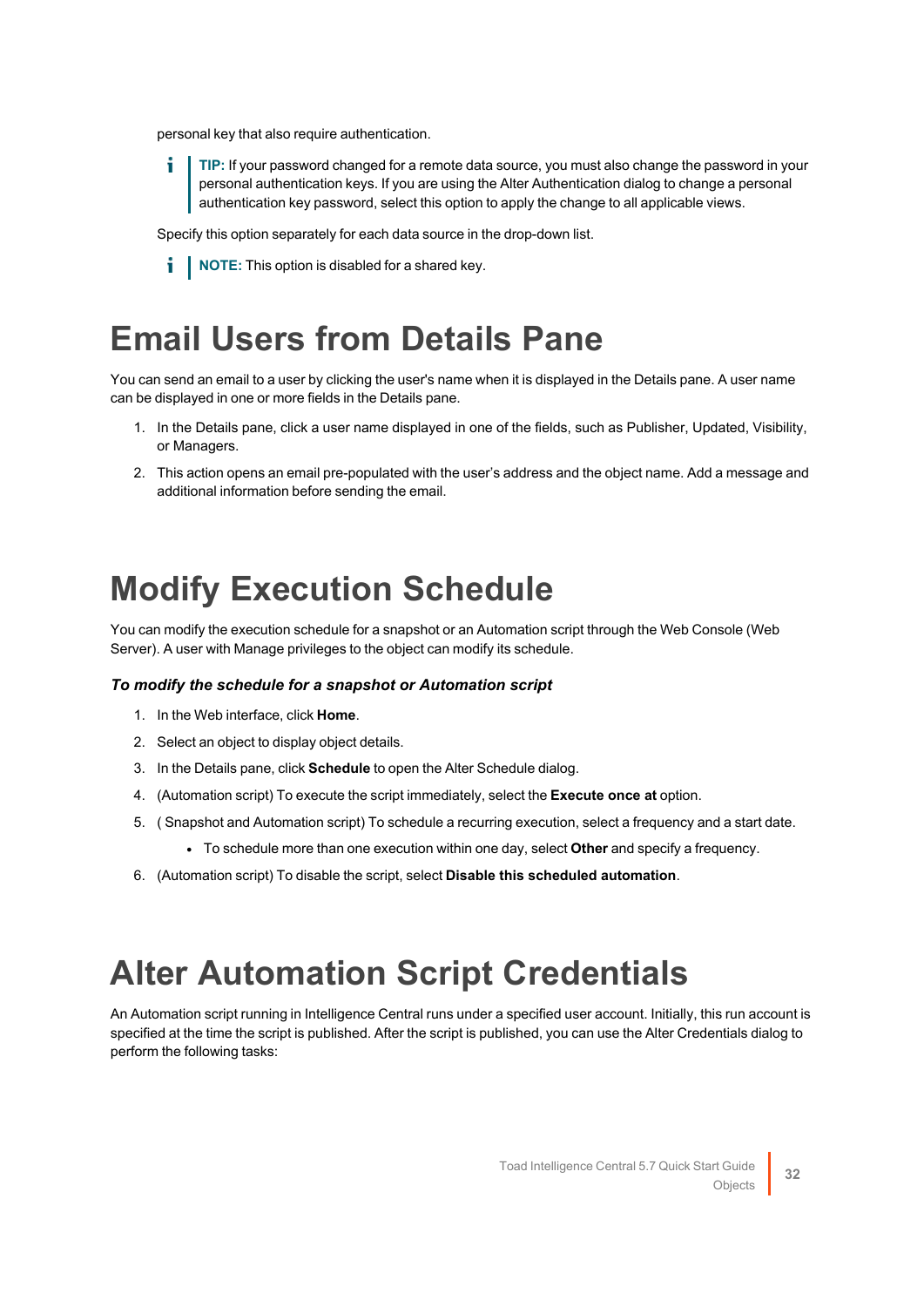- Change the account under which the script runs
- Change the password for the current run account

Only users with the Administrator role or with Manage privileges to the Automation script can change the account under which the script runs.

#### *Alter Automation script user account*

- 1. In the Web interface, click **Home**.
- 2. Select an Automation script to display object details.
- 3. In the Details pane, click **Credentials** to open the Alter Credentials dialog. Select one of the following:
	- <sup>l</sup> **Specify user to execute automation script**—Select to specify a Windows user account. Then enter account credentials.
	- <sup>l</sup> **Use default user to execute automation script**—Select to use the default user account, which is the account under which the Toad Intelligence Central App Server is currently running.

For best results when using the default user (App Server) account to run scripts, give this account all the necessary permissions to successfully execute the scripts. Normally, the Intelligence Central App Server uses the server's Local System user account.

To limit the script run time, enter a maximum run time in **Script execution limit**.

4. If you want to change the password for the current run account (if Windows user account), enter the new password and click **Save**. This action updates the password for each script that runs under this user account.

## <span id="page-32-0"></span>**Modify Variable Default Value**

A view or Automation script can contain one or more variables. Each variable has a default value. The initial default value is specified when the view or script is published from Toad Data Point.

You can modify a variable default value for a view or Automation script through the Web Console (Web Server). You can modify the default value for objects to which you have Manage privileges.

When downloading a view or manually running an Automation script that contains a variable, Intelligence Central allows users to enter a variable value. This run-time value applies to the current download or execution and does not change the default value. See Work with Toad Data Point [Objects](#page-17-1) for more information.

#### *To modify variable default value*

- 1. In the Web interface, click **Home**.
- 2. Select an object containing a variable to modify.
- 3. In the lower portion of the Details pane, select the **Variables** tab or click **Expand** and then select the **Variables** tab.
	- **NOTE:** The Variables tab displays only for objects containing one or more variables.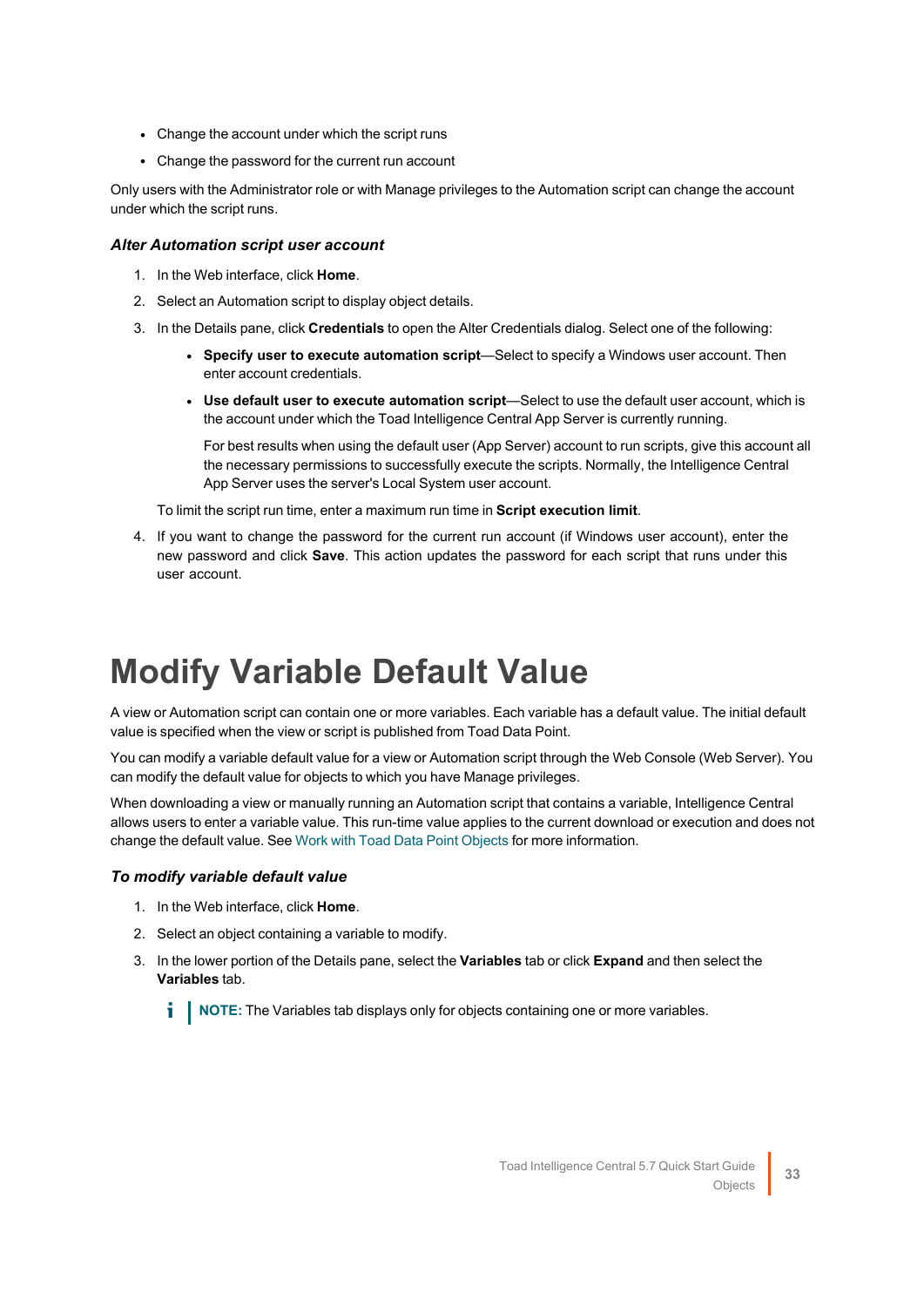- 4. Enter a new value in the **Default Value** column.
	- For a view, the new value will be used when the result set is returned.
	- For a script, the new value is used when the scheduled script is executed.

## <span id="page-33-0"></span>**Data Connectivity Objects**

Data connectivity functionality allows Toad Data Point users to publish data objects (views, snapshots, and datasets) to Intelligence Central. Data objects are published to Intelligence Central as a way to store and share data from remote data sources.

i **NOTE:** A Toad Intelligence Central Data Connectivity license is required to enable data connectivity **functionality in Intelligence Central.** 

Users of Toad Intelligence Central can log in to the Web Console (Web Server) to view and download Data Connectivity objects that have been shared with them.

- 1. Log in to the Web Console (Web Server).
- 2. Click **Home**.
- 3. Locate the object. See Find [Objects](#page-23-1) for more information.
- 4. Select the object to show details. See View Object [Details](#page-24-0) for more information.
- 5. Click to download the object. The location of the object on download will be as per your Web browser settings.

For more information about working with objects published from Toad Data Point, see [Work](#page-17-1) with Toad Data Point [Objects](#page-17-1).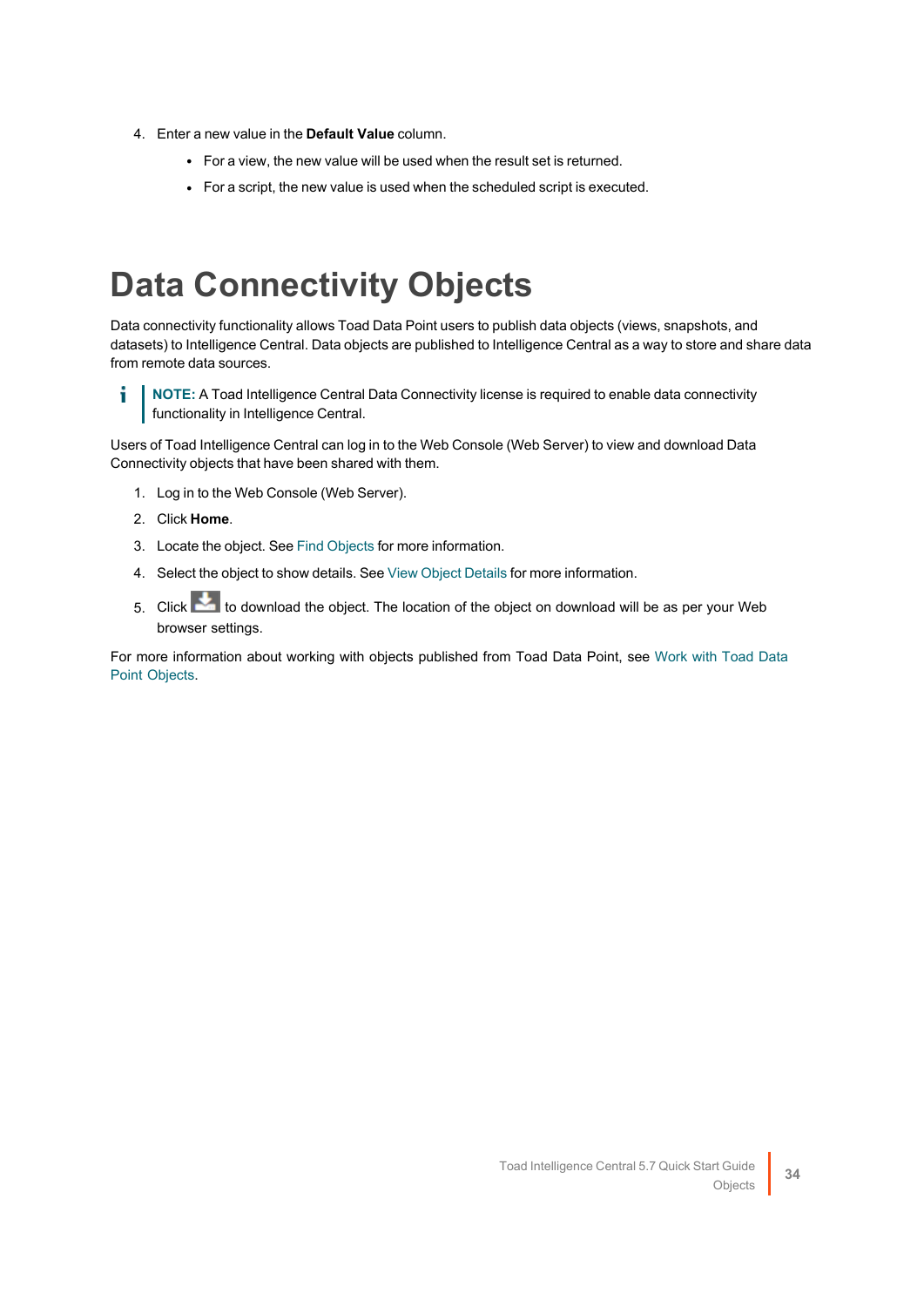| Table<br>E | Tables are tables of data mapped from data source mappable objects. |                                                                                                                                                                                                                                       |
|------------|---------------------------------------------------------------------|---------------------------------------------------------------------------------------------------------------------------------------------------------------------------------------------------------------------------------------|
|            | Download                                                            | Click to prepare download of the table result set.                                                                                                                                                                                    |
|            |                                                                     | Data is retrieved direct from the data source. Some time may be required to<br>prepare the data for download.                                                                                                                         |
|            |                                                                     | NOTE: If authentication is required, Intelligence Central prompts you for<br>your credentials.                                                                                                                                        |
|            |                                                                     | Track the preparation of the download on the web browser display. Success is an<br>indicator that the table is ready for download.                                                                                                    |
|            |                                                                     | Success:                                                                                                                                                                                                                              |
|            |                                                                     | Click Download in the Success message. The location of the table on download<br>will be as per your Web browser settings.                                                                                                             |
|            | Source                                                              | The source is one of the object details listed on the <b>Details</b> pane. Where the<br>name of the data source is long, the web browser has the facility to expand/<br>contract your view. Table data is retrieved from this source. |
|            |                                                                     | Click the data source link to alter authentication. See Alter Authentication for more<br>information.                                                                                                                                 |
|            |                                                                     |                                                                                                                                                                                                                                       |

Columns Show the table structure, column names, and data types.

Expand Click to expand and show column details: data type, data size and Not Null status.

### **Object type Download, view**

for more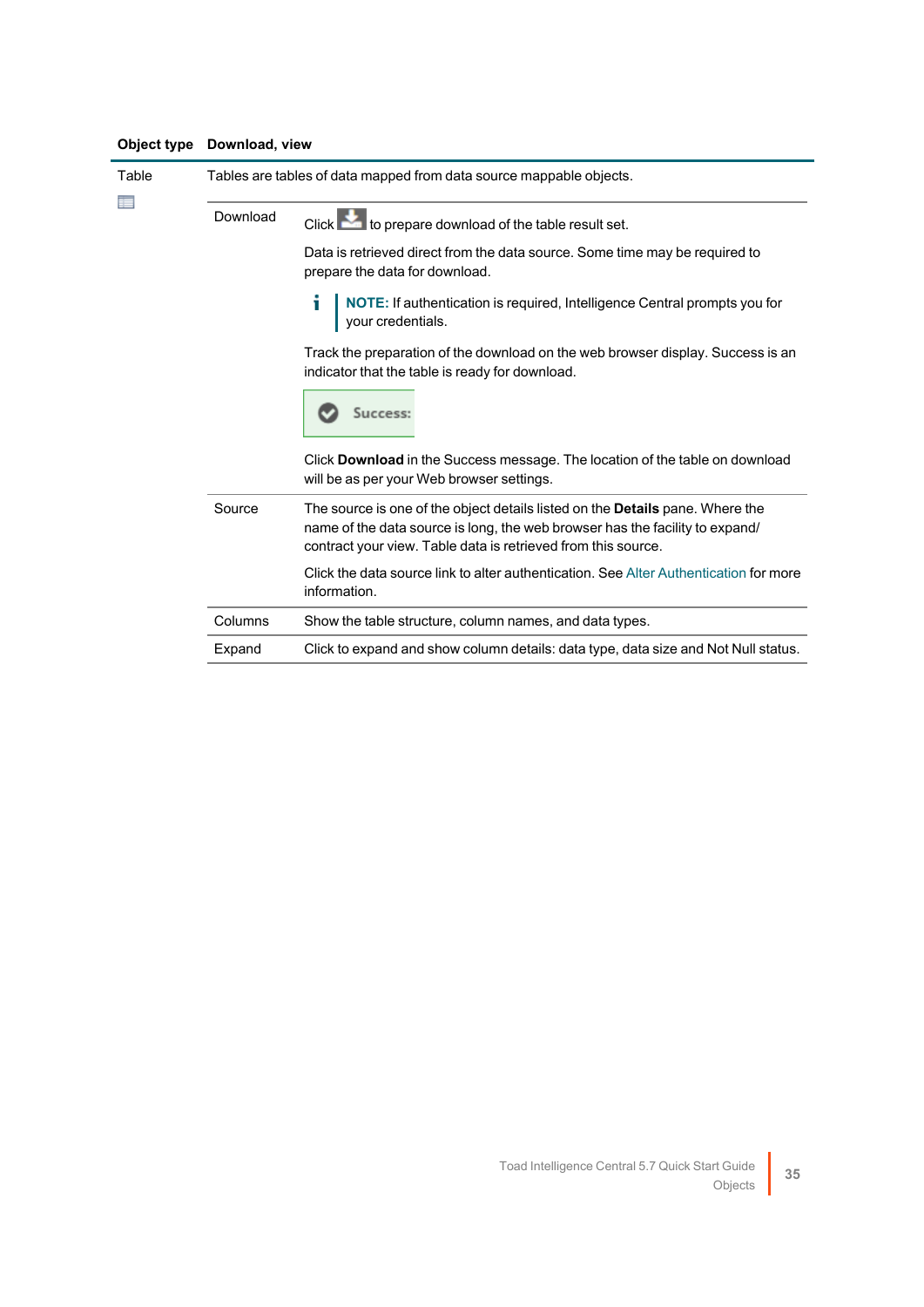|            |                                 | Object type Download, view                                                                                                                                                                                                                                            |  |
|------------|---------------------------------|-----------------------------------------------------------------------------------------------------------------------------------------------------------------------------------------------------------------------------------------------------------------------|--|
| View<br>११ | Views are saved SQL statements. |                                                                                                                                                                                                                                                                       |  |
|            | Download                        | Click to execute the SQL statement on the data source and prepare the<br>result set for download. Some time may be required to prepare the data for<br>download.                                                                                                      |  |
|            |                                 | i<br><b>NOTE:</b> If authentication is required, Intelligence Central prompts you for<br>your credentials. For example, you might be required to authenticate the<br>first time you access a View that was published with a personal key,<br>instead of a shared key. |  |
|            |                                 | Track the preparation of the download on the web browser display. Success is an<br>indicator that the result set is ready for download.<br>Success:                                                                                                                   |  |
|            |                                 | Click Download in the Success message. The location of the result set on<br>download will be as per your web browser settings.                                                                                                                                        |  |
|            | Source                          | The source is one of the object details listed on the Details pane. The SQL<br>statement is executed against this data source. Where the name of the data<br>source is long, the web browser has the facility to expand/ contract your view.                          |  |
|            |                                 | Click the data source link to alter authentication. See Alter Authentication for more<br>information.                                                                                                                                                                 |  |
|            |                                 | i<br>NOTE: When the data source has a shared key applied, the link is<br>enabled only for users with Manage privileges to the object.                                                                                                                                 |  |
|            | Query                           | Show the query that is executed to produce the result set.                                                                                                                                                                                                            |  |
|            |                                 | i<br>NOTE: Only Administrators and users with Manage privileges to the<br>object can view the query text.                                                                                                                                                             |  |
|            | Expand                          | Click to expand and show column details: data type, data size and Not Null status.                                                                                                                                                                                    |  |
|            |                                 |                                                                                                                                                                                                                                                                       |  |

### **Object type Download, view**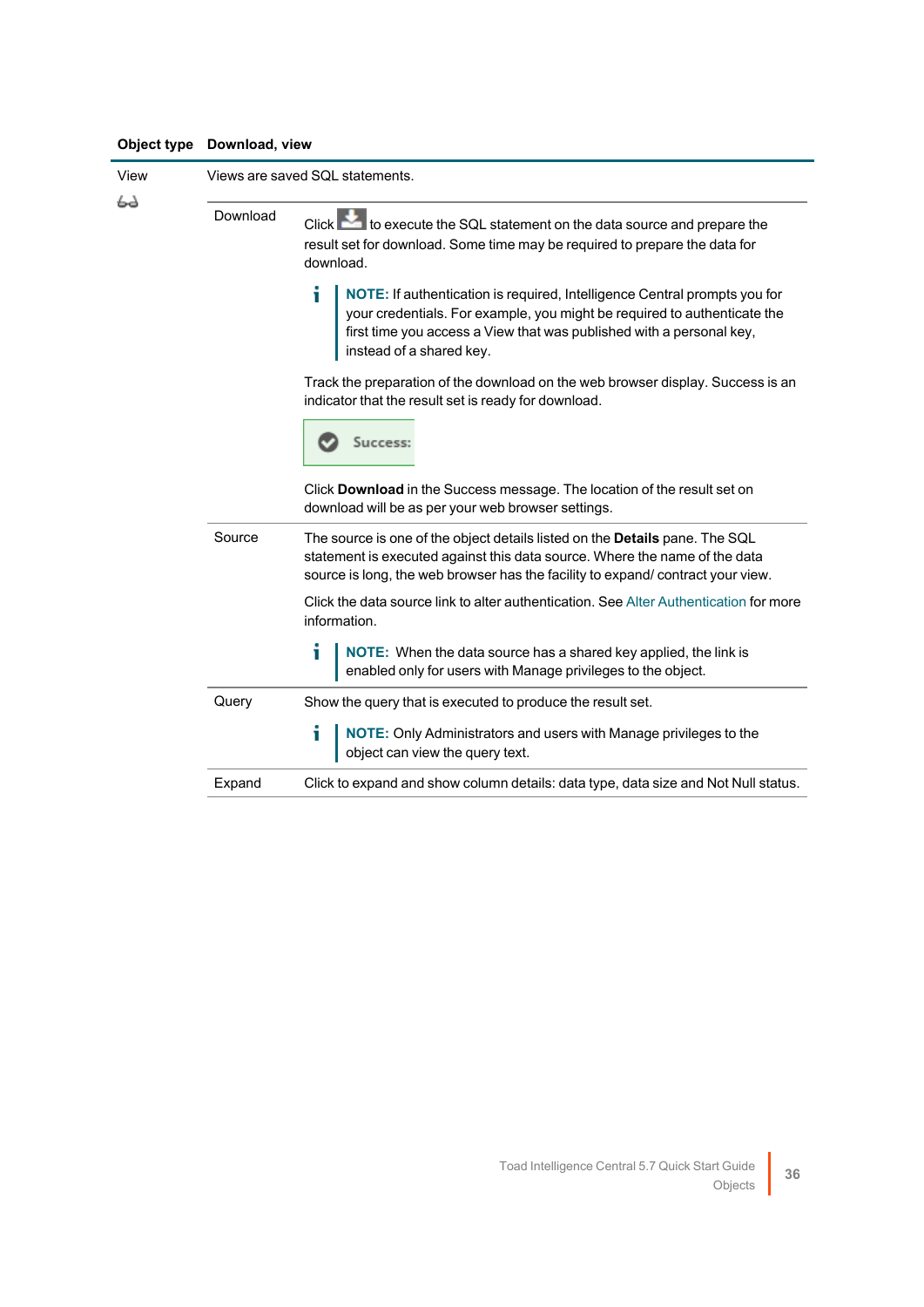| Object type    | Download, view |                                                                                                                                                                                                                                                                                                                                                                        |
|----------------|----------------|------------------------------------------------------------------------------------------------------------------------------------------------------------------------------------------------------------------------------------------------------------------------------------------------------------------------------------------------------------------------|
| Snapshot<br>۳đ |                | Snapshots are the result set from an executed SQL statement (View) or table. Snapshots capture<br>data at a specific point in time and can be scheduled to execute once or repeatedly. Snapshot data<br>is stored in Intelligence Central so it is fast to load and does not require data source authentication<br>to view. Snapshots are published with a shared key. |
|                | Download       | Click to prepare download of the snapshot result set. This converts the<br>snapshot to a CSV file. Depending on the size of the snapshot, this can take some<br>time.                                                                                                                                                                                                  |
|                |                | Track the preparation of the download on the web browser display. Success is an<br>indicator that the snapshot is ready for download.                                                                                                                                                                                                                                  |
|                |                | Success:                                                                                                                                                                                                                                                                                                                                                               |
|                |                | Click Download in the Success message. The location of the snapshot on<br>download will be as per your web browser settings.                                                                                                                                                                                                                                           |
|                | Source         | The source is one of the object details listed on the Details pane. The SQL<br>statement is executed against this data source. Where the name of the data<br>source is long, the web browser has the facility to expand/ contract your view.                                                                                                                           |
|                |                | Click the data source link to alter authentication. See Alter Authentication for more<br>information.                                                                                                                                                                                                                                                                  |
|                |                | i<br>NOTE: When the data source has a shared key applied, the link is<br>enabled only for users with Manage privileges to the object.                                                                                                                                                                                                                                  |
|                | <b>Status</b>  | Status is an object detail that indicates the execution status of the snapshot. It<br>may be success, error, running (currently taking the snapshot) or pending (where<br>Toad Intelligence Central is waiting to take the snapshot). If there was an error<br>taking the last snapshot then expand to see the error details.                                          |
|                | Schedule       | When was the last snapshot taken? When will the next snapshot be taken? The<br>snapshot is scheduled to refresh (the result set) at the given date and time.                                                                                                                                                                                                           |
|                | Query          | Show the query that is executed to produce the result set.                                                                                                                                                                                                                                                                                                             |
|                |                | i<br><b>NOTE:</b> Only Administrators and users with Manage privileges to the<br>object can view the query text.                                                                                                                                                                                                                                                       |
|                | Expand         | Click to expand and show column details: data type, data size and Not Null status.                                                                                                                                                                                                                                                                                     |
|                |                |                                                                                                                                                                                                                                                                                                                                                                        |

Mappable Objects Mappable objects are objects from the data source that can be potentially mapped to tables. Mappable objects are not available for download and not visible from a web browser.

驟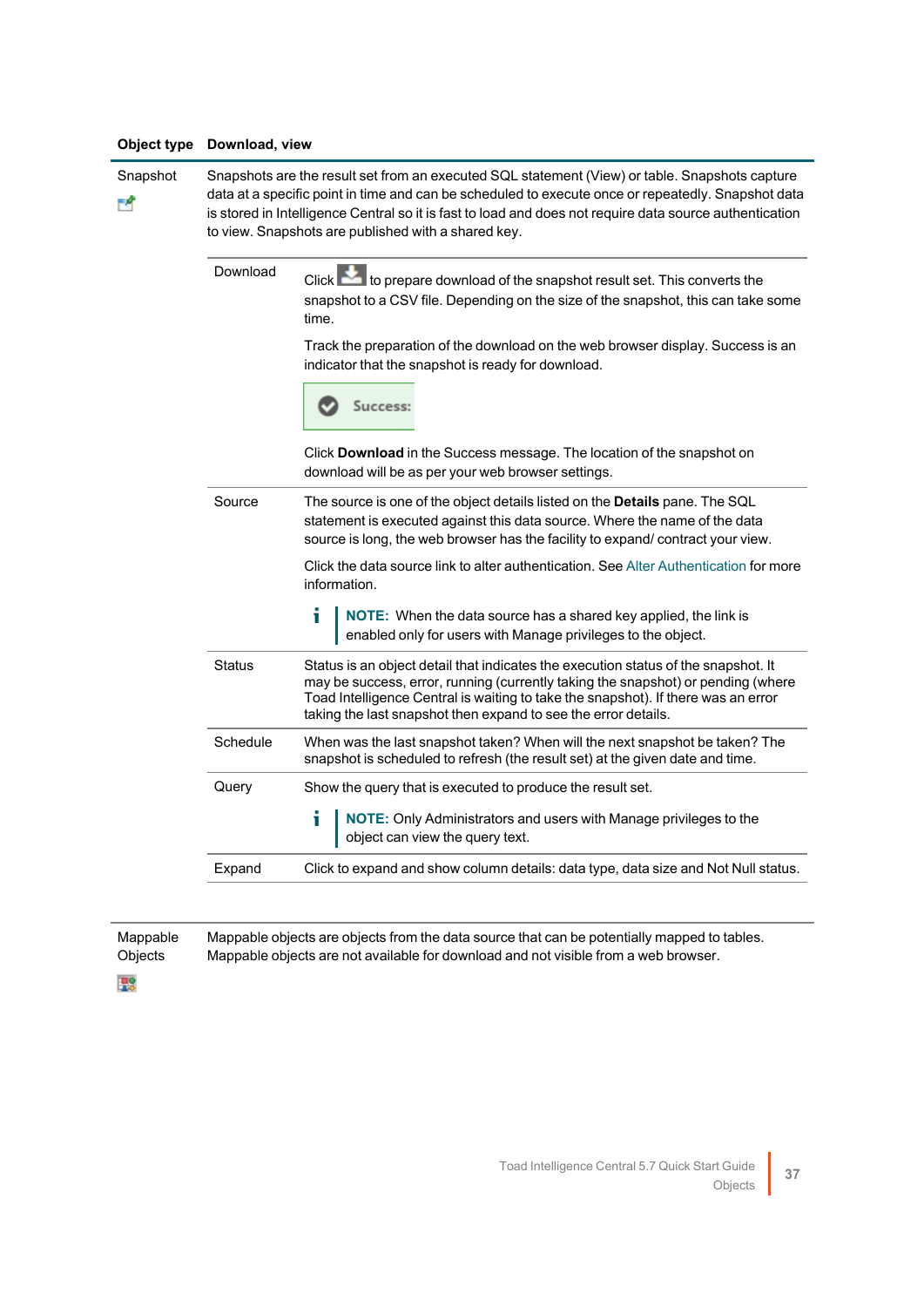### **Object type Download, view**

| <b>Datasets</b> | Datasets are tables of data published to Toad Intelligence Central.                                                                      |
|-----------------|------------------------------------------------------------------------------------------------------------------------------------------|
| 靊               | From a web browser, click <b>Home</b> . Locate the dataset.                                                                              |
|                 | Select the dataset to show details.<br>$1_{-}$                                                                                           |
|                 | 2. Click in the Details pane. This converts the dataset to a CSV file. Depending on the<br>size of the dataset, this can take some time. |
|                 | 3. Track the preparation of the download on the web browser display. Success is an indicator<br>that the dataset is ready for download.  |
|                 | ccess:                                                                                                                                   |

4. Click **Download** in the Success message. The location of the dataset on download will be as per your web browser settings.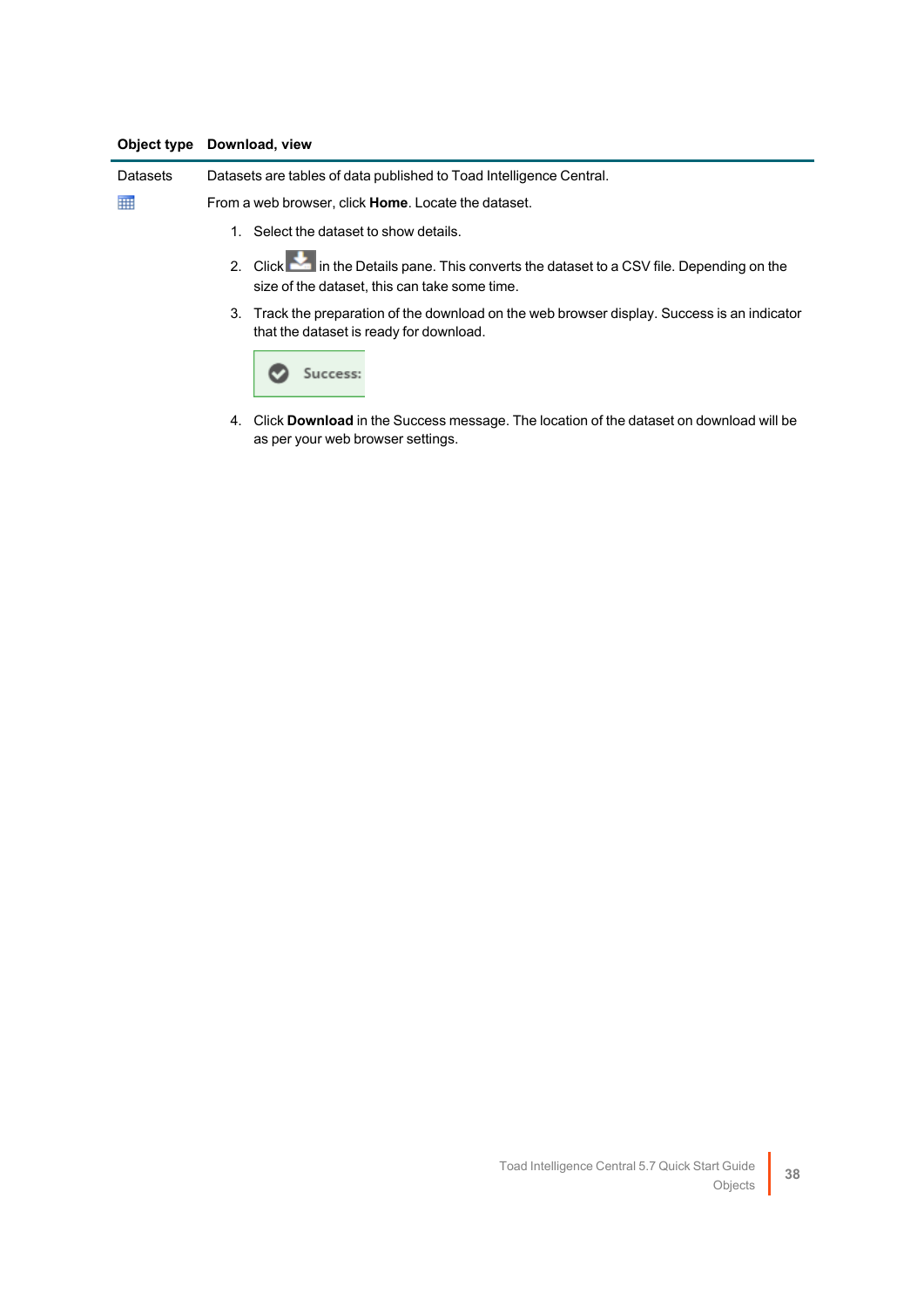# **Folders**

**8**

<span id="page-38-0"></span>Objects published to Intelligence Central are organized into folders. The object's publisher selects an existing folder or creates a new folder during the publishing process in Toad Data Point. Intelligence Central users can also create folders through the Web Console.

## <span id="page-38-1"></span>**Folders in Intelligence Central**

<span id="page-38-2"></span>Intelligence Central can contain several different types of folders. These folders can differ by purpose, origin, contents, and characteristics. Review the following descriptions for different folder types in Intelligence Central.

### **Special Folders**

The following folders are created by Intelligence Central and have specific functionality.

#### **No folder assigned**

The *No folder assigned* folder is a special folder.

- The *No folder assigned* folder holds all objects not yet moved (or assigned) to other folders.
- **·** The *No folder assigned* folder cannot be moved, renamed or deleted.
- The *No folder assigned* folder cannot have sub folders.

#### **Common\_Transformation\_Repository**

Toad Data Point users can publish Transform and Cleanse Rules to Intelligence Central to share with other users. These Transform and Cleanse Rules are stored in the *Common\_Transformation\_Repository* folder. See the *Toad Data Point Help* for more information about this feature.

- The **Common\_Transformation\_Repository** folder and its subfolders cannot be moved, renamed or deleted.
- <span id="page-38-3"></span>• You cannot move rules out of the **Common\_Transformation\_Repository** folder.

### **Secured and Non-Secured Folders**

Aside from the special folders listed above, Toad Intelligence Central provides two types of folders for storing objects: secured folders and non-secured folders. Secured folders have visibility (sharing) and manage privileges assigned to them. Non-secured folders do not. See About [Secured](#page-41-0) Folders for additional information.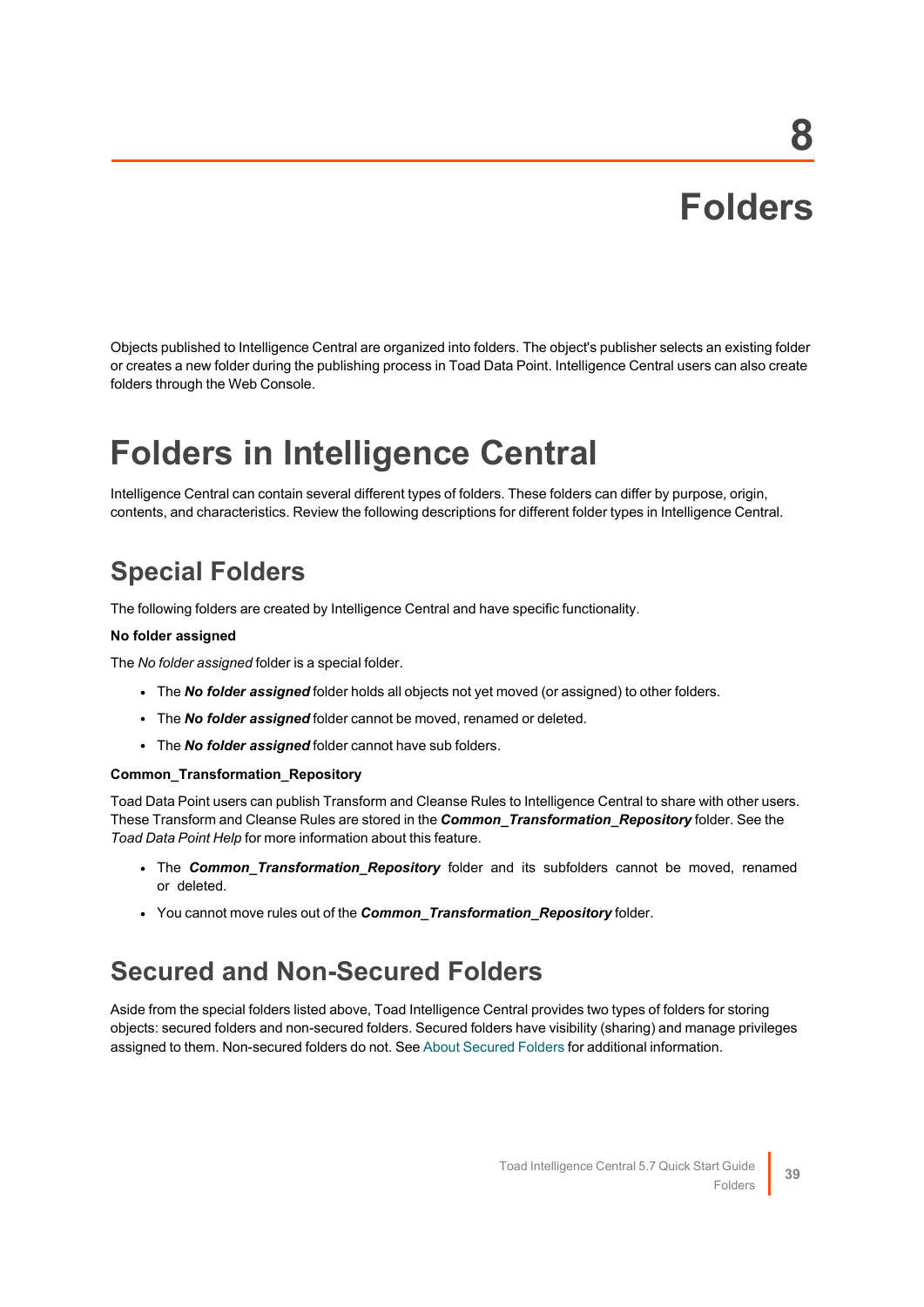An Intelligence Central server can provide one or both types of folders. A user with the Administrator role can configure which types of folders can be created and which user role/roles are allowed to create secured folders. For more information about configuring Folder Security, see the *Toad Intelligence Central Deployment Guide*.

| Icon | <b>Description</b>                                                                                                                                        |
|------|-----------------------------------------------------------------------------------------------------------------------------------------------------------|
|      | <b>Non-secured folder</b> —Visible to all users.                                                                                                          |
|      | Secured folder—Secured folders are visible only to users with visibility (sharing) privileges and can be<br>managed only by users with manage privileges. |

## <span id="page-39-0"></span>**Create Folders**

You can create a new folder using the Web Console (Web Server). A folder can also be created through Toad Data Point when an object is published. Only alpha, numeric, and the underscore (\_) characters are allowed in folder names. A name cannot begin with the underscore character.

#### **Restrictions**

- You cannot create a secured folder in a non-secured folder.
- You cannot create a non-secured folder in a secured folder.
- To create a subfolder in a secured folder, you must have manage privileges to the parent secured folder.
- Folder creation is restricted to the folder types specified by the server-level Folder Security settings.
- To create a secured folder, the user's *role* must have permissions granted by the server-level Folder Security settings.

For more information, see About [Secured](#page-41-0) Folders.

#### *To create a new folder*

- 1. On the **Home** page, select a folder and click in the **Folder Details** pane.
- 2. In the Create Folder dialog, select a folder to serve as the parent folder. To create a folder at the root level, select **Folders**.
- 3. Click the button corresponding to the type of folder you want to create.
	- **New Non-Secured Folder**—Select to create a non-secured folder.
	- **New Secured Folder**—Select to create a secured folder.
	- **NOTE:** If a button is disable, creation of that folder type is not allowed, either at the server level or in the selected parent folder. See the Restrictions listed above.
- 4. Enter a folder name and click **OK**.
- 5. (Secured folder only) After a secured folder is created, you can then modify the visibility (sharing) and manage privileges, if necessary. Initially, only the folder creator and users with the Administrator role have visibility and manage privileges to the folder. The folder creator is automatically listed under folder Managers. See Specify Visibility, Manage and Publish [Privileges](#page-43-0) for Folders for more information.
- **NOTE:** A folder can be created by an object's publisher during the publishing process in Toad Data Point. See the *Toad Data Point Help* for more information.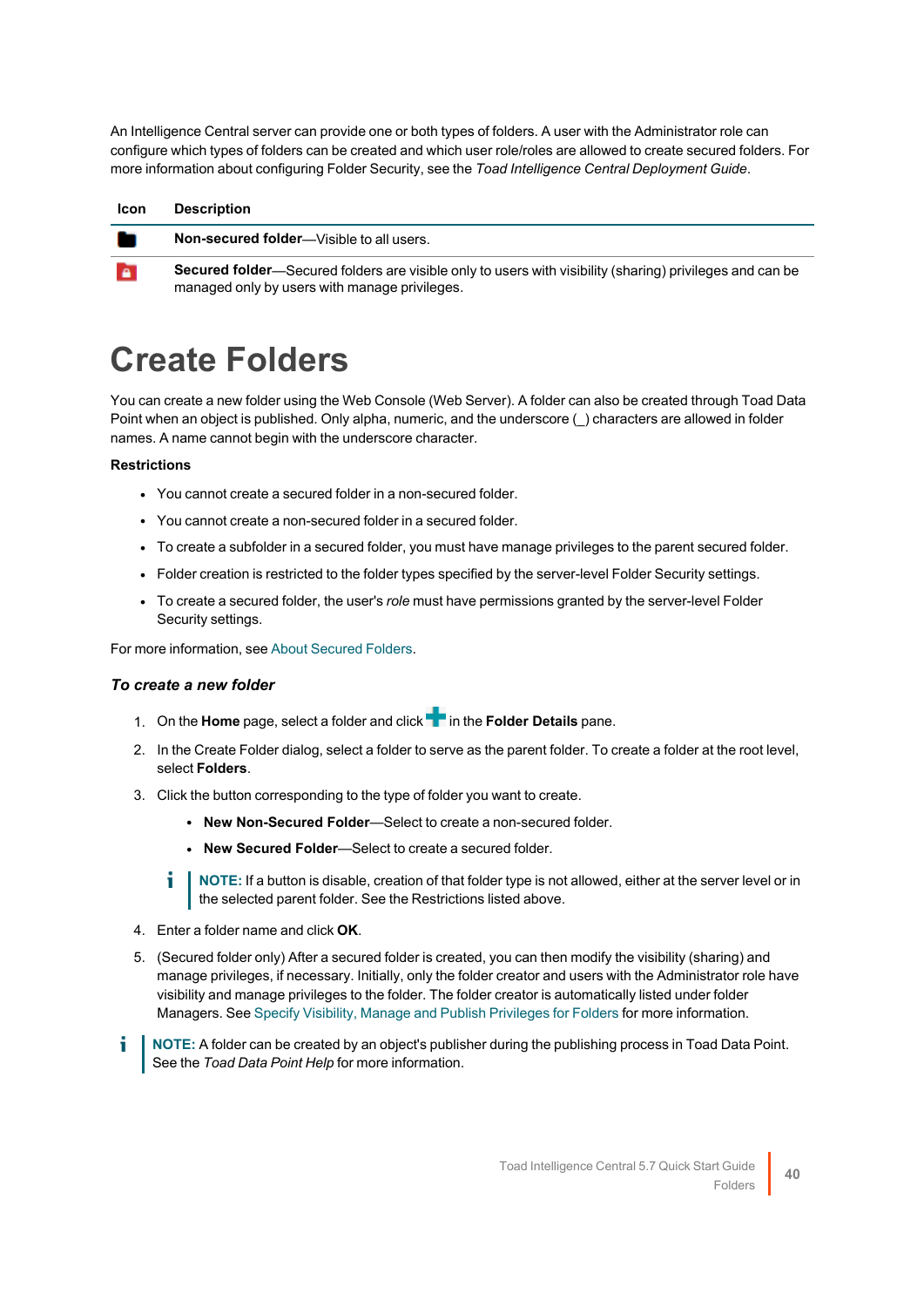## <span id="page-40-0"></span>**Move Folders**

On the Home page, you can drag-and-drop a folder to move it. To move a folder, a user must have the Administrator role or manage privileges to all objects in the folder. A folder cannot be moved if an object in the folder is locked by another user.

#### **Restrictions:**

- You cannot move the *Common Transformation Repository* or its sub-folders.
- <sup>l</sup> You cannot move the *No folder assigned* folder.
- You cannot move a folder while a snapshot in the folder is refreshing.
- You cannot move a secured folder into a non-secured folder.
- You cannot move a non-secured folder into a secured folder.

<span id="page-40-1"></span>See About [Secured](#page-41-0) Folders for more information about secured folders.

## **Delete Folders**

You can delete a folder if you have the Administrator role or have manage privileges to all objects in the folder (unless an object is locked by another user).

### *To delete a folder*

<sup>•</sup> On the **Home** page, select a folder and click **in** the Folder Details pane.

<span id="page-40-2"></span>You cannot delete the *No folder assigned* folder.

## **View Folder Details**

You can view information about a folder in Intelligence Central through the Folder Details pane. This is useful, especially for secured folders, which have sharing (visibility) and manage privileges assigned to them.

You can view the secured folders that have been shared with you. You can also view the parent folder of a secured folder that has been shared with you.

#### *To view folder details*

**In the Home** page of the Web Console, select a folder to display the Folder Details pane. Review the following for additional information.

| <b>Detail</b> | <b>Description</b>                                                               |
|---------------|----------------------------------------------------------------------------------|
| Name          | Folder name. For a secured folder, managers of the folder can rename the folder. |
| Creator       | Folder creator. This is the name of the user who initially created the folder.   |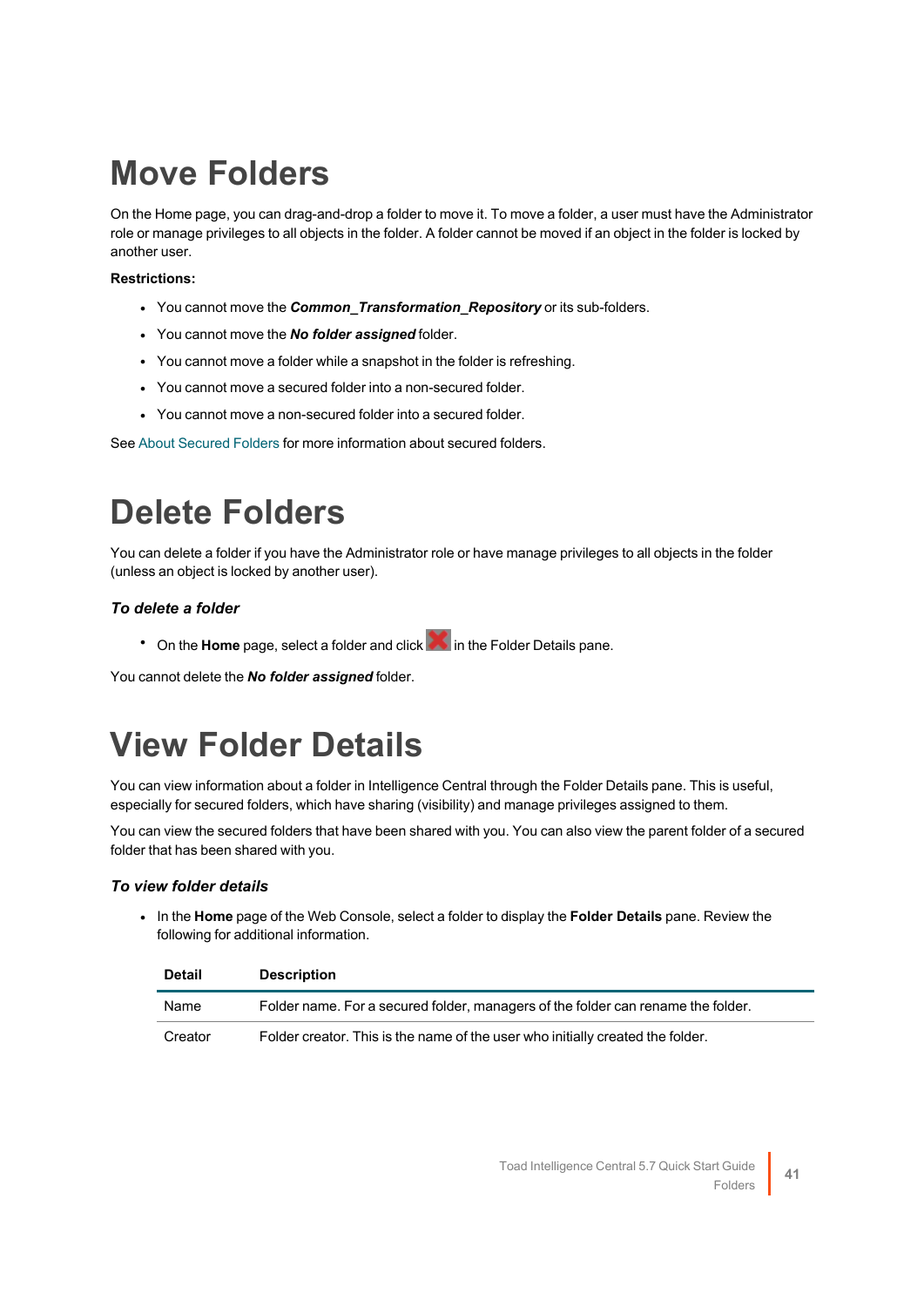| <b>Detail</b>     | <b>Description</b>                                                                                                                                                                                                                                                                                                                |
|-------------------|-----------------------------------------------------------------------------------------------------------------------------------------------------------------------------------------------------------------------------------------------------------------------------------------------------------------------------------|
| Visibility        | (Secured folders) Displays the visibility (sharing) privileges for the selected folder.<br>Managers can modify the visibility privileges.                                                                                                                                                                                         |
|                   | Click Visibility to open the Alter Folder Visibility dialog where you can modify visibility and<br>manage privileges for the folder. See Specify Visibility, Manage and Publish Privileges for<br>Folders for more information.                                                                                                   |
| Managers          | (Secured folders) Displays the list of users and groups with manage privileges for the<br>selected folder. Managers can modify the visibility and manage privileges for the object.                                                                                                                                               |
|                   | Click <b>Managers</b> to open the Alter Folder Visibility dialog where you can modify the<br>manage privileges for the folder. See Specify Visibility, Manage and Publish Privileges for<br>Folders for more information.                                                                                                         |
| <b>Publishers</b> | (Secured folders) Displays the list of users and groups allowed to publish objects to the<br>selected folder. Users with manage privileges can modify publish privileges for the folder<br>through the Alter Folder Visibility dialog. See Specify Visibility, Manage and Publish<br>Privileges for Folders for more information. |

<span id="page-41-0"></span>For additional information about manage privileges for secured folders, see Manager [Privileges.](#page-45-0)

## **About Secured Folders**

Secured folders are special folders in Toad Intelligence Central. Secured folders have visibility (sharing), manage, and publish privileges assigned to them. Non-secured folders do not.

### <span id="page-41-1"></span>**Secured Folder Characteristics**

Secured folders have the following special characteristics:

- Secured folders have visibility, manage, and publish privileges assigned to them.
- The sharing and manage privileges specified for a secured folder are also applied to all objects in the folder.
- When an object is published to a secured folder, the object automatically inherits the visibility and manage privileges applied to the secured folder.

### <span id="page-41-2"></span>**Why Use Secured Folders**

The special characteristics of secured folders provide the following advantages:

- Object publishers can automatically define visibility and manage privileges for an object by publishing it to the desired folder. In this way, the task of specifying object privileges can be transferred from the individual user to a group of folder managers.
- A folder manager can change the visibility and manage privileges for all objects in a secured folder at one time by simply changing the privileges for the secured folder itself.

These characteristics, along with the server-level Folder Security settings, allow companies to customize the way they define and manage object accessibility in Intelligence Central.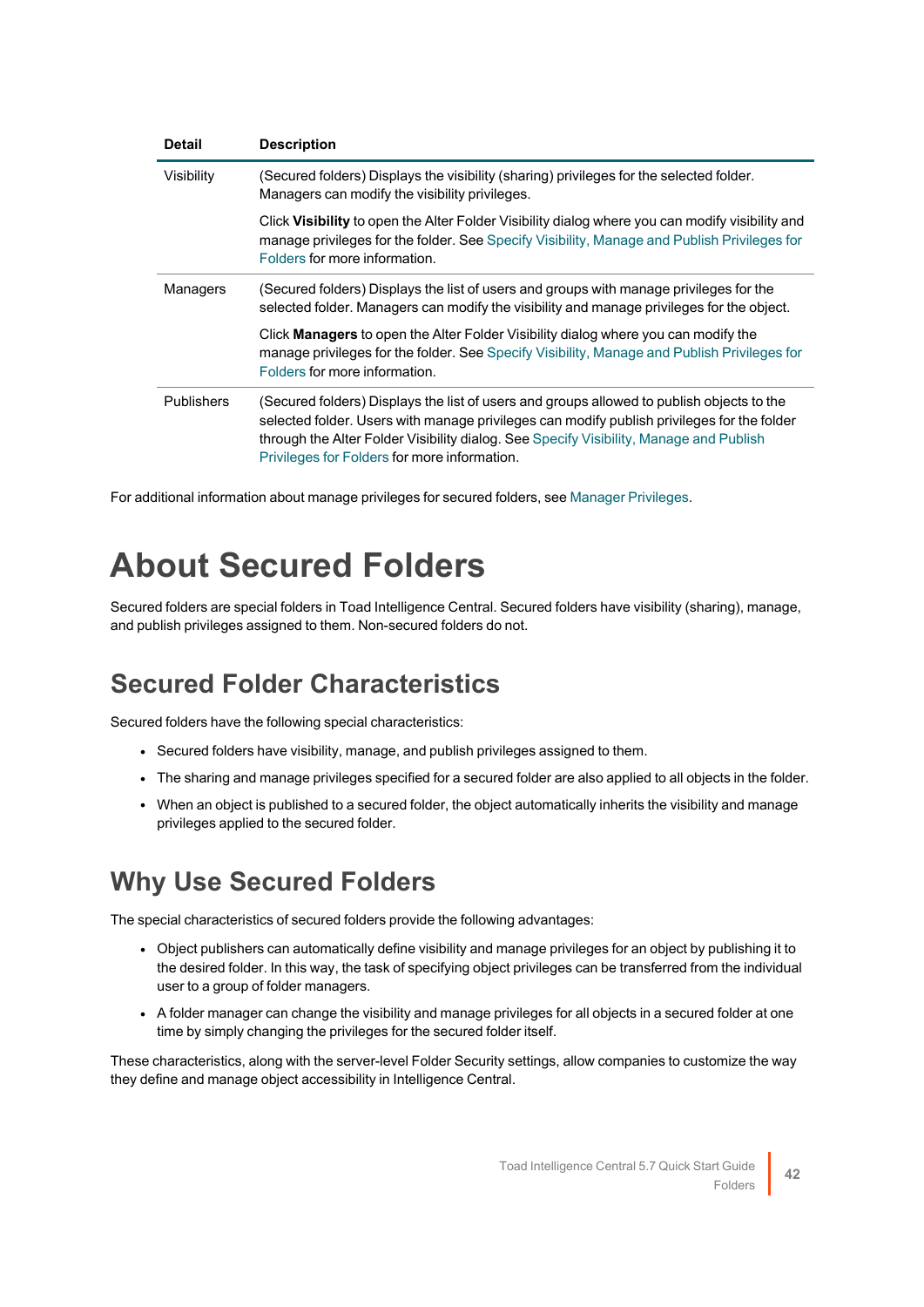Use this feature to develop and implement a methodology for controlling and regulating the sharing and management of objects, files, and data.

### <span id="page-42-0"></span>**Server-Level Configuration**

Intelligence Central allows you to specify which type of folders users can create: secured, non-secured, or both. You can also specify which users are allowed to create and configure secured folders. These settings are specified at the server level by a user with the Administrator role.

<span id="page-42-1"></span>To learn how to configure secured folder settings for the server, see the *Toad Intelligence Central Deployment Guide*.

### **Rules and Restrictions for Secured Folders**

Review the following rules and restrictions that apply to secured folders and their objects.

#### **Visibility Privileges**

- You can see secured folders that have been shared with you.
- You can see the parent folder of a secured folder that has been shared with you.

#### **Privileges Based on User or Role**

- By default, the folder creator and users with the Administrator role have visibility and manage privileges to a newly-created secured folder.
- Users with the Administrator role retain visibility and manage privileges to secured folders.

#### **Subfolder Privileges**

- A subfolder is not required to have the same visibility or manage privileges as the parent folder.
- A subfolder is not affected by changes to privileges for the parent folder.

#### **Publishing**

• In order to publish an object to a secured folder, the publisher must be an Administrator or have publish privileges to the secured folder.

#### **Creating and Moving Folders**

- A non-secured folder cannot be created in or moved into a secured folder.
- A secured folder cannot be created in or moved into a non-secured folder.
- A secured folder can be created at the root level.

#### **Object Privileges**

• All objects in a secured folder have the same manage and visibility privileges as the folder.

#### **Moving and Deleting Secured Folders**

- To move a secured folder, a user must have the Administrator role or manage privileges to the secured folder and all its subfolders.
- To delete a secured folder, a user must have either the Administrator role or visibility and manage privileges to the secured folder and all its subfolders.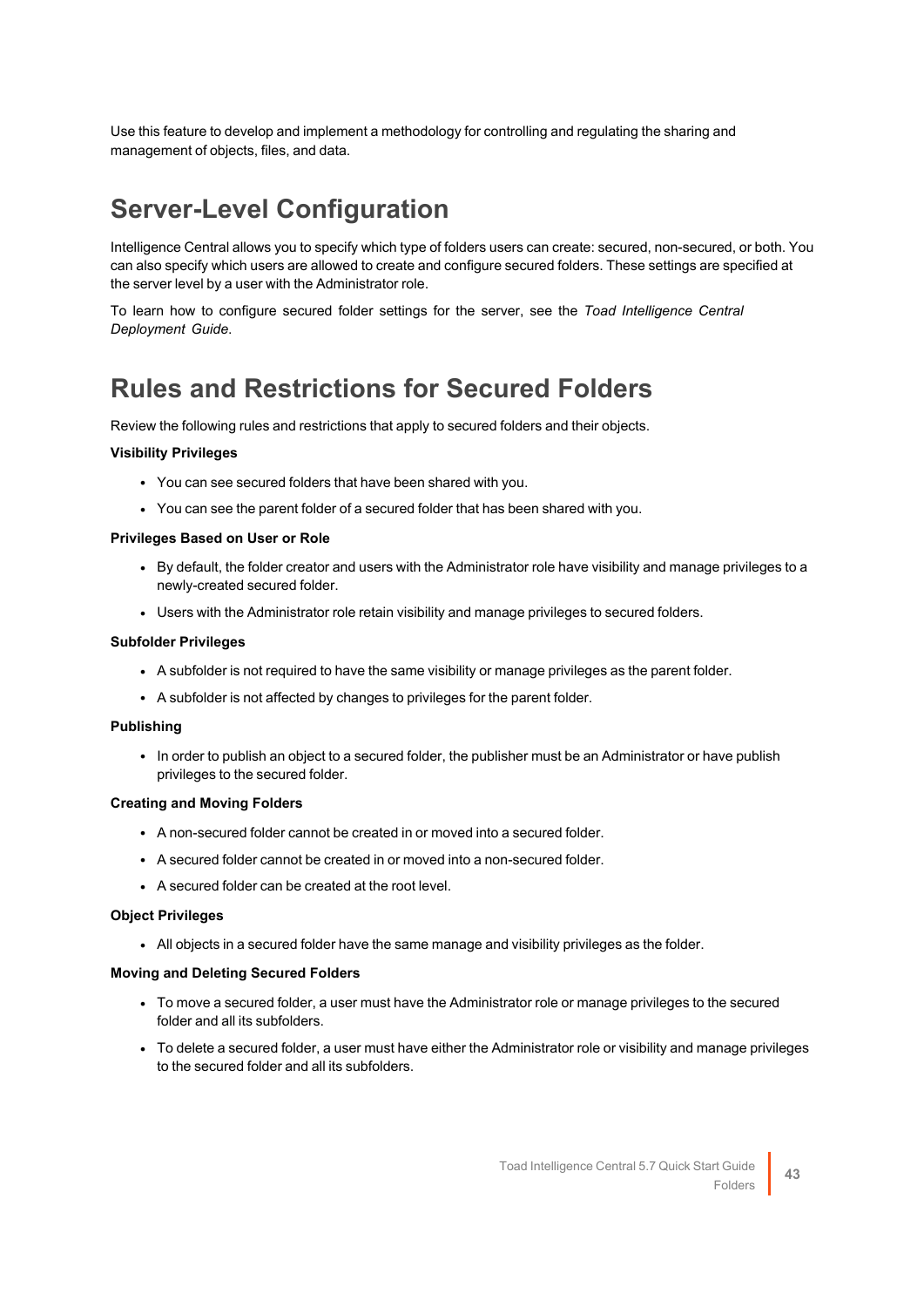#### **Rules for Moving Objects into or out of a Secured Folder**

- To move an object into a secured folder, the user must be an Administrator or have manage privileges to the object and the secured folder.
- If an object is moved into a secured folder, the object inherits the privileges of the secured folder, regardless of the object's original privileges.
- When an object is moved into a secured folder, the object publisher does not retain manage privileges unless the publisher is a *folder manager*.
- When an object is moved from a secured folder into a non-secured folder, the object's manage privileges are retained. For visibility privileges, only users with manage privileges to the object will retain visibility, others will not.

#### **Notifications of Secured Folder Activity**

- If a secured folder's objects or subfolders are moved, users with visibility or manage privileges to the folder receive an email notification.
- If an object is moved into a secured folder, the object publisher and users with visibility or manage privileges to the object will receive an email notification.

## <span id="page-43-0"></span>**Specify Visibility, Manage and Publish Privileges for Folders**

Secured folders have visibility (sharing), manage, and publish privileges assigned to them. Users with manage privileges to a secured folder can modify the visibility, manage, and publish privileges.

<span id="page-43-1"></span>To learn how to modify privileges for an object, see Specify Visibility and Manage [Privileges](#page-28-1) for Objects.

### **Specify Sharing Privileges**

You can modify the visibility (sharing) options for a secured folder to which you have manage privileges. The sharing options you specify for a secured folder are applied to all objects in the folder.

#### *To alter Visibility for a secured folder*

- 1. In the Web Console, click **Home**.
- 2. Select a secured folder to display details.
- 3. In the Folder Details pane, click **Visibility** to open the Alter Visibility dialog.
- 4. In the Alter Visibility dialog, select the users and groups with which you want to share the folder.
	- Add users and groups to the right pane. You can include both individual users and groups.
- 5. For each user (or group) specify manage and publish privileges.

**Manage**—Select this option for each user (or group) to which you want to grant Manage privileges.

**Publish**—Select this option for each user (or group) to which you want to grant Publish privileges.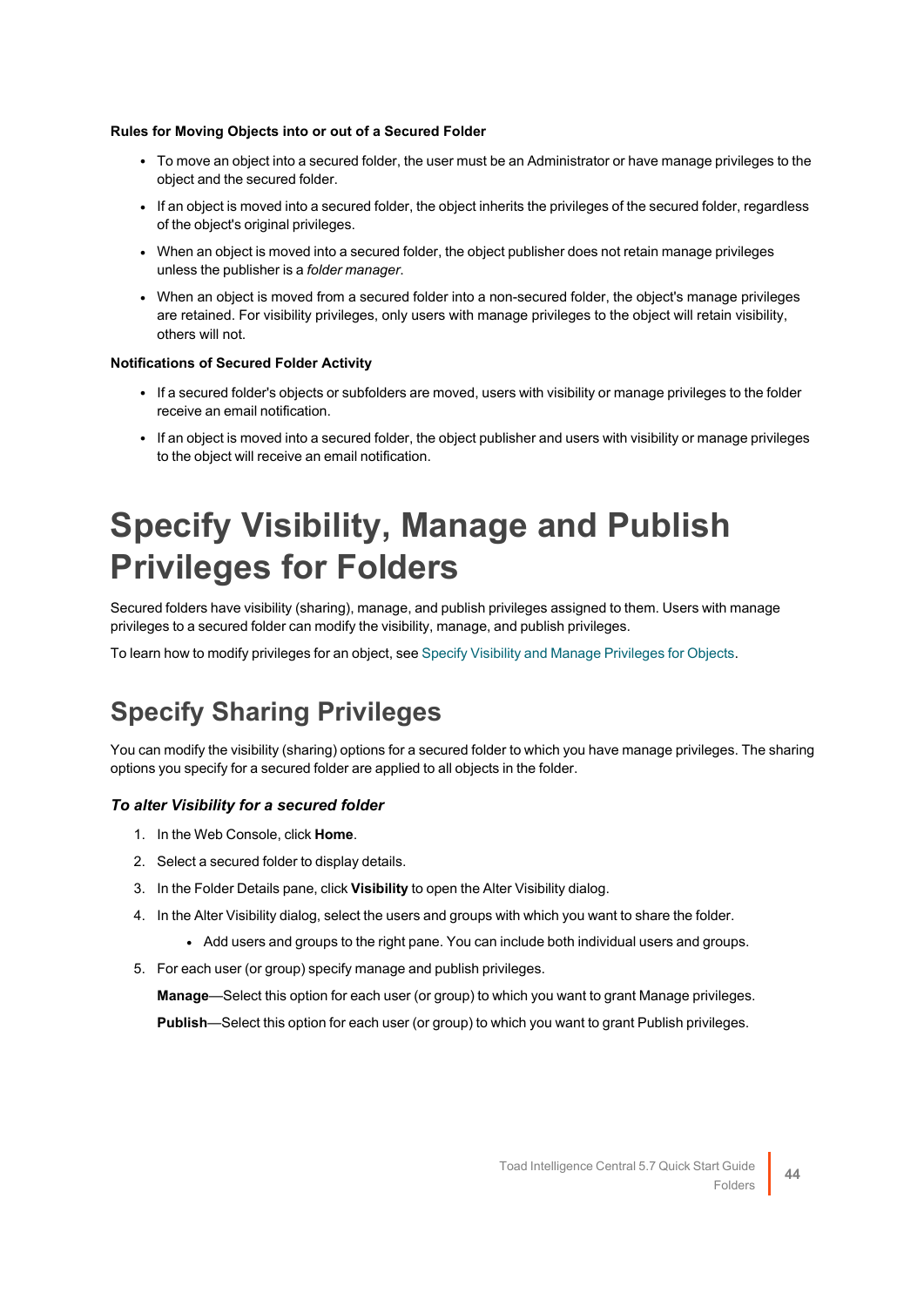- **NOTE:** When privileges are assigned to a group, a new member added to the group is automatically i. assigned the privileges of the group. When the user is removed from the group, any rights associated with that group are removed for that user. A user is given the highest level of privileges applied to them, whether it is as an individual user or as a member of a group.
- i **TIP:** Refresh or reload through your Web browser if changes to folder visibility are not immediately reflected in the Web Console.

### <span id="page-44-0"></span>**Specify Manage and Publish Privileges**

You can modify the manage and publish privileges for a secured folder to which you have Manage privileges. The manage options you specify for a secured folder are applied to all objects in the folder.

For more information about manage privileges, see Manager [Privileges](#page-45-0).

You can also specify publish privileges to allow users to publish objects to the secured folder. Users with or without the manage privilege can be granted the publish privilege.

#### *To modify Manage and Publish privileges for a secured folder*

- 1. In the Web Console, click **Home**.
- 2. Select a secured folder to display folder details.
- 3. In the Folder Details pane, click **Managers** to open the Alter Visibility dialog.
- 4. In the Alter Visibility dialog, do the following:
	- **.** Select the **Manage** check box for each user (or group) to which you want to grant Manage privileges.
	- **-** Select the **Publish** check box for each user (or group) to which you want to grant Publish privileges.

Users with **Manage** privileges to a secured folder can do the following:

- Modify the folder's sharing (visibility), manage, and publish options
- Rename or delete the folder
- Create a subfolder

Users with **Publish** privileges to a secured folder can publish objects to the folder from Toad Data Point.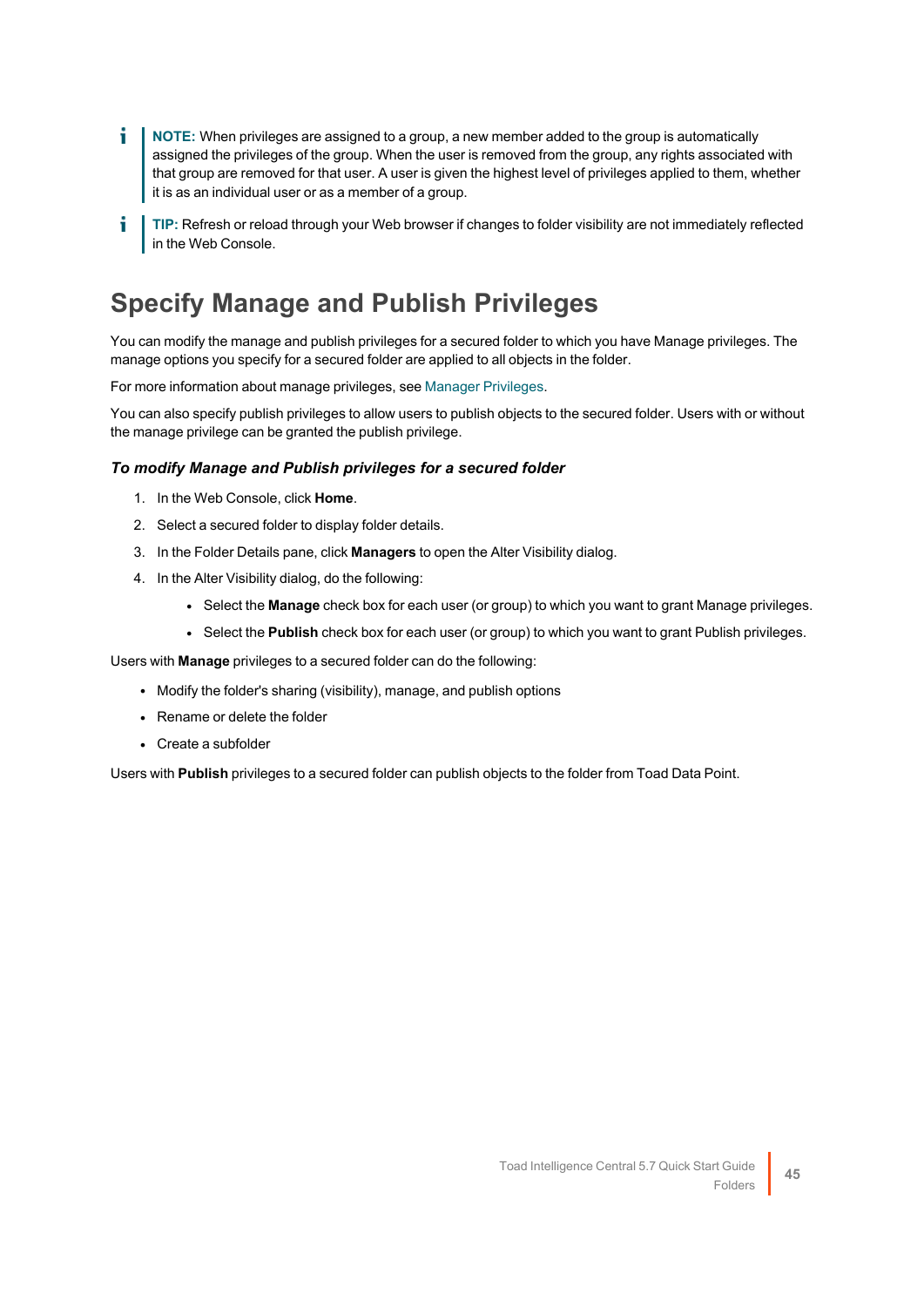## **Manager Privileges**

<span id="page-45-0"></span>When an object is published to Intelligence Central, the publisher specifies visibility (sharing) and manage privileges for the published object.

After an object is published, the object's managers are allowed to modify the visibility and manage privileges for the object.

When a secured folder is created, the folder creator and users with the Administrator role have visibility and manage privileges to the folder. After the folder is created, the secured folder's managers can modify the visibility and manage privileges, if necessary.

<span id="page-45-1"></span>To learn how to modify visibility and manage settings for an object or folder, see Specify [Visibility](#page-28-1) and Manage [Privileges](#page-28-1) for Objects and Specify Visibility, Manage and Publish [Privileges](#page-43-0) for Folders.

## **Manager Privileges for Objects**

Users with **Manage** privileges to an object can do the following (unless the object is locked):

- Lock the object
- Delete the object
- Modify the object's sharing options
- Modify the object's manage options
- Rename the object
- (Automation script) Change user account for script execution
- (Snapshot) Refresh snapshot or modify refresh schedule
- (Automation script) Modify schedule
- (View or Automation script) Modify variable default value
- Change a shared key password
- Change Authentication key type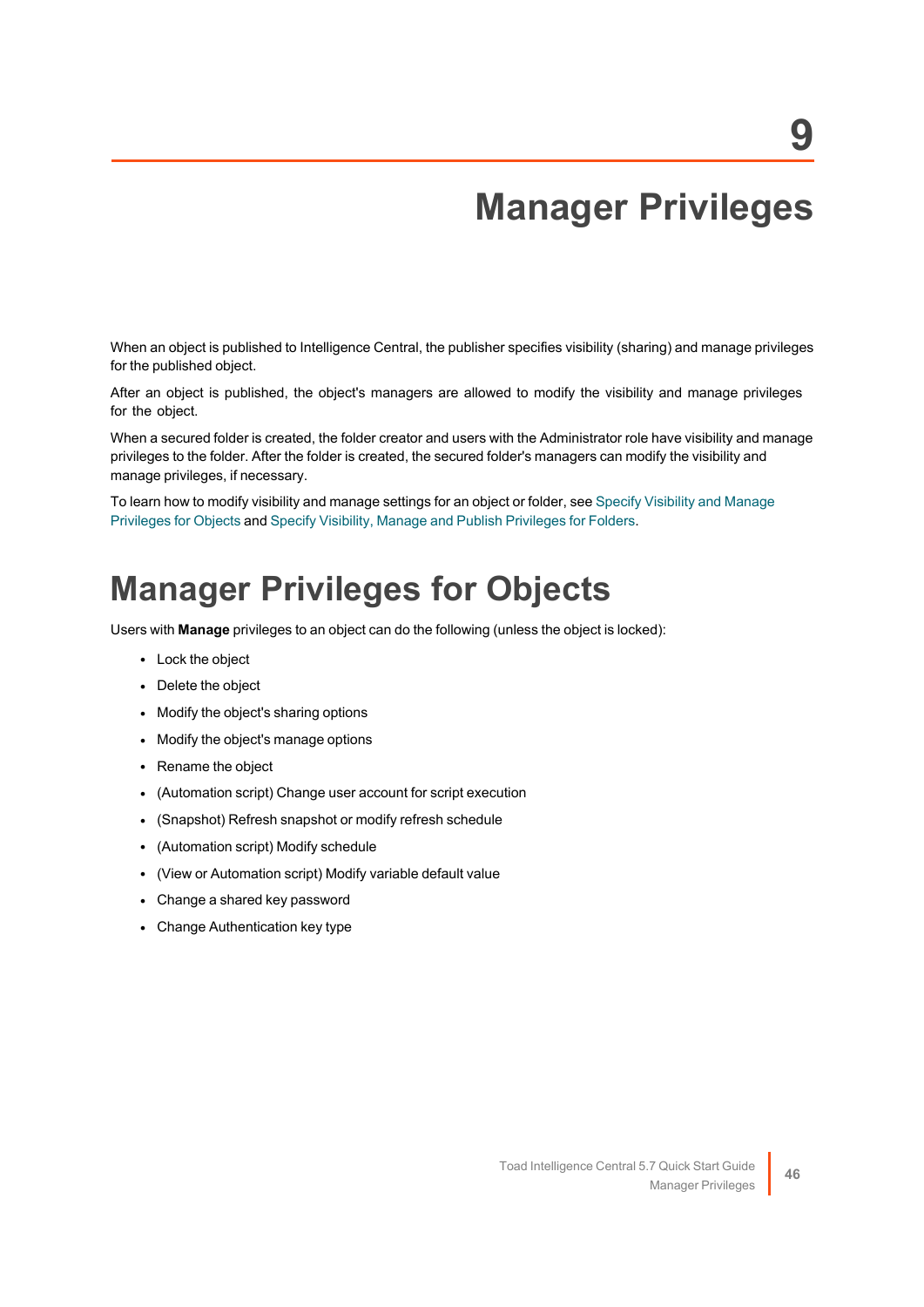## <span id="page-46-0"></span>**Manager Privileges for Secured Folders**

Users with **Manage** privileges to a secured folder can do the following:

- Modify the folder's sharing (visibility), manage, and publish options
- Rename or delete the folder
- <span id="page-46-1"></span>• Create a subfolder

## **Who Can Manage Objects/Folders**

The following tables describe some important details about manage privileges based on a user's relationship to an object or folder.

#### **Management Privileges to Objects**

| <b>User</b>             | <b>Details</b>                                                                                                                                                                                                                                      |
|-------------------------|-----------------------------------------------------------------------------------------------------------------------------------------------------------------------------------------------------------------------------------------------------|
| <b>Object Publisher</b> | For objects in a non-secured folder—The object publisher has (and retains) manage<br>privileges.                                                                                                                                                    |
|                         | <b>For objects in a secured folder</b> —Secured folder privileges override object privileges.                                                                                                                                                       |
|                         | In order to publish an object to a secured folder, the publisher must have publish<br>$\bullet$<br>privileges to the folder.                                                                                                                        |
|                         | All objects in a secured folder have the same manage and visibility privileges as the<br>$\bullet$<br>folder, See About Secured Folders.                                                                                                            |
|                         | When an object is moved into a secured folder, the object publisher does not<br>$\bullet$<br>automatically retain manage privileges. The object publisher must also be a <i>folder</i><br><i>manager</i> to retain manage privileges to the object. |
| <b>Object Managers</b>  | For objects in a non-secured folder—Users who have been granted manage privileges to<br>the object can manage the object.                                                                                                                           |
|                         | For objects in a secured folder                                                                                                                                                                                                                     |
|                         | Users who have been granted manage privileges to the secured folder can manage<br>$\bullet$<br>all objects in the secured folder.                                                                                                                   |
| <b>Administrators</b>   | Users with the Administrator role can manage all objects.                                                                                                                                                                                           |

#### **Management Privileges to Secured Folder**

| User                                     | <b>Details</b>                                                                                                |
|------------------------------------------|---------------------------------------------------------------------------------------------------------------|
| <b>Secured Folder</b><br><b>Managers</b> | Users who have been granted manage privileges to a secured folder can manage the folder.                      |
| A characterization of a con-             | . I had a constitution of the factor behavior and the constitution of the constitution of the behavior of the |

**Administrators** Users with the Administrator role can manage all secured folders.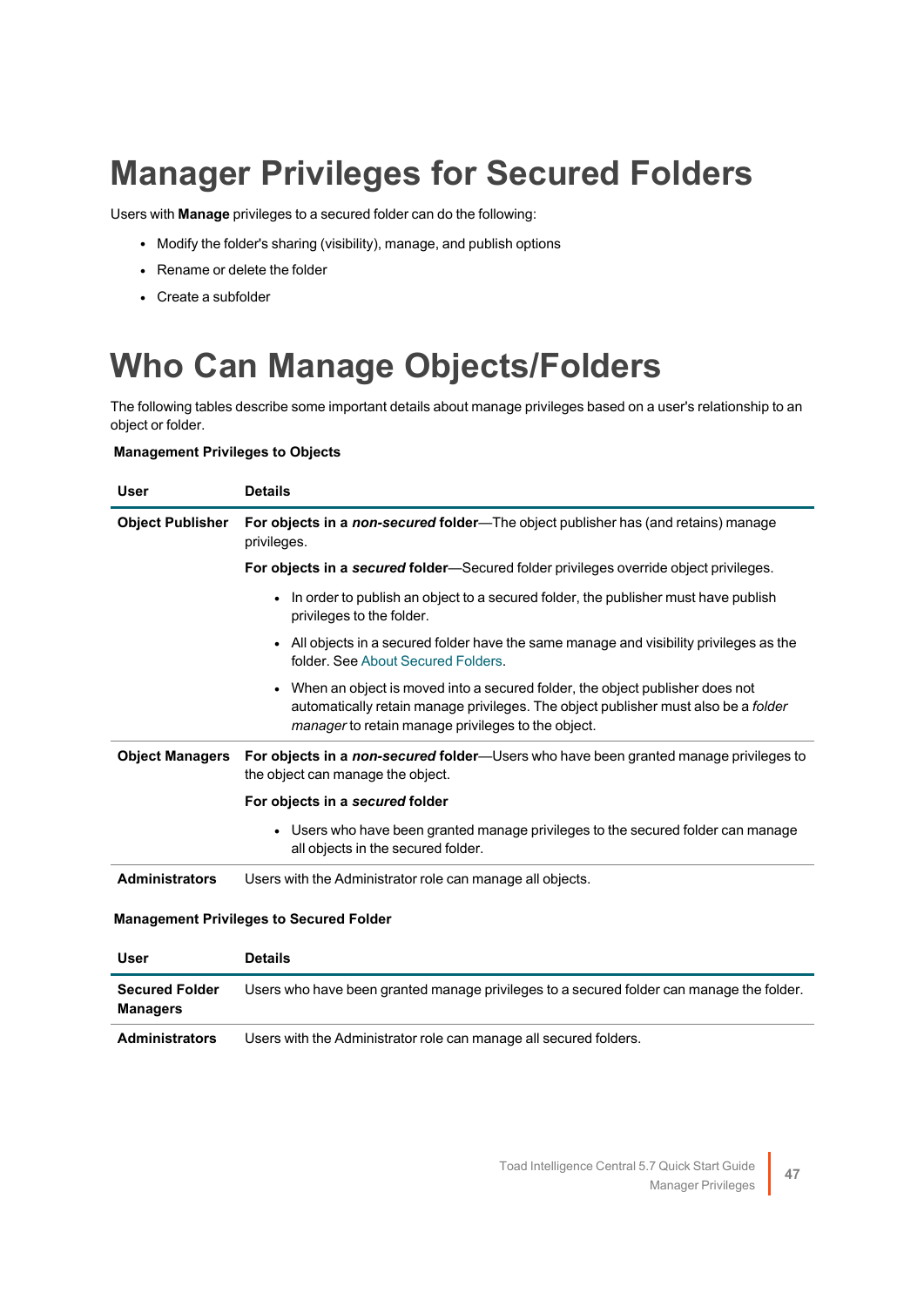# **Reports**

<span id="page-47-0"></span>The Web Console provides a Reports section which allows you to view and create reports about Intelligence Central objects and user activity.

Reports are designed mainly for Administrators, but all users can view and export reports.

The following reports are provided:

- Data Object Usage [Report](#page-47-1)
- <span id="page-47-1"></span>**• User [Activity](#page-48-2) Report**

## **Data Object Usage Report**

The **Data Objects** page of the Reports section allows you to view, create, and download reports about Intelligence Central object usage. The Data Objects landing page provides a dashboard-type view that displays top-level object usage statistics. This report is designed mainly for Administrators, but all users can view and export object usage reports.

To open the Data Objects page, select **Reports | Data Objects**.

÷ **NOTE:** Standard and Power users can view statistics for all objects. However, for these users, access to an object from a report page is limited to objects shared with or owned by the user.

### <span id="page-47-2"></span>**Dashboard View**

The dashboard displays top-level usage statistics. Use the dashboard to drill down to more-detailed information or object details. The dashboard graphs group data into the following categories:

- Most-popular objects
- Percentage of objects used
- Most-often published objects

#### *To Filter the Dashboard View*

<span id="page-47-3"></span><sup>l</sup> Select a time period from **What's happened over the ...**.

### **What's popular?**

This chart displays the most popular objects, i.e., the objects that have been downloaded or queried the most. You can click an object name to view object details.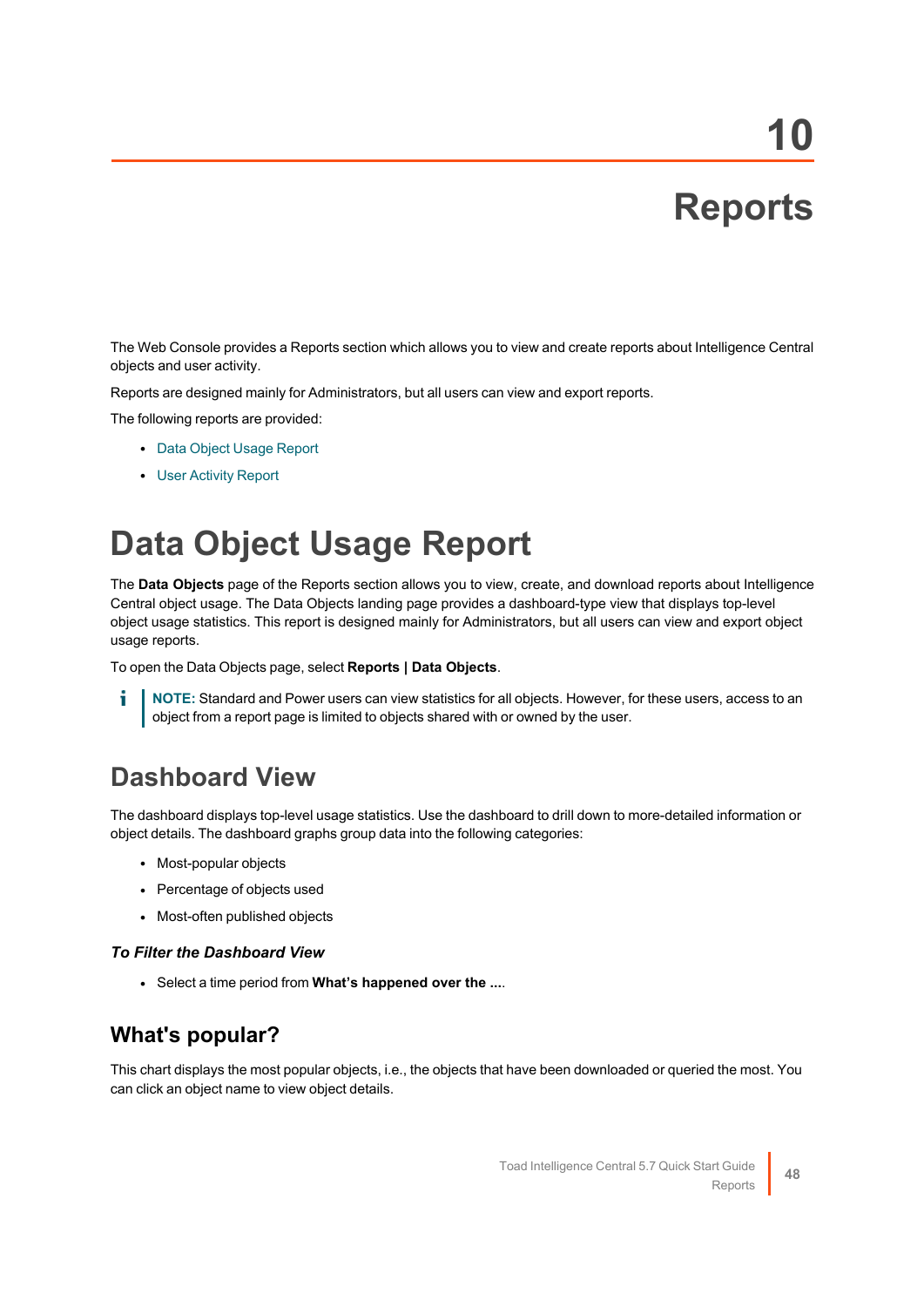- 1. Click an object name to open the **Home** page with the object selected.
- 2. In the **Home** page you can view the object details or perform additional actions on the object, such as download the object.

### <span id="page-48-0"></span>**What's been used?**

This graph displays the percentage of objects used (downloaded or queried) in Intelligence Central. Click a graph data point to see the data broken down into usage statistics for the individual objects. Use filtering to narrow your results.

- 1. Click either the **Objects Used** or **Objects Not Used** section of the graph to view a breakdown of the data.
- 2. In the **Objects Used** or **Objects Not Used** page, you can filter results by selecting a different time period.
- 3. **Filter results by object.** (Objects Used) In the Object Downloads and Queries chart, click an object's bar or value to filter the data grid by that object.
- 4. **Filter results by date.** (Objects Used) In the Daily Downloads and Queries graph, click a data point to filter the data grid by that date.
- 5. To sort by a column in the data grid, click the column header.
- <span id="page-48-1"></span>6. To export the data in the data grid, click **Download CSV**.

### **What's been published?**

This graph shows what types of objects have been published during the selected time period, as well as the percentage for each object type. Click a graph section to view publishing statistics related to each object type.

- 1. Click a section of the graph to view a breakdown of the data for that object type.
- 2. In the object type page, you can filter results by selecting a different time period.
- 3. **Change object type.** To see results for a different object or for all objects simultaneously, select an option from the second drop-down list.
- 4. **Top 10 Publishers.** Click **that Top 10** to see data for the top 10 publishers. In the Top 10 Publishers chart, hover the cursor over a bar to see a breakdown by Sharing option. Click a bar to filter the data grid by that publisher. To clear the filter, click the highlighted bar again.
- 5. **All Publishers.** Click  $\frac{100 \text{ dB}}{100 \text{ s}}$  to see data for all publishers. Click a publishers name to filter the data grid by that publisher. Click a value to filter the data grid by that criteria.
- 6. To sort by a column in the data grid, click the column header.
- <span id="page-48-2"></span>7. To export the data in the data grid, click **Download CSV**.

## **User Activity Report**

The **User Activity** page of the Reports section allows you to view statistics related to Toad Intelligence Central user activity. This report is designed mainly for Administrators, but all users can view and export user activity data.

<sup>l</sup> To open the User Activity page, select **Reports | User Activity**.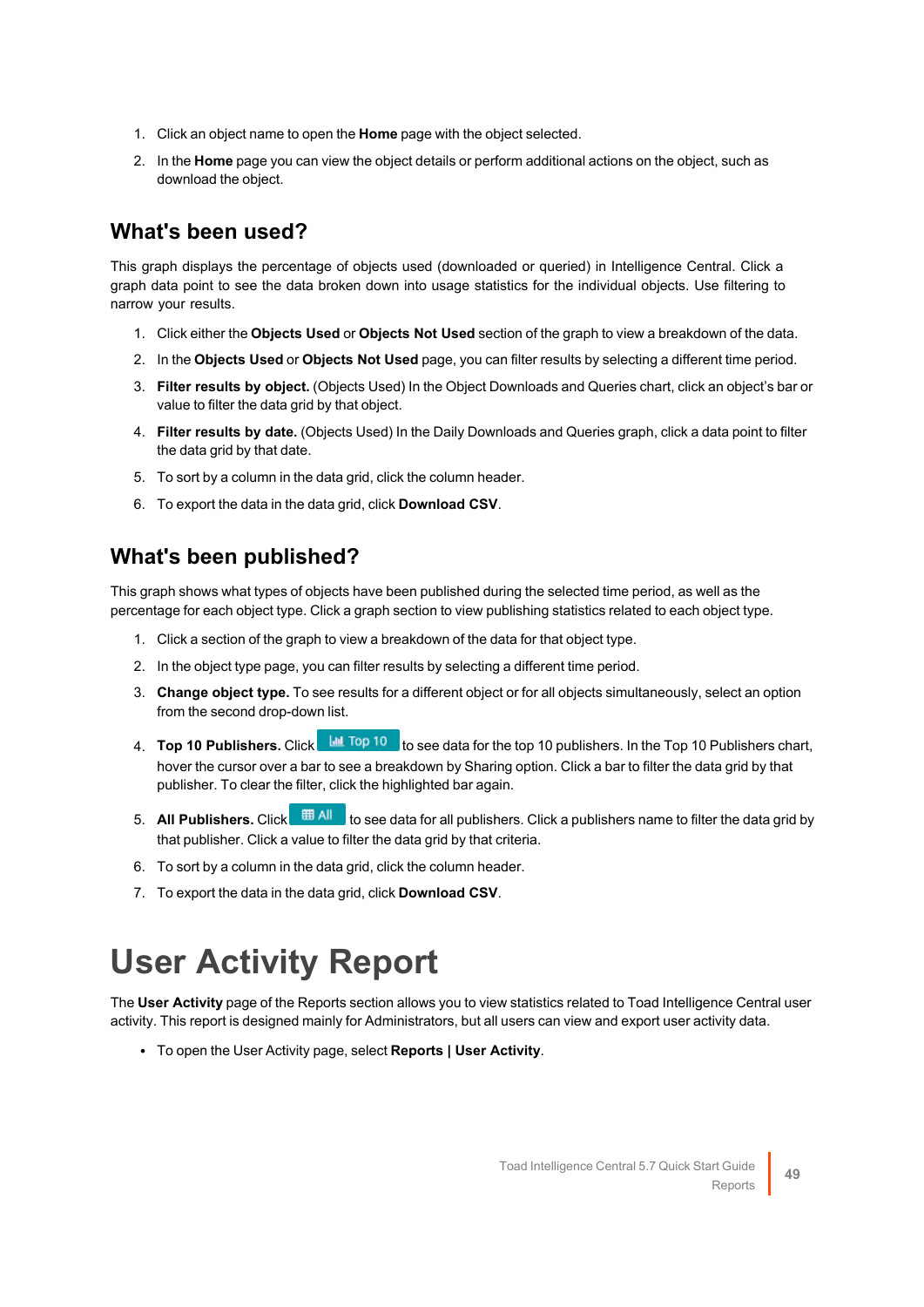### <span id="page-49-0"></span>**Landing Page**

The landing page for this report provides a summary of user activity in Toad Intelligence Central.

### *To filter the landing page*

- 1. Select a time period from the **Active Users Over the...** drop-down list.
- 2. Then select the activity for which you want to view user statistics.
	- **.** Select **Published** to view the most-active publishers.
	- **.** Select Consumed to view the most-active consumers. Consumer activities include downloading files, downloading data objects, querying data objects from Toad Data Point, and running Automation scripts.

Users are sorted according to the number of objects published or consumed, highest to lowest. The top 10 most-active users (for the selected activity) are displayed.

### *Other actions*

- <sup>l</sup> Click the *N* **Total Users** link to go to the **Users** page of the Web Console (Administration | Users) where you can view a list of Intelligence Central users, as well as user details (including objects associated with a user).
- <sup>l</sup> Click the *N* **Total Groups** link to go to the **Groups** page of the Web Console (Administration | Groups) where you can view a list of Intelligence Central groups, as well as group details and a list of objects shared with the group.

### <span id="page-49-1"></span>**Drill Down to Additional Data**

From the landing page, you can drill down to view more data about user activity.

#### *To drill down to additional data*

1. Click the *N* **Active Users** link to view an expanded list of user activity. The time period is preserved. You can also export data from this page.

On the TIC Active Users page, you can do the following:

- Click a column header to sort the data grid by that column.
- **.** Click **Download CSV** to export the data to a .csv file.
- <sup>l</sup> Select a different time period from **Active Users Over the...**.
- 2. Click a user name to drill down to a list of the user's activities.
	- On the user's page, click a column header to sort the list by that column.
	- **.** Click **Download CSV** to export the data to a .csv file.
- 3. Click a link in the breadcrumb navigation to go back to a previous page.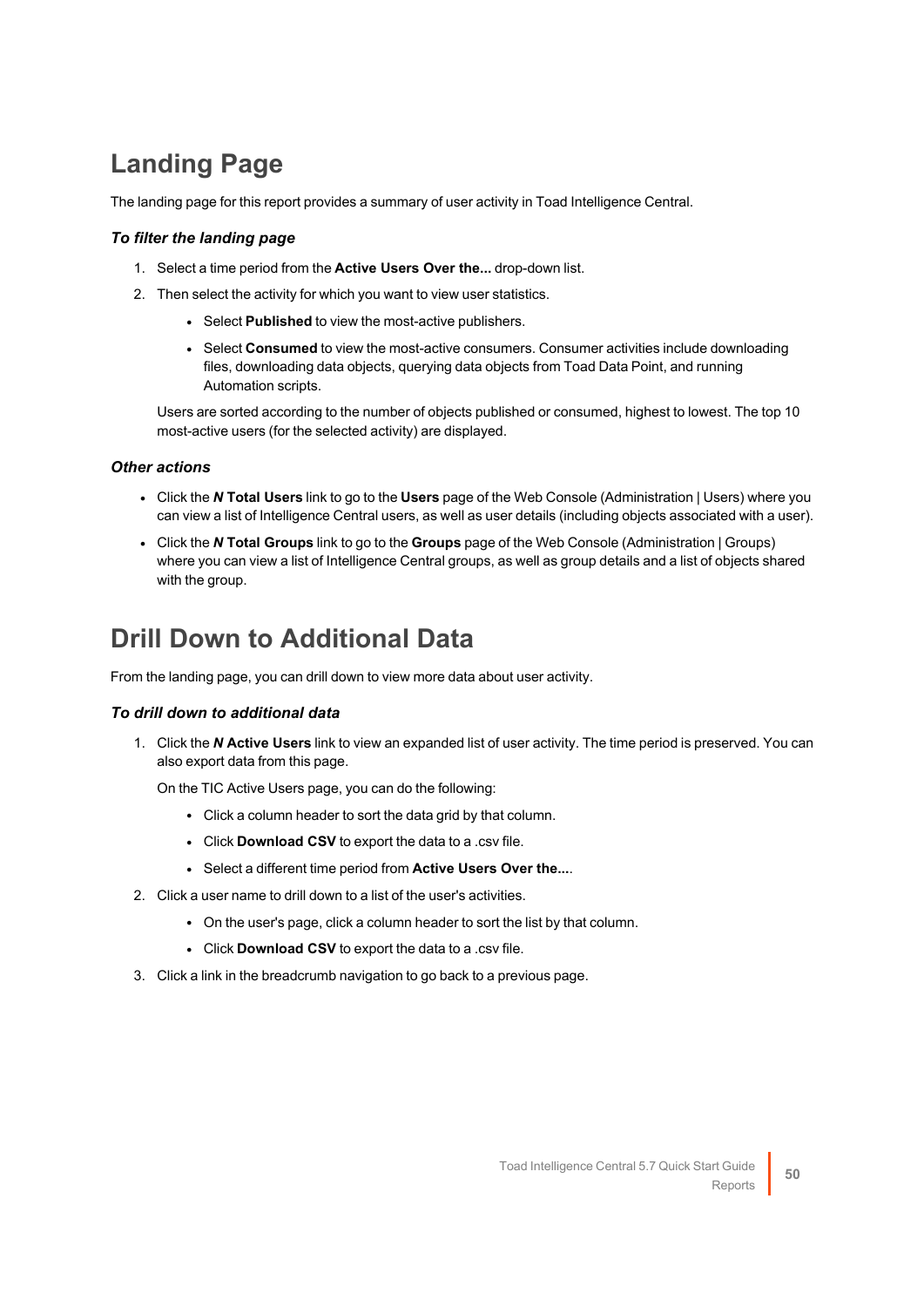## **Users and Groups**

<span id="page-50-0"></span>New users and groups can be added to Toad Intelligence Central. Which user role is required before adding new users is dependent on how Intelligence Central is configured. A user with the Administrator role can configure registration parameters through the Web interface. To learn how to configure new user registration, see the *Toad Intelligence Central Deployment Guide*.

<span id="page-50-1"></span>Use the following icons to identify the type of user or group wherever users/groups are displayed, for example the Users or Groups pages. Review the following descriptions.

## **Types of Users**

#### **Icon Description**

#### Q **Active Directory® Users**

To self register from a web browser, click **Register as a new user** at the login prompt. The computer you use to login to Toad Intelligence Central must be accessible to your Windows® domain. This option is visible only if your local configuration allows self registration via a web browser.

To register new users post login, select **Administration | Users | Add User | Add Active Directory User**. Your local configuration may require login with an Administrator role to add Active Directory users.

#### $\mathbf{C}_0$ **Intelligence Central Users**

To self register from a web browser, click **Register as a new user** at the login prompt. Deselect the option to **Use my Active Directory details**. Fill in your user details. The options in this procedure may not be visible or selectable, depending on your local configuration. Your local configuration may not allow self registration from a web browser or registration of new Intelligence Central users.

Following login to Intelligence Central from a web browser, to add users, select **Administration | Users | Add User | Create Intelligence Central user**. The availability of these steps depends on your Intelligence Central configuration.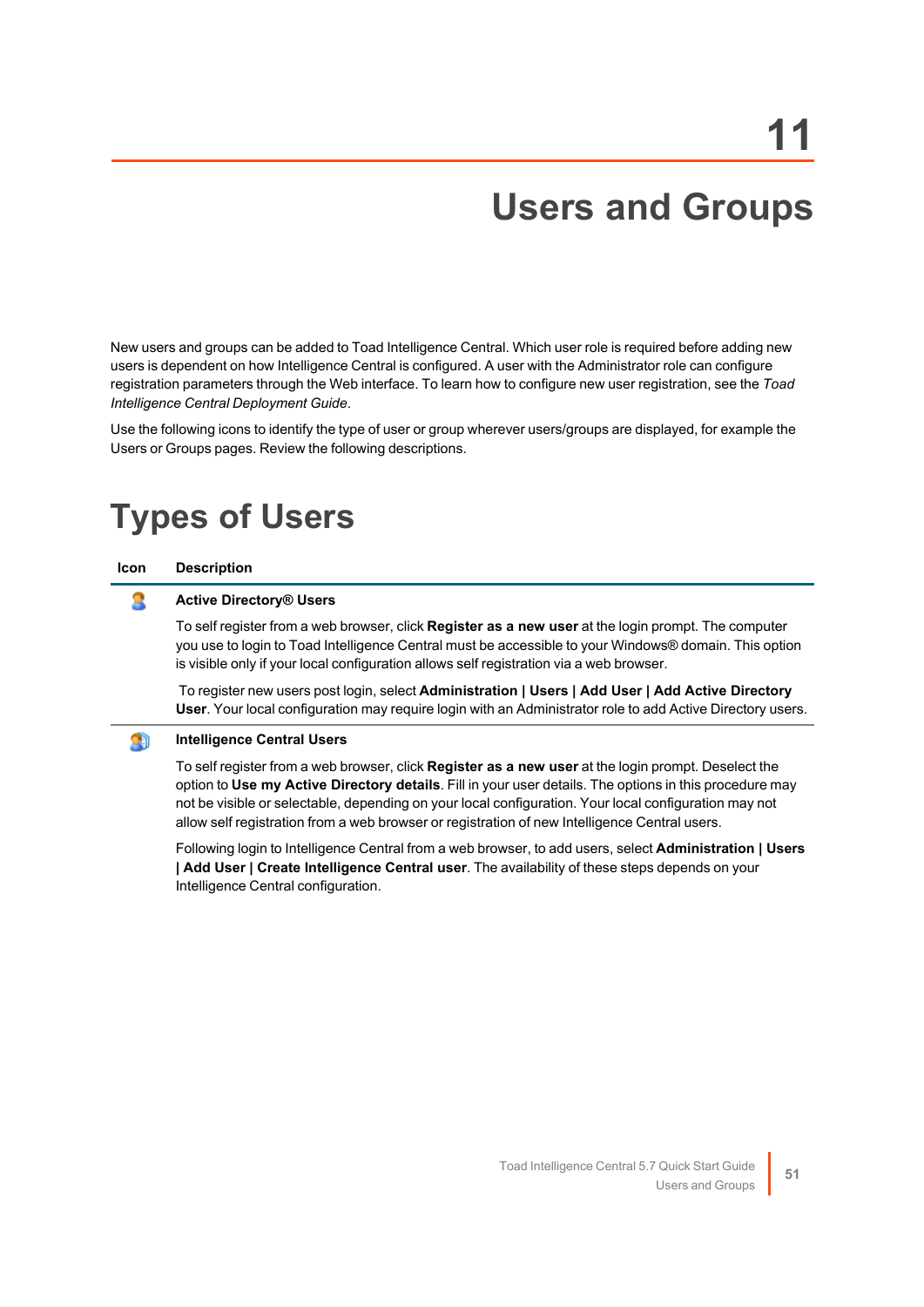## <span id="page-51-0"></span>**Types of Groups**

**Icon Description**

#### **Active Directory Groups** £

Following login to Intelligence Central from a web browser, to add a group from Active Directory, select **Administration | Groups | Add Group | Add Active Directory Group**.

Your Intelligence Central configuration may require login with an Administrator role to add Active Directory groups.

#### $\bullet$ **Intelligence Central Groups**

Any logged in user can create an Intelligence Central group.

## <span id="page-51-1"></span>**View and Edit Users**

In Toad Intelligence Central, new user accounts are created using one or both of the following methods:

- Add (import) accounts from Active Directory®
- Create accounts within Intelligence Central

Use the following icons to identify the source of a user account.

| <b>Icon</b> | <b>Description</b>                                                                                                                                                                 |
|-------------|------------------------------------------------------------------------------------------------------------------------------------------------------------------------------------|
|             | Active Directory® user (imported from Active Directory). This type of account uses Windows®<br>credentials.                                                                        |
| СIJ         | Intelligence Central user (created on Toad Intelligence Central). This type of user account exists only<br>on Toad Intelligence Central and uses Intelligence Central credentials. |

### <span id="page-51-2"></span>**View User Information**

You can view a list of users, as well as user details (including objects associated with a user), on the **Users** page of the Web interface.

#### *To view user information*

- 1. In the Web interface, click **Administration | Users** to display the list of users on Toad Intelligence Central.
- 2. Select a user to view details in the right pane. The following useful information is available:
	- Account details, email address, and user role.
	- Groups in which the user is a member.
	- Objects shared with the user.
	- Objects published by the user.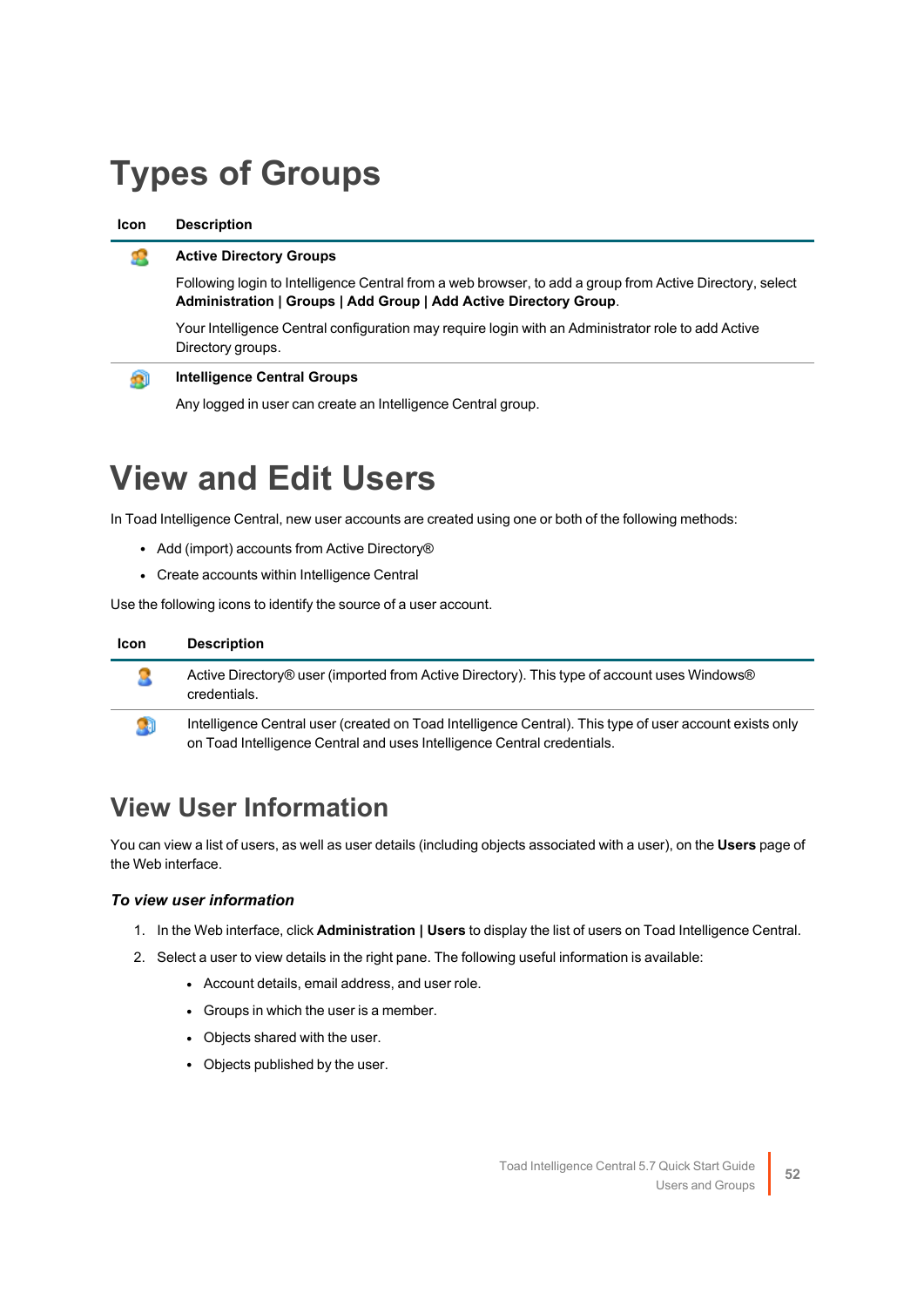**TIP:** You can see only the objects shared with you. When viewing a user other than yourself, this user may i. have objects shared with them that you cannot see.

### <span id="page-52-0"></span>**User Roles**

Each user is granted a role. By default, a new user is granted the Standard role. A user with the Administrator role can change the default role for new users and can change the role of any existing user. See the *Toad Intelligence Central Deployment Guide* for more information.

Review the following role descriptions.

- **Administrator**—Users with an Administrator role are granted all privileges in the administration of users, groups and objects. They are also granted some server and licensing privileges. The role of the Administrator (root user) cannot be changed.
- **Power User**—Power users have all the privileges of the Standard user. In addition, Power users can force consumers to take a shared object that is published or managed by the Power user.
- <span id="page-52-1"></span>**Standard User**—All new users are granted the Standard role, by default.

### **Edit Your Account / Change Your Password**

If your account is an Intelligence Central user account, you can edit some account details (profile) or change your password.

If your account was created by importing it from Active Directory, you cannot change the password through Toad Intelligence Central. However, Intelligence Central can be configured to synchronize with Active Directory. See the *Toad Intelligence Central Deployment Guide* for more information about synchronization.

#### *To edit your Intelligence Central user details*

- 1. In the Web interface, click **Administration | Users** to display the list the users on Toad Intelligence Central.
- 2. Select your user name.
- 3. Click **Edit** in the Details pane to change your full name or email address.
- <span id="page-52-2"></span>4. Click **Reset Password** to change your Intelligence Central account password.

### **Change Your Email Subscriptions**

Intelligence Central can send activity reports and error alerts to users for objects they own or manage. Individual users can subscribe/unsubscribe to these email notifications through their user account details.

#### *To modify your email subscriptions*

- 1. In the Web interface, click **Administration | Users**.
- 2. Select your user name.
- 3. Click **Change subscription** and then select which email notifications to receive. See the *Toad Intelligence Central Deployment Guide* for more information about Email Notifications.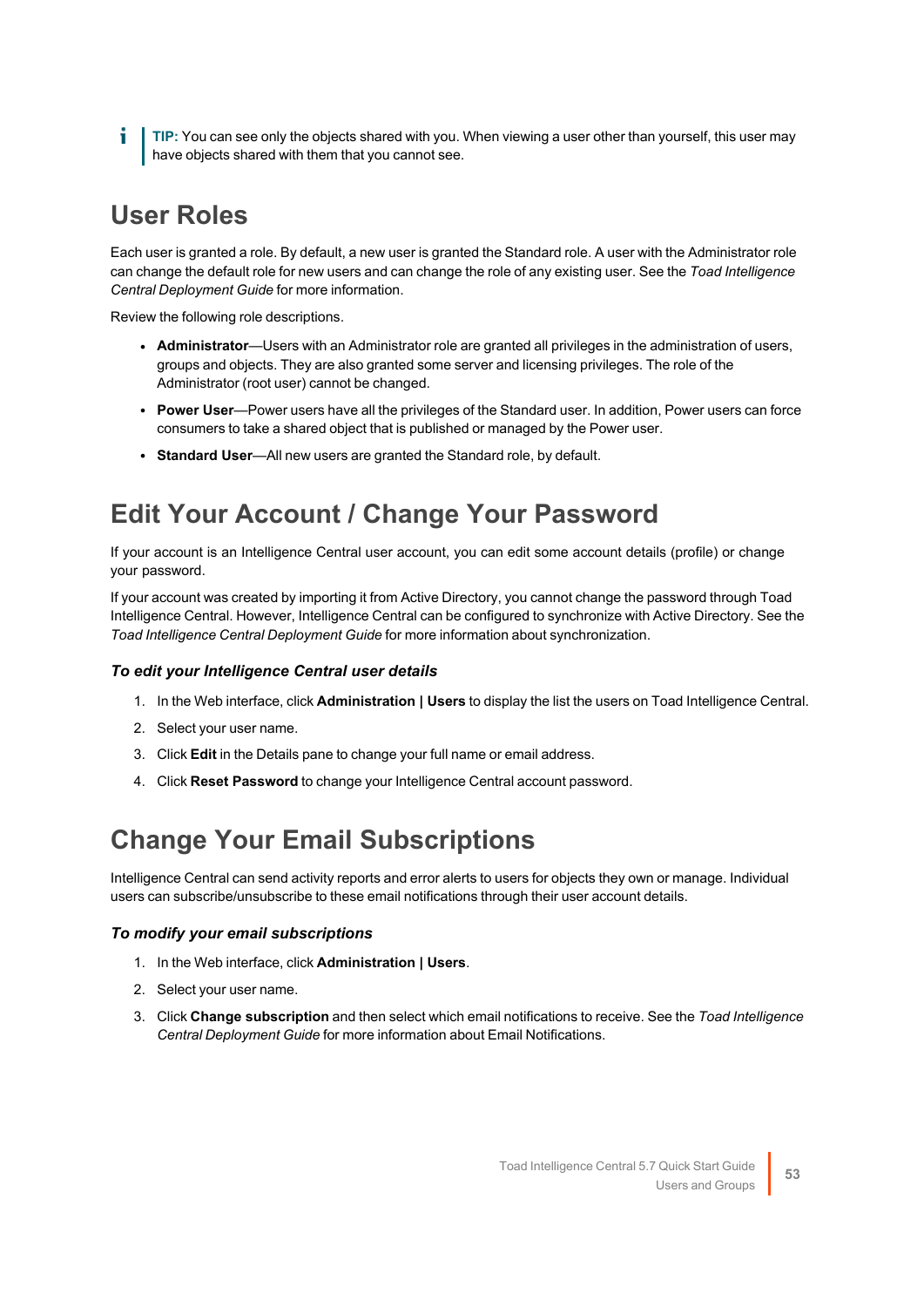## <span id="page-53-0"></span>**View and Edit Groups**

In Toad Intelligence Central, new groups are created using one or both of the following methods:

- Add (import) groups from Active Directory®
- Create groups within Intelligence Central

Use the following icons to identify the source of a group.

| Group | <b>Description</b>                                                                                                                   |
|-------|--------------------------------------------------------------------------------------------------------------------------------------|
|       | Active Directory group (imported from Active Directory).                                                                             |
|       | Intelligence Central group (created on Toad Intelligence Central). Groups with this icon exist only on<br>Toad Intelligence Central. |

Note that on Toad Intelligence Central, groups are a flat structure containing any number of users. A group on Toad Intelligence Central cannot contain sub-groups or nested groups.

### <span id="page-53-1"></span>**View Group Information**

You can view a list of groups, as well as group details, on the Groups page of the Web interface.

#### *To view group information*

- 1. In the Web interface, click **Administration | Groups** to display the list of groups on Toad Intelligence Central.
- 2. Select a group to display details in the right pane. The following useful information is displayed.
	- The group's source: local or Active Directory
	- $\bullet$  A list of members in the group
	- Details of each member in the group: username, full name, and email address
	- $\bullet$  A list of objects shared with the group

### <span id="page-53-2"></span>**Edit an Intelligence Central Group**

You can modify the list of members of an Intelligence Central group you own. You can remove an Intelligence Central group you own.

You cannot use Intelligence Central to modify a group imported from Active Directory. However, Intelligence Central can be configured to synchronize with Active Directory. See the *Toad Intelligence Central Deployment Guide* for more information about synchronization.

Administrator login is required to remove Active Directory groups.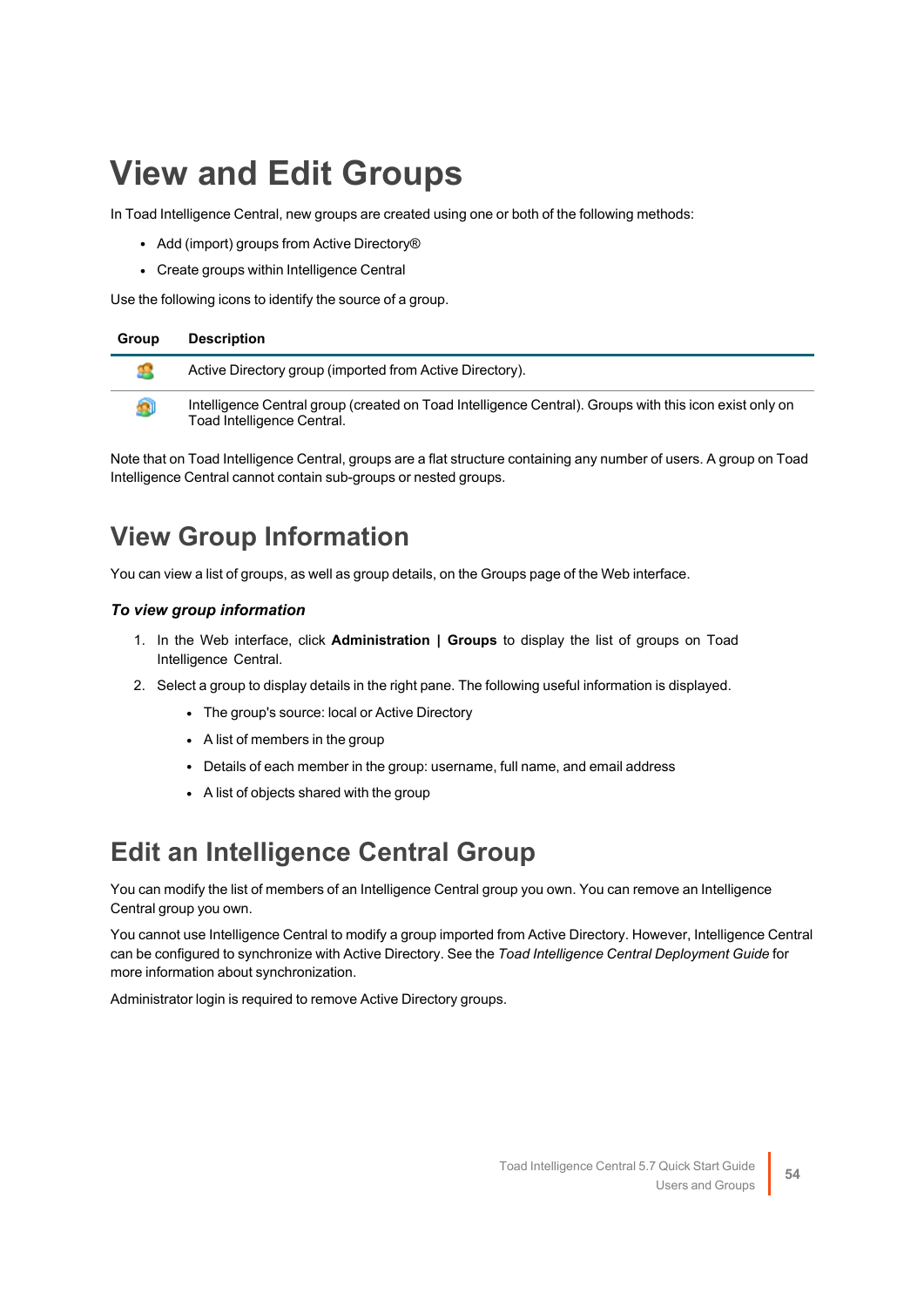#### *To edit an Intelligence Central group*

- 1. In the Web interface, click **Administration | Groups** to display the list the groups on Toad Intelligence Central.
- 2. Select a group.
- 3. Click **Edit** in the Details pane to modify the list of members in the group.
- 4. Click **Remove Group** to remove the group from Intelligence Central.

Share and Manage rights assigned to the group are removed with the group. The ability of individual members of the group to see/manage objects might be affected and is dependent on other rights assigned to them. A user is given the highest level of rights assigned to them, either as an individual or as a member of a group.

## <span id="page-54-0"></span>**Add Active Directory Users and Groups**

Users with certain privileges can add new users and groups to Toad Intelligence Central by importing users/groups from Active Directory®. Which type of user (role) is allowed to add new users is dependent on how Intelligence Central is configured. See the *Toad Intelligence Central Deployment Guide* for more information.

### *To add Active Directory User or Group using the Web interface*

- 1. Use a web browser to log in to Intelligence Central. For more [information,](#page-9-0) see Open the Web [Console](#page-9-0) on page 10.
- 2. Click **Administration** and then select either **Users** or **Groups**.
- 3. Then select **Add User | Add Active Directory User** or **Add Group | Add Active Directory Group**.
	- If the Authenticate to Active Directory dialog opens, enter the credentials for your Active Directory account (including the domain name) in order to access a list of domains and users. See [Authenticate](#page-55-0) to Active Directory for more information.
- 4. In the Add Users and Groups from Active Directory dialog, select the users/groups to add to Intelligence Central. See Add from Active [Directory](#page-56-0) for more information.

### <span id="page-54-1"></span>**Requirements**

- 1. The Toad Intelligence Central server host must be in a valid Windows® domain.
- 2. If the Windows domain of the Toad Intelligence Central host and the Windows domain of the user are different then a two-way trust relationship must exist between the Windows domains.

### <span id="page-54-2"></span>**Known issues and Limitations**

Users and groups imported from Active Directory are given the same name in Intelligence Central.

Review the following known issues and limitations.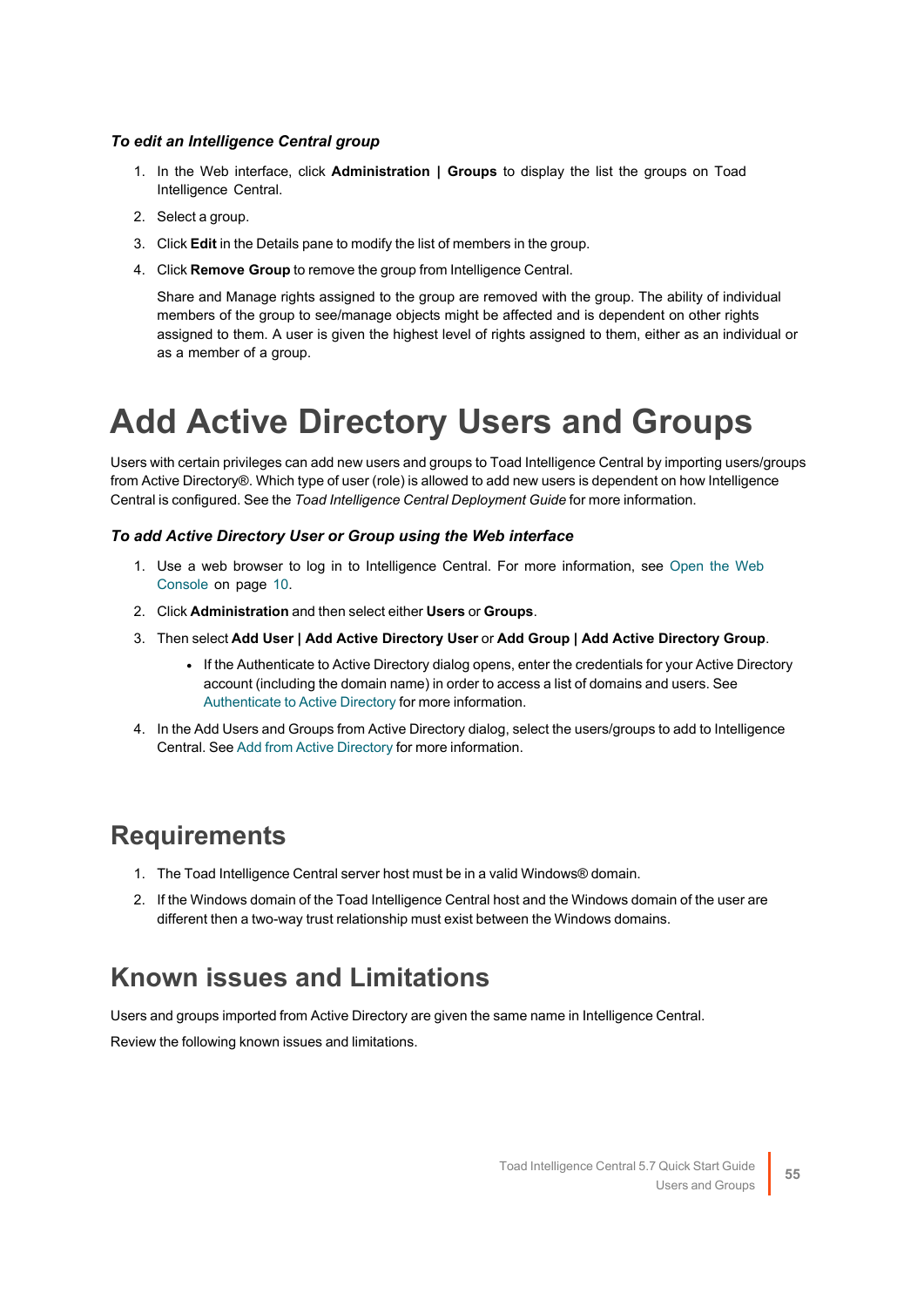| Issue                                                                               | <b>More information</b>                                                                                                                                                                                                                                 |
|-------------------------------------------------------------------------------------|---------------------------------------------------------------------------------------------------------------------------------------------------------------------------------------------------------------------------------------------------------|
| Duplicate names                                                                     | If an Active Directory name already exists on Toad Intelligence Central then that<br>Active Directory name is not imported. You will be notified of any users and<br>groups who cannot be imported.                                                     |
| Long Active Directory<br>usernames                                                  | For Active Directory usernames longer than 16 characters, the Intelligence<br>Central username will be a truncated form of the Active Directory name.                                                                                                   |
|                                                                                     | If the Active Directory username has a numeric suffix then up to three digits of<br>that numeric suffix is preserved. For example, Active Directory username very_<br>long_username12 transforms to Intelligence Central username very_long_<br>user12. |
| Active Directory names<br>containing characters not<br>allowed by Toad Intelligence | Active Directory names containing the following characters cannot be imported to<br>Intelligence Central. You will be notified of any users and groups who cannot be<br>imported.                                                                       |
| Central                                                                             | Forward slash (/)<br>$\bullet$                                                                                                                                                                                                                          |
|                                                                                     | Backward slash (\)                                                                                                                                                                                                                                      |
|                                                                                     | Left square bracket ([)                                                                                                                                                                                                                                 |
|                                                                                     | Right square bracket (])                                                                                                                                                                                                                                |
|                                                                                     | Colon (:)                                                                                                                                                                                                                                               |
|                                                                                     | Semicolon (;)                                                                                                                                                                                                                                           |
|                                                                                     | Vertical bar ( )                                                                                                                                                                                                                                        |
|                                                                                     | Equal sign (=)                                                                                                                                                                                                                                          |
|                                                                                     | Plus sign $(+)$                                                                                                                                                                                                                                         |
|                                                                                     | Asterisk (*)                                                                                                                                                                                                                                            |
|                                                                                     | Question mark (?)                                                                                                                                                                                                                                       |
|                                                                                     | Left angle bracket $(\leq)$                                                                                                                                                                                                                             |
|                                                                                     | Right angle bracket (>)                                                                                                                                                                                                                                 |
|                                                                                     | Double quote (")                                                                                                                                                                                                                                        |
|                                                                                     | At symbol $(\mathcal{Q})$                                                                                                                                                                                                                               |
|                                                                                     | Comma (,)<br>$\bullet$                                                                                                                                                                                                                                  |
| Active Directory supports sub                                                       | When importing an Active Directory group with sub groups the sub groups and                                                                                                                                                                             |

groups (groups within groups). Intelligence Central does not.

users in sub groups are not imported to Intelligence Central.

### <span id="page-55-0"></span>**Authenticate to Active Directory**

Use the Authenticate to Active Directory dialog to enter your Active Directory credentials in order to access a list of domains and users when attempting to add Active Directory users (or groups) to Intelligence Central.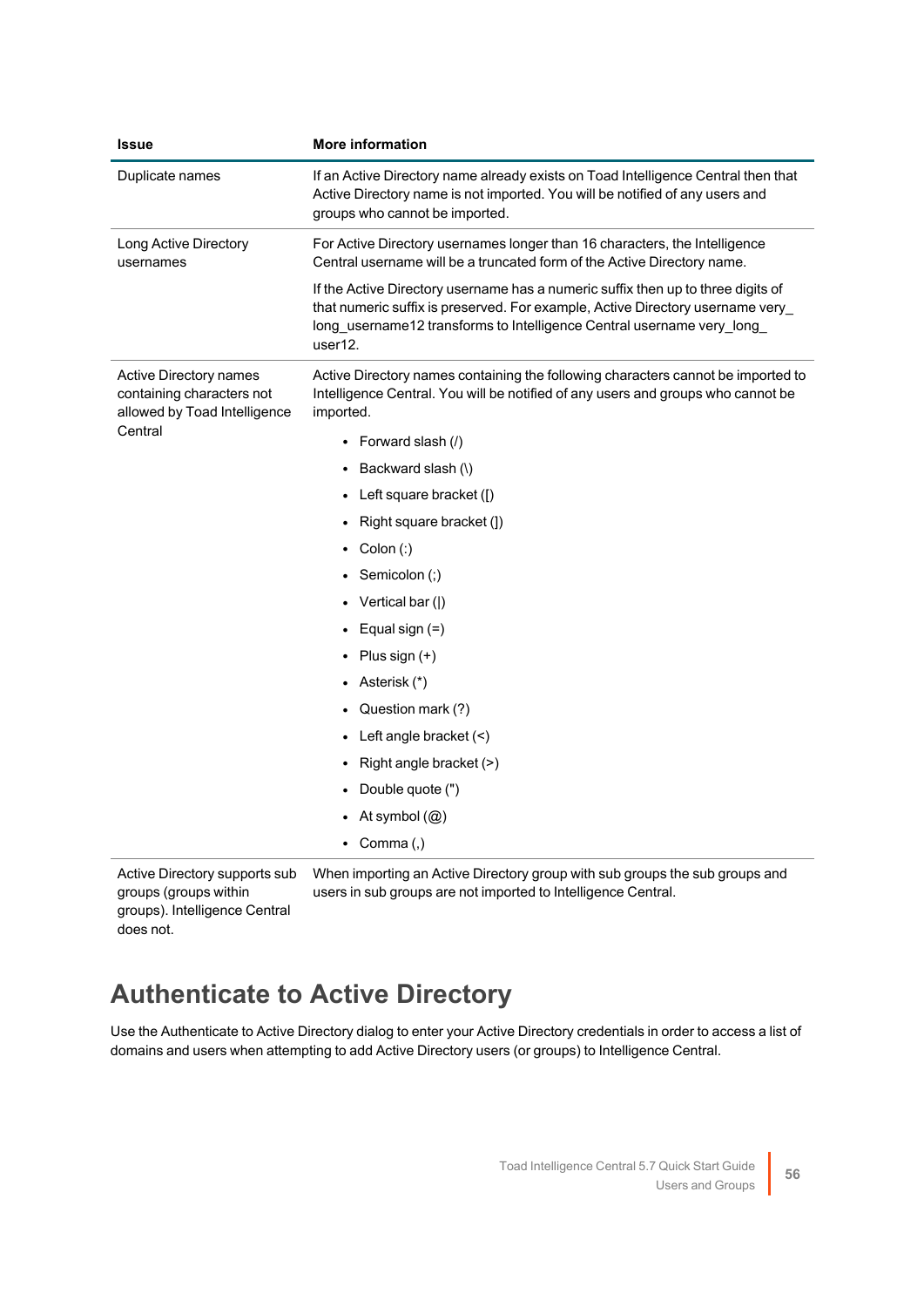#### *To authenticate to Active Directory*

1. In the Authenticate dialog, enter the following information:

| Field    | <b>Description</b>                       |
|----------|------------------------------------------|
| Domain   | A domain in the Active Directory forest. |
| Username | Your username to that domain.            |
| Password | Your password to that domain.            |

- 2. **Remember these credentials on server for future Active Directory access and synchronization** Select this option to instruct Intelligence Central to do the following:
	- Automatically and regularly synchronize imported Active Directory users and groups.
	- Cache Active Directory user and group data on Toad Intelligence Central. This has the potential to improve performance of Toad Intelligence Central when looking up Active Directory users and groups.

If you do not select this option, the list of imported users and groups might not be kept in sync with Active Directory.

3. **Schedule AD synchronization.** If you selected **Remember these credentials...**, you can schedule the Active Directory synchronization. Enter the scheduling details in the fields provided. After scheduling a synchronization, the scheduling information and status are displayed in **Administration | Server | Settings**.

### <span id="page-56-0"></span>**Add from Active Directory**

This dialog is used to add users and groups from Active Directory® to Toad Intelligence Central.

#### *To add users/groups from Active Directory*

- 1. In the Add Users/Groups from Active Directory dialog, select a domain from the drop-down list. Intelligence Central retrieves the list of users in that domain.
- 2. You can filter the list by entering a partial text string in the text box.
- 3. To refresh the list, click **Refresh**. The refresh option is available only for domains that are selected for synchronization in Intelligence Central.

**NOTE:** This process could take several minutes, depending on the size of the domain.

- 4. If the domain you want to view is not listed, click **Add Domain**.
	- Enter the name of the domain to add. Then enter credentials for an account in that domain. Click **Authenticate**. See [Authenticate](#page-55-0) to Active Directory for more information.
- 5. Select available Active Directory users/groups and move them to the **users/groups to be added** list.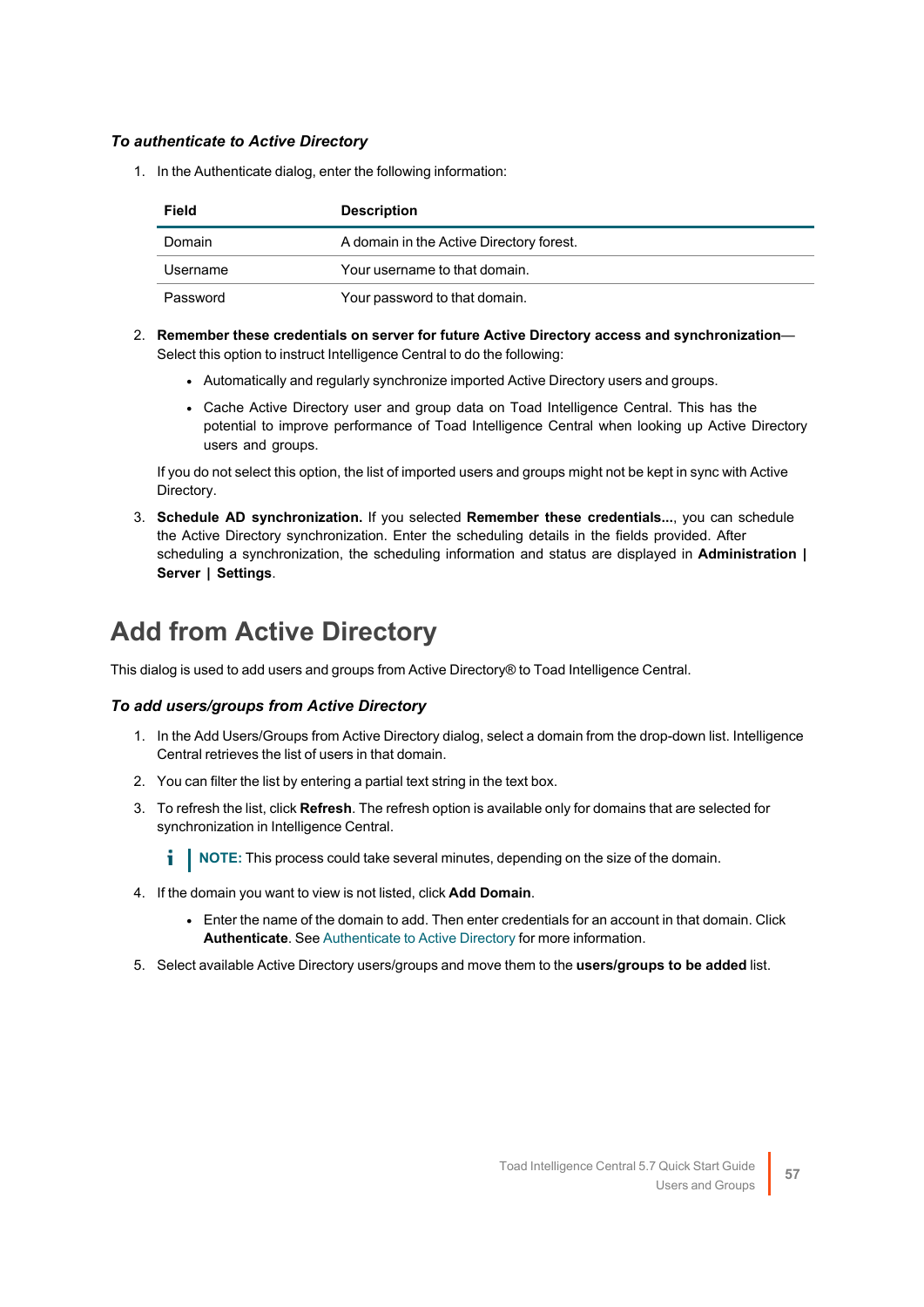### $\mathbf{i}$  | TIPS:

- Use SHIFT to select multiple users/groups in sequence. Use CTRL to select multiple users/groups not in sequence.
- The number of Active Directory users displayed is limited to 10,000. For domains containing more than 10,000 users, a message informs the user that the list is not displayed in full. To find users not displayed, use the search box.
- Enter a name or partial text string in the search box to filter the list of users and groups. Intelligence Central returns users that contain matching text in the username or full name fields. Clear the search box to clear this filter.
- 6. Click **Add Users** to add the users/groups to Intelligence Central.

When a group is added, an Active Directory user account is created on Toad Intelligence Central for anyone in the group who does not already have an account on Toad Intelligence Central (in addition to the group account).

<span id="page-57-0"></span>7. A Success message displays if the users were successfully added.

## **Create Intelligence Central Groups**

Intelligence Central allows you to create a group from existing users. You can include user accounts from both Active Directory and Intelligence Central in one group. Intelligence Central groups are identified by the

following icon:

The user creating the group is the owner of the group. The owner and users with an Administrator role are able to remove the group and edit group properties. If the owner is deleted, then the Administrator (root) becomes the group owner.

**NOTE:** Intelligence Central groups use a flat structure and contain any number of users. A group cannot contain sub-groups or nested groups.

#### *To create an Intelligence Central group*

- 1. Using a web browser, select **Administration | Groups | Add Group | Create Intelligence Central Group**.
- 2. In the Create Group dialog, enter a name and add users. Review the following for additional information.

| Field       | <b>Description</b>                                                                                                                                                   |
|-------------|----------------------------------------------------------------------------------------------------------------------------------------------------------------------|
| Group name  | Give the group a name. A group name can be up to 128 characters: letters, numbers,<br>space (), hyphen (-), underscore (), period (.). The name is case insensitive. |
| Description | (Optional) Enter a description.                                                                                                                                      |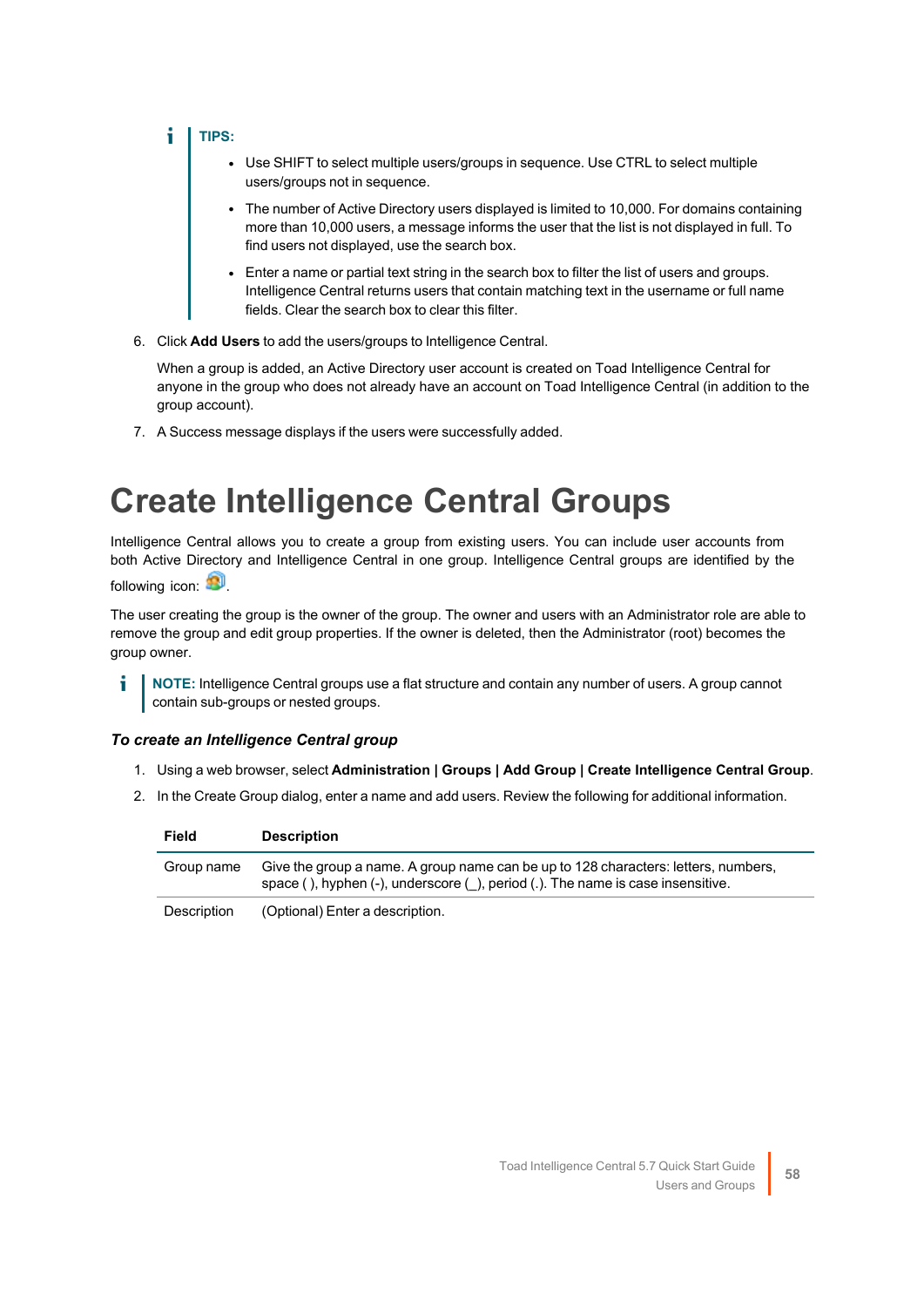| <b>Field</b>     | <b>Description</b>                                                                                                                                                                                                                                                                             |
|------------------|------------------------------------------------------------------------------------------------------------------------------------------------------------------------------------------------------------------------------------------------------------------------------------------------|
| Group<br>members | Any enabled user on Toad Intelligence Central can potentially be a group member. Select<br>the Intelligence Central users to add to the group. Move these users to the Users in this<br>group list. You (the user creating the group) are added to this list by default and can be<br>removed. |
|                  | The number in brackets following <b>Group Members</b> indicates the number of users in the<br>group.                                                                                                                                                                                           |
|                  | If the number of users on Toad Intelligence Central is extensive then you may like to filter<br>the list of potential users. You can do this by typing text in the Start typing to find available<br>users box. Remove the text to remove the filter.                                          |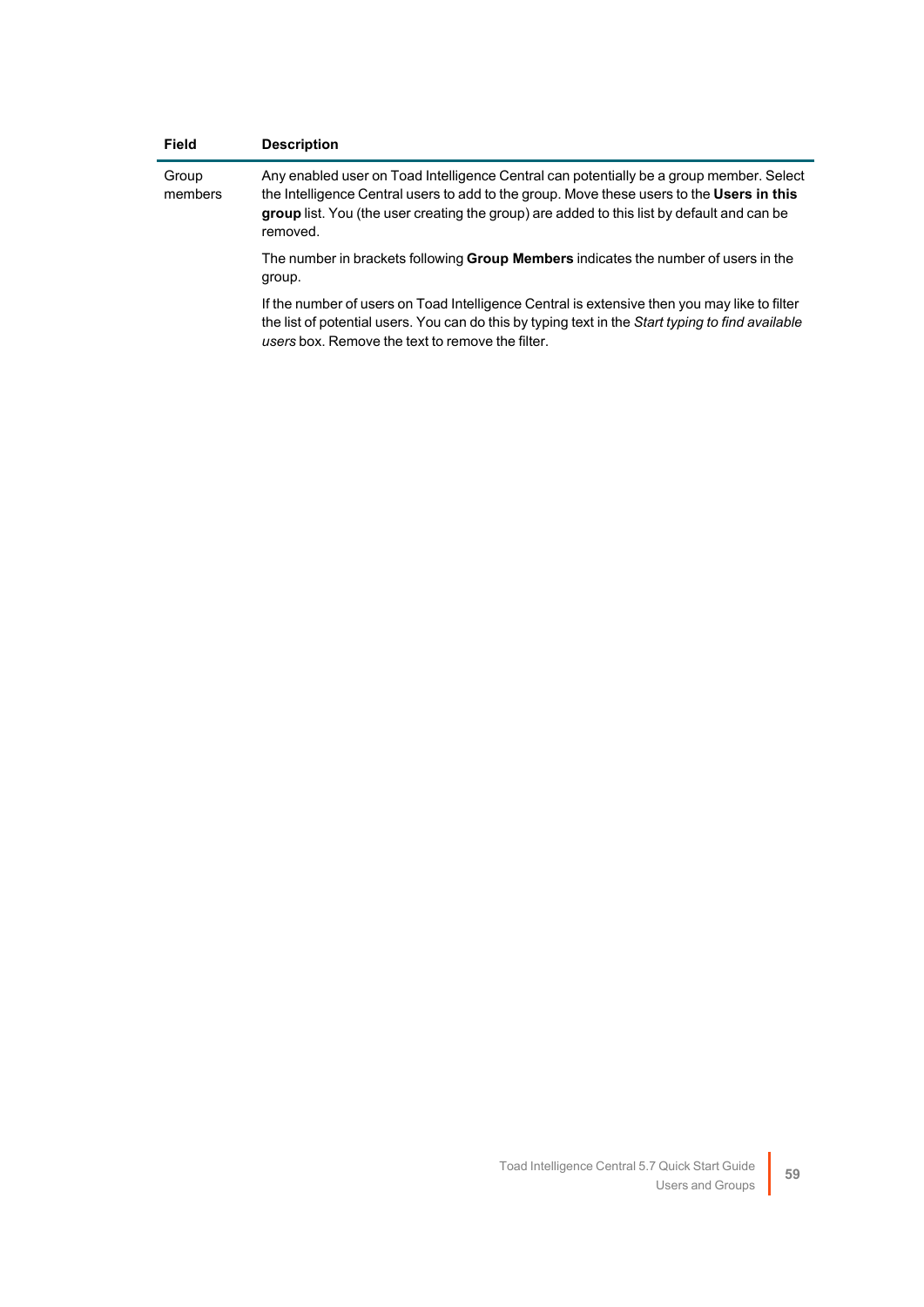## **Support Bundle**

<span id="page-59-0"></span>A support bundle can assist in the diagnosis of issues such as data connectivity and query performance. To help troubleshoot these issues, you might want to generate a support bundle to send to Quest Software Technical Support. See the following for more information:

<span id="page-59-1"></span>• Create a [Support](#page-59-1) Bundle

## **Create a Support Bundle**

You can create a support bundle and send it to Quest Software Support. The support bundle contains information about the status, logs, and configuration of Toad Intelligence Central and the Toad Intelligence Central Web server. The support bundle provides information that is used to help troubleshoot problems.

#### *To generate and send a support bundle*

- 1. In the Web interface, click  $\bullet$  to open the **About** box.
- 2. In the About box, click **Contact** to open the Quest Software contact details tab.
- 3. Then click **Generate support bundle**.
- 4. A file of type ZIP will be created and then downloaded as per your web-browser settings. You can save this zip file and then attach it to an email to Quest Software Support.